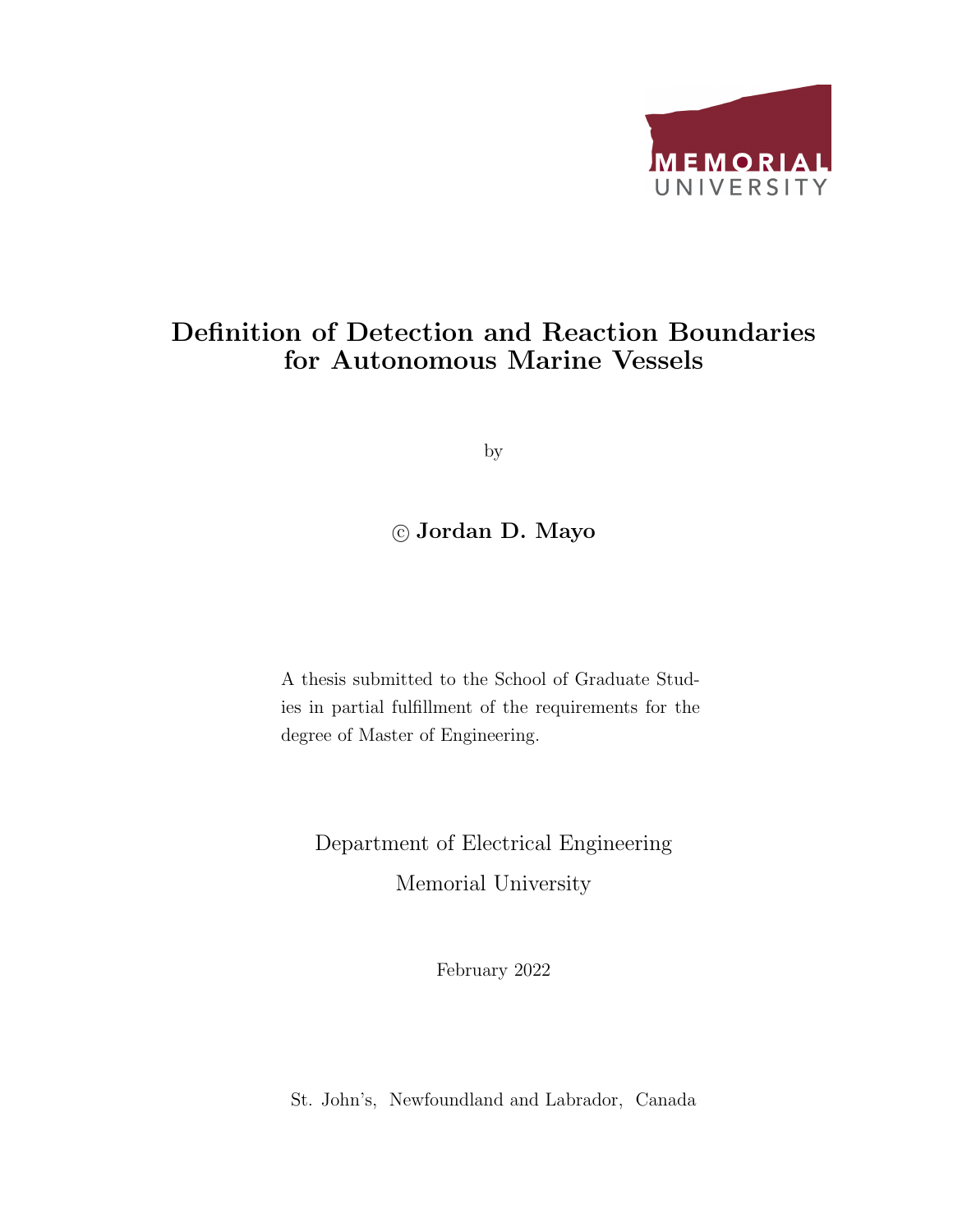### Abstract

Definition of Detection and Reaction Boundaries for Autonomous Marine Vessels investigates the possibility of using a time-based self-separation method for safely navigating a controlled vessel with oncoming vessels and obstacles, which may or may not adhere to the appropriate guidelines for encounter navigation with another vessel. The simulation uses a validated model of a test vessel in order to accurately describe vessel dynamics when operating at a given desired speed, with an identical oncoming vessel. The simulation is used to calculate the last possible time before a collision would occur that the controlled vessel must begin manoeuvring in order to maintain a desired amount of separation with the intruder, regardless of whether the vessel is navigating properly or not. The algorithm was also tested in varying environmental conditions through a Monte Carlo simulation in order to confirm the results in non-calm water situations.

All results presented are with both the controlled vessel and intruding vessel travelling at 10 knots with a fixed maximum turn rate. There is a desired separation boundary of twice the length of the vessel from the centre point of the vessel, in all directions. The effects of changing the speed and size of the separation boundary were analyzed, and it was found that increasing the size of the separation boundary results in the vessel requiring more time to manoeuvre, while increasing the speed decreases the time required. Each of these relations between the time required to safely manoeuvre and the changing parameters are approximately linear. From the simulations, it was determined that the test vessel in a head-on encounter scenario must begin manoeuvring approximately 3 minutes with a non-compliant intruder and slightly more than 2 minutes for a compliant intruder. For a crossing scenario, the controlled vessel must begin to manoeuvre at least approximately 8 minutes prior to the closest point of approach for the intruder in order to maintain the desired separation. Lastly, for an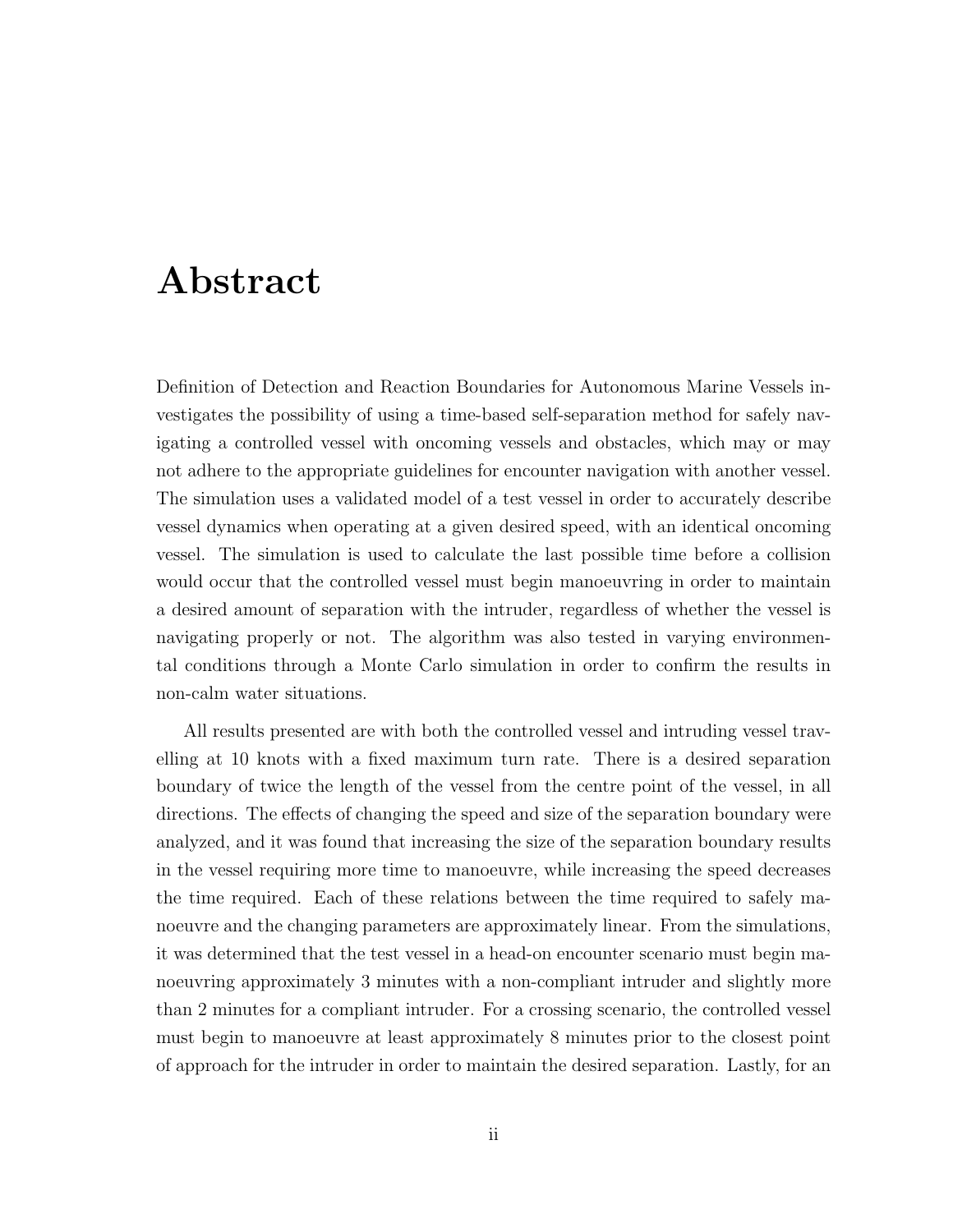overtaking scenario, with the intruder travelling at 80% of the speed of the controlled vessel, the controlled vessel must begin to manoeuvre once again, approximately 8 minutes prior to the closest point of approach. Note that in certain environmental conditions, more time may be required to manoeuvre effectively.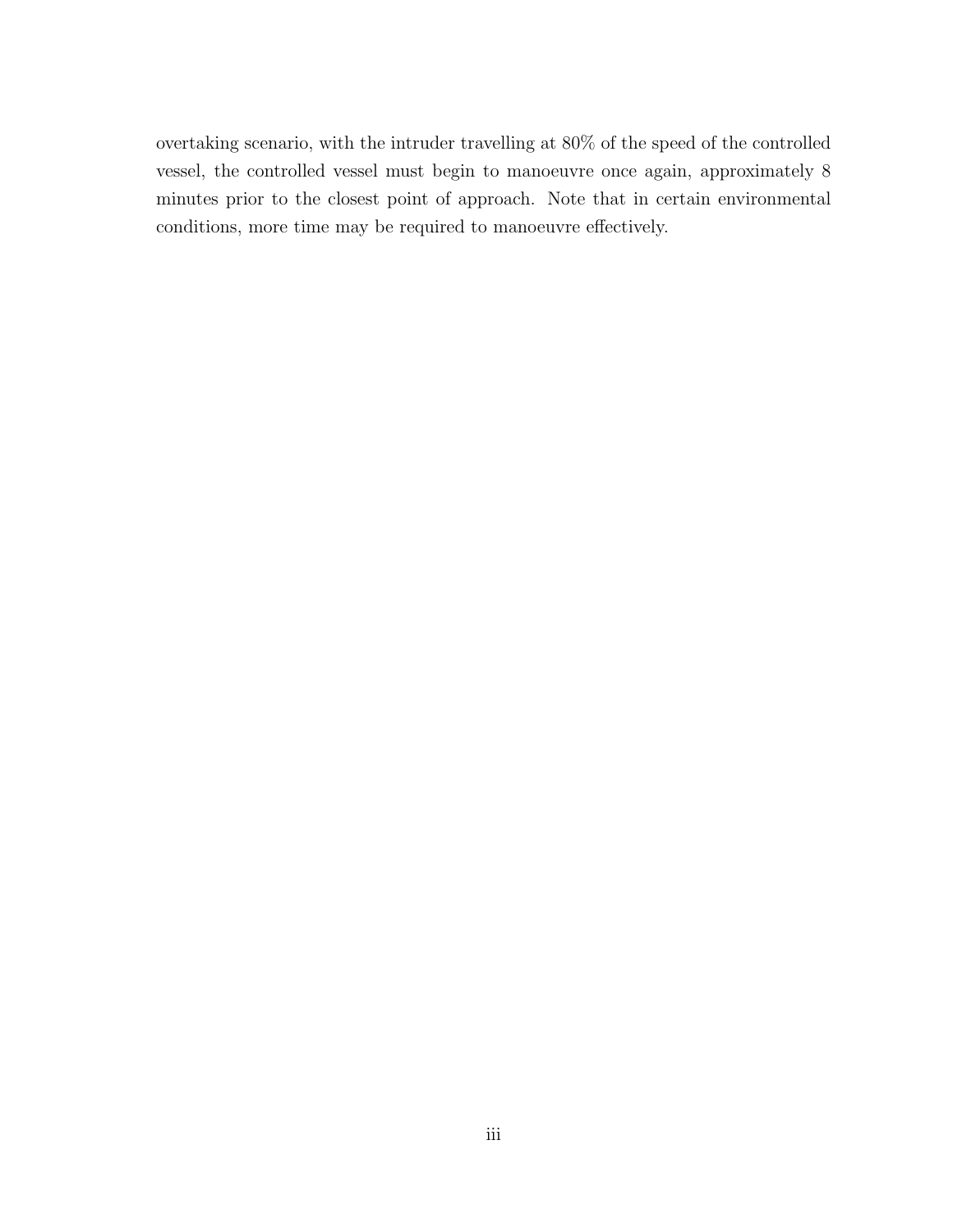### Lay summary

The research undertaken can be used to advise regulatory establishment and explore a potential method for calculating the time required for autonomous vessels to be able to avoid other vessels while at sea. These results are important because they provide insight into ship design, sensor selection and the level of supervision that may be required for autonomous vessels. This was completed by running simulations with a modelled test vessel in order to find the last possible moment that the vessel must begin turning in order to avoid an oncoming vessel, whether or not that vessel will be manoeuvring appropriately according to the universally accepted "rules of the sea". The simulation was completed for all potential encounter angles in order to understand which encounter geometries may require more time to manoeuvre. An analysis into the effects of changing the speeds of the vessels and how far the vessel should remain from the oncoming vessel was also performed. For the general set of results, both vessels were travelling at 10 knots with a fixed maximum turn rate, with a desired safety boundary of twice the length of the vessel from the centre point. When the speed was increased, the time required to manoeuvre safely decreased, while when the size of the safety boundary increased, the time required to safely manoeuvre also increased. The inverse was also true for both parameters. When the oncoming vessel is approaching from either a crossing or overtaking angle, the controlled vessel should begin turning approximately 8 minutes prior to the point where it would collide with the oncoming vessel. For the head-on encounters, if the intruding vessel will also manoeuvre, the controlled vessel must begin turning slightly more than 2 minutes prior to the collision points, while if the intruding vessel will not manoeuvre, the controlled vessel requires approximately 3 minutes of manoeuvring time to safely avoid the intruder. When subject to environmental conditions, an additional safety factor should be applied in order to cover the adverse effects of the weather.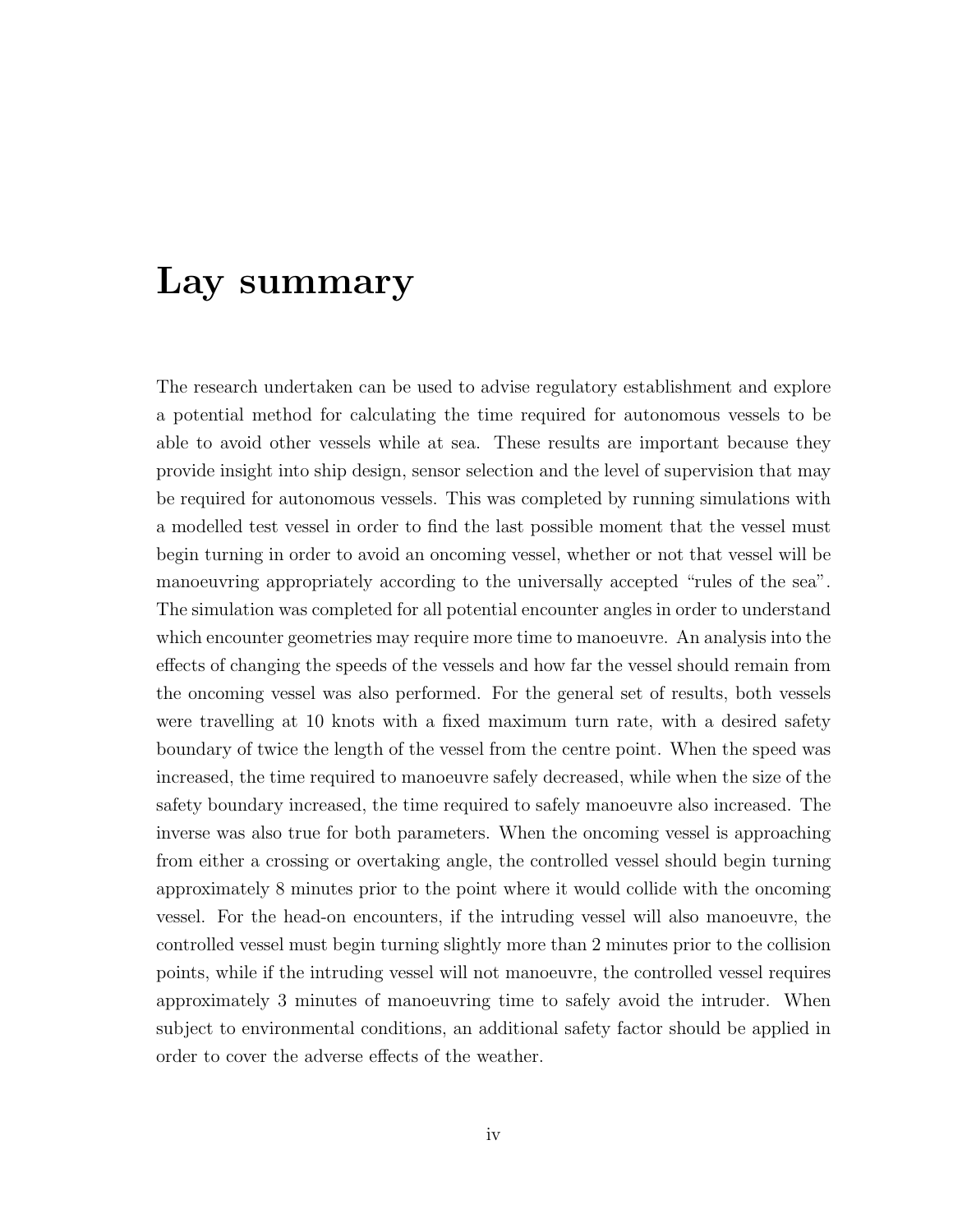# Acknowledgements

Thank you to my supervisors Dr. Siu O'Young and Dr. Kevin Murrant for their invaluable help throughout the project. Thank you to Dr. Wayne Raman-Nair for assistance provided with the vessel model. Additionally, thank you to National Research Council Canada Karluk Centre for support provided for the duration of the project. Lastly, thank you to the financial support from the Natural Sciences and Engineering Research Council Canada.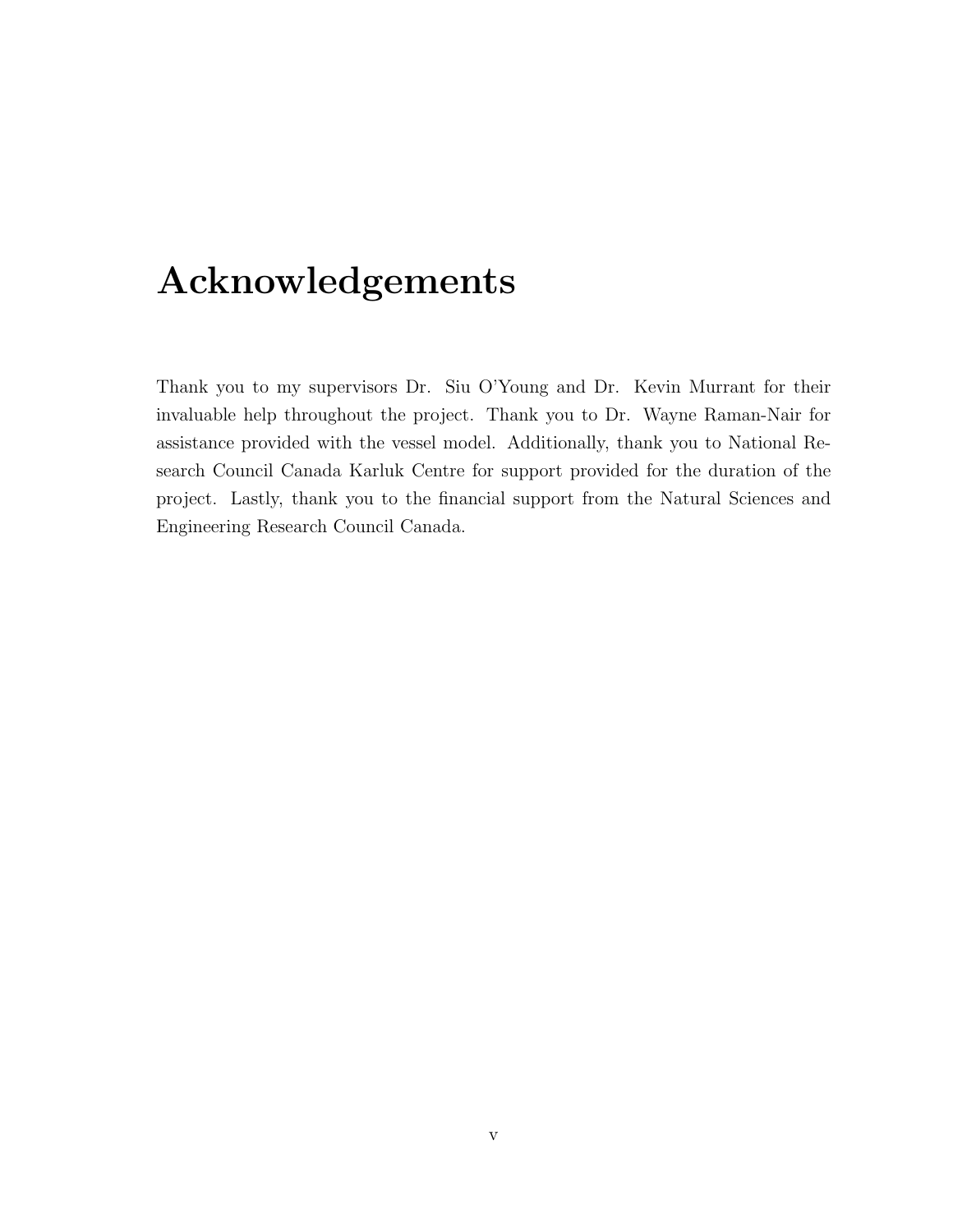# Table of contents

|                | Title page | $\mathbf{i}$                                           |
|----------------|------------|--------------------------------------------------------|
|                | Abstract   | <i>ii</i>                                              |
|                |            | iv<br>Lay summary                                      |
|                |            | Acknowledgements<br>$\mathbf{V}$                       |
|                |            | Table of contents<br>vi                                |
|                |            | List of tables<br>ix                                   |
|                |            | List of figures<br>xi                                  |
|                |            | List of abbreviations<br>xiv                           |
| $\mathbf{1}$   |            | Introduction<br>$\mathbf{1}$                           |
|                | 1.1        | $\mathbf{1}$                                           |
|                | 1.2        | 3                                                      |
|                | 1.3        | 3                                                      |
| $\overline{2}$ |            | Literature Review and Related Work<br>$\boldsymbol{4}$ |
|                | 2.1        | 4                                                      |
|                | 2.2        | 6                                                      |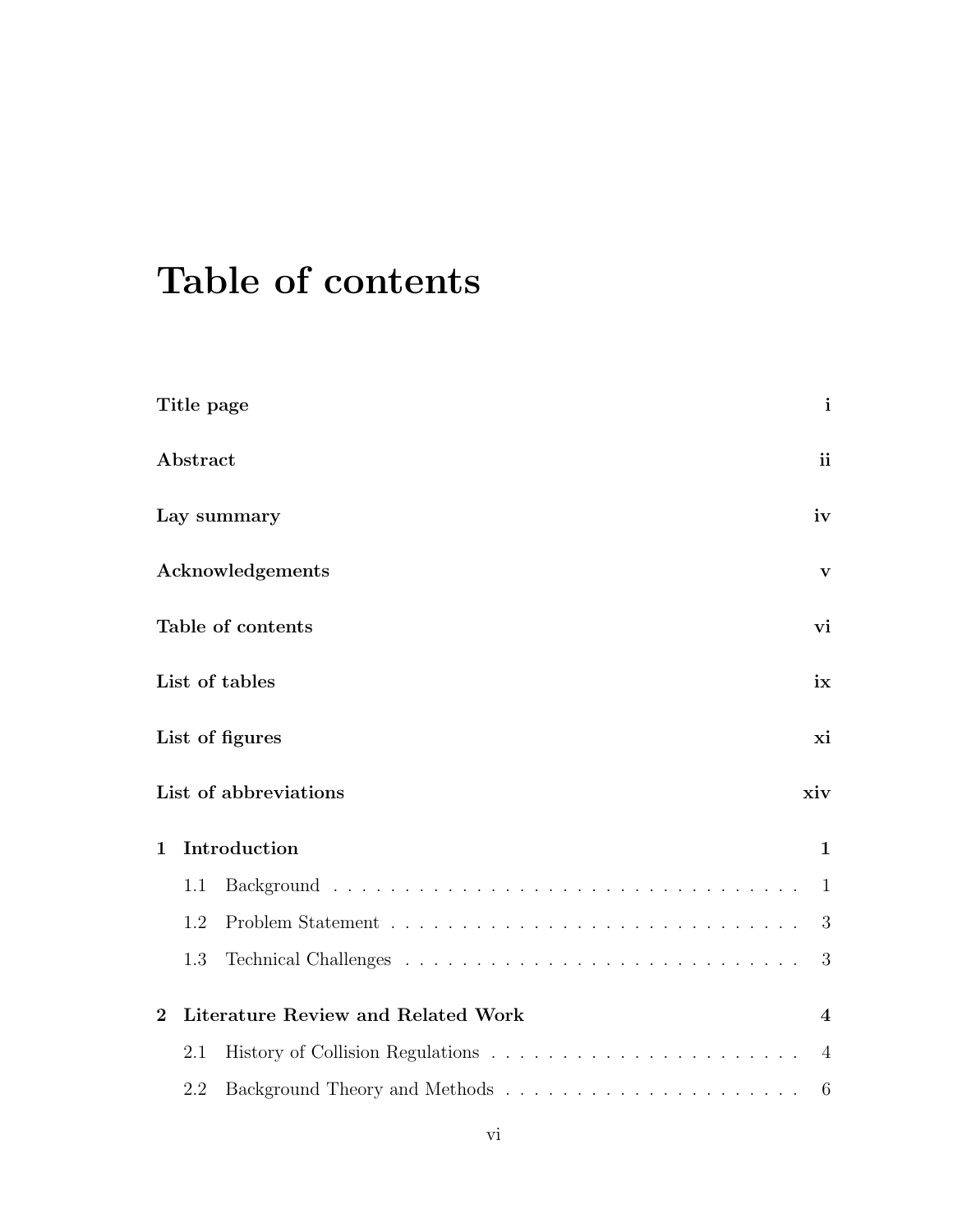|     | 2.2.1 | Modelling Approach $\ldots \ldots \ldots \ldots \ldots \ldots \ldots \ldots$ |                                    |
|-----|-------|------------------------------------------------------------------------------|------------------------------------|
|     | 2.2.2 |                                                                              |                                    |
|     | 2.2.3 |                                                                              |                                    |
|     | 2.2.4 |                                                                              |                                    |
|     |       |                                                                              | 12                                 |
| 3.1 |       |                                                                              | 14                                 |
|     | 3.1.1 |                                                                              |                                    |
|     | 3.1.2 |                                                                              |                                    |
|     | 3.1.3 |                                                                              |                                    |
|     | 3.1.4 |                                                                              |                                    |
|     | 3.1.5 |                                                                              |                                    |
| 3.2 |       |                                                                              |                                    |
|     | 3.2.1 |                                                                              |                                    |
|     | 3.2.2 |                                                                              |                                    |
|     | 3.2.3 |                                                                              | 24                                 |
| 3.3 |       |                                                                              | 25                                 |
|     | 3.3.1 |                                                                              | 25                                 |
|     | 3.3.2 |                                                                              | 25                                 |
|     |       |                                                                              | 26                                 |
| 3.4 |       |                                                                              | 28                                 |
|     | 3.4.1 | Non-Compliant Intruder Encounter Scenarios                                   | 28                                 |
|     | 3.4.2 | Compliant Intruder Encounter Scenarios                                       | 29                                 |
|     | 3.4.3 | Effects of Modifying Simulation Parameters on Encounter Sce-                 | 30                                 |
|     | 3.4.4 | Monte Carlo Simulation for Environmental Conditions                          | 31                                 |
|     |       |                                                                              | Modelling and Design of Experiment |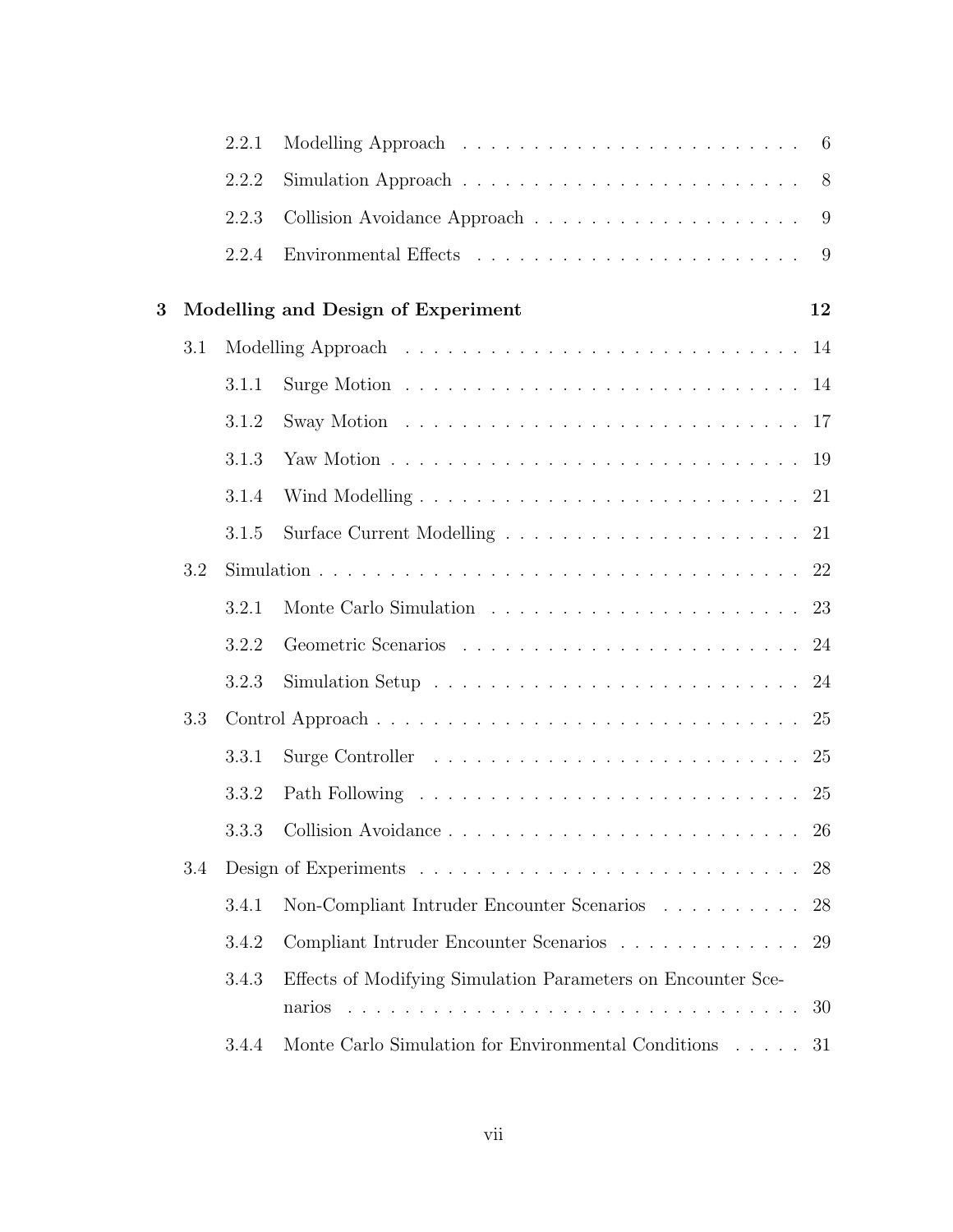| $\boldsymbol{4}$ |     |                     | <b>Simulation Results and Analysis</b>                                           | 32 |
|------------------|-----|---------------------|----------------------------------------------------------------------------------|----|
|                  | 4.1 |                     | Non-Compliant Intruder Encounter Scenarios                                       | 32 |
|                  |     | 4.1.1               |                                                                                  | 33 |
|                  |     | 4.1.2               | Non-Compliant Intruder Crossing Encounters                                       | 37 |
|                  |     | 4.1.3               | Non-Compliant Intruder Overtaking Encounter                                      | 40 |
|                  | 4.2 |                     |                                                                                  | 44 |
|                  |     | 4.2.1               | Compliant Intruder Head-On Encounter $\ldots \ldots \ldots \ldots$               | 44 |
|                  |     | 4.2.2               | Compliant Intruder Crossing Encounter                                            | 45 |
|                  |     | 4.2.3               | Compliant Intruder Overtaking Encounter                                          | 47 |
|                  | 4.3 |                     | Effects of Modifying Simulation Parameters on Encounter Scenarios                | 50 |
|                  |     | 4.3.1               | Effects of Modifying Parameters on Non-Compliant Intruder<br>Encounter Scenarios | 50 |
|                  |     | 4.3.2               | Effects of Modifying Parameters on Compliant Intruder En-                        | 53 |
|                  | 4.4 |                     | Monte Carlo Simulation for Environmental Conditions                              | 54 |
|                  |     | 4.4.1               |                                                                                  | 55 |
|                  |     | 4.4.2               | Compliant Head-On Intruder Case                                                  | 55 |
|                  |     | 4.4.3               |                                                                                  | 57 |
|                  |     | 4.4.4               |                                                                                  | 58 |
| $\bf{5}$         |     | Conclusions         |                                                                                  | 62 |
|                  | 5.1 |                     |                                                                                  | 62 |
|                  | 5.2 |                     |                                                                                  | 64 |
|                  | 5.3 |                     |                                                                                  | 65 |
|                  |     | <b>Bibliography</b> |                                                                                  | 68 |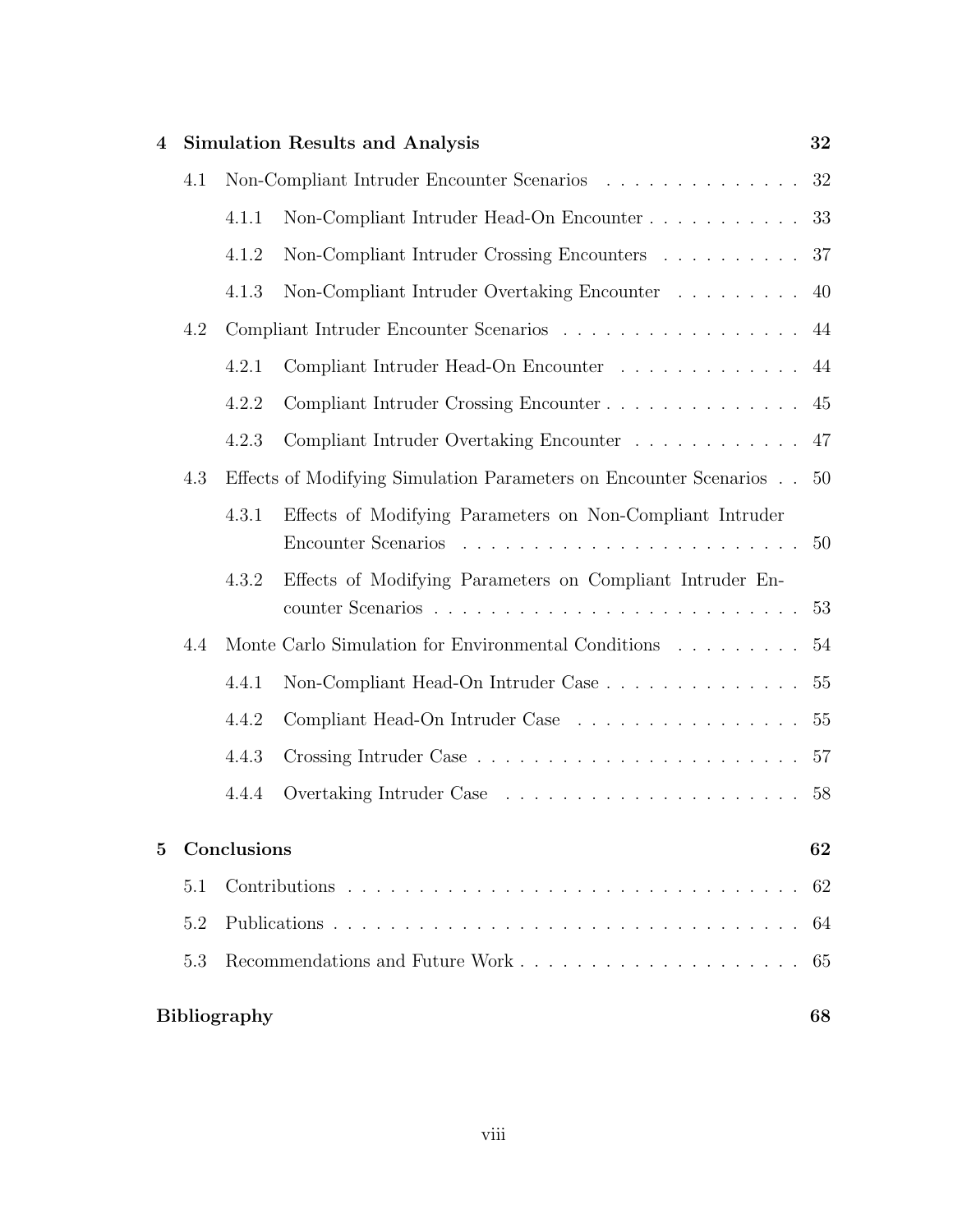# List of tables

| $2.1\,$ | Proper manoeuvre to be undertaken by vessels for any encounter scenario                                                                              | $5\overline{)}$ |
|---------|------------------------------------------------------------------------------------------------------------------------------------------------------|-----------------|
| 2.2     | Wind force limitations for autonomous surface vessels in different op-<br>erating regions                                                            | 10              |
| 3.1     |                                                                                                                                                      | 14              |
| 3.2     | Non-compliant intruder encounter scenarios and the required manoeu-<br>vres to be taken by the controlled vessel in each instance $\dots \dots$      | 29              |
| 3.3     | Compliant intruder encounter scenarios and the required manoeuvres<br>to be taken by the controlled vessel in each instance                          | 30              |
| 3.4     | Simulation parameters to be modified for all encounter geometries and<br>the expected effects on the time-threshold as each parameter is modified 30 |                 |
| 4.1     | Simulation parameters modified for the non-compliant head-on en-<br>counter scenario and effects on the time-threshold required $\dots \dots$        | 51              |
| $4.2\,$ | Simulation parameters modified for the non-compliant crossing en-<br>counter scenario and effects on the time-threshold required $\ldots \ldots 51$  |                 |
| 4.3     | Simulation parameters modified for the non-compliant overtaking en-<br>counter scenario and effects on the time-threshold required $\dots \dots$     | 51              |
| 4.4     | Simulation parameters modified for the compliant head-on encounter<br>scenario and effects on the time-threshold required                            | 53              |
| 4.5     | Simulation parameters modified for the compliant crossing encounter                                                                                  | 53              |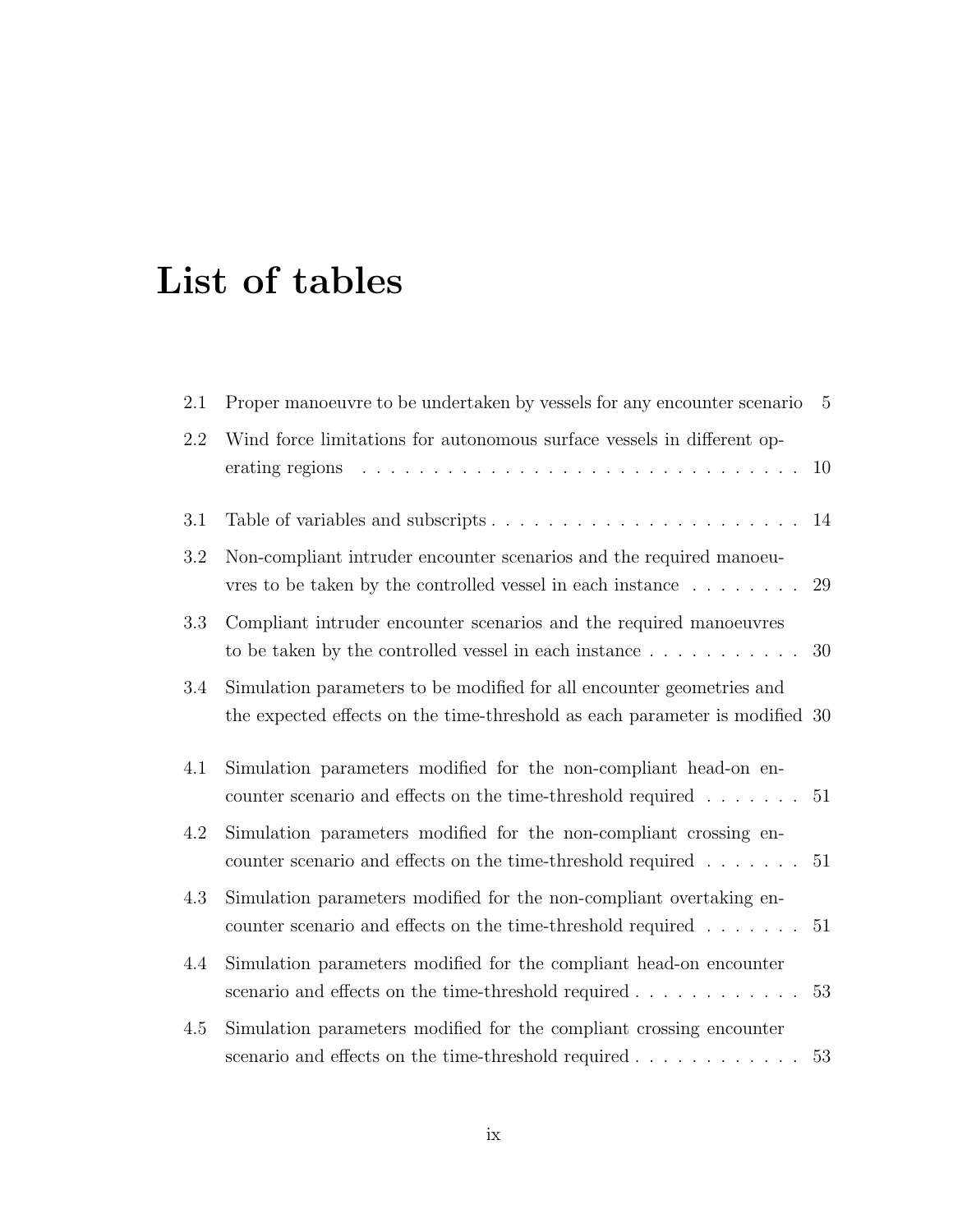| 4.6 Simulation parameters modified for the compliant overtaking encounter |  |
|---------------------------------------------------------------------------|--|
| scenario and effects on the time-threshold required 54                    |  |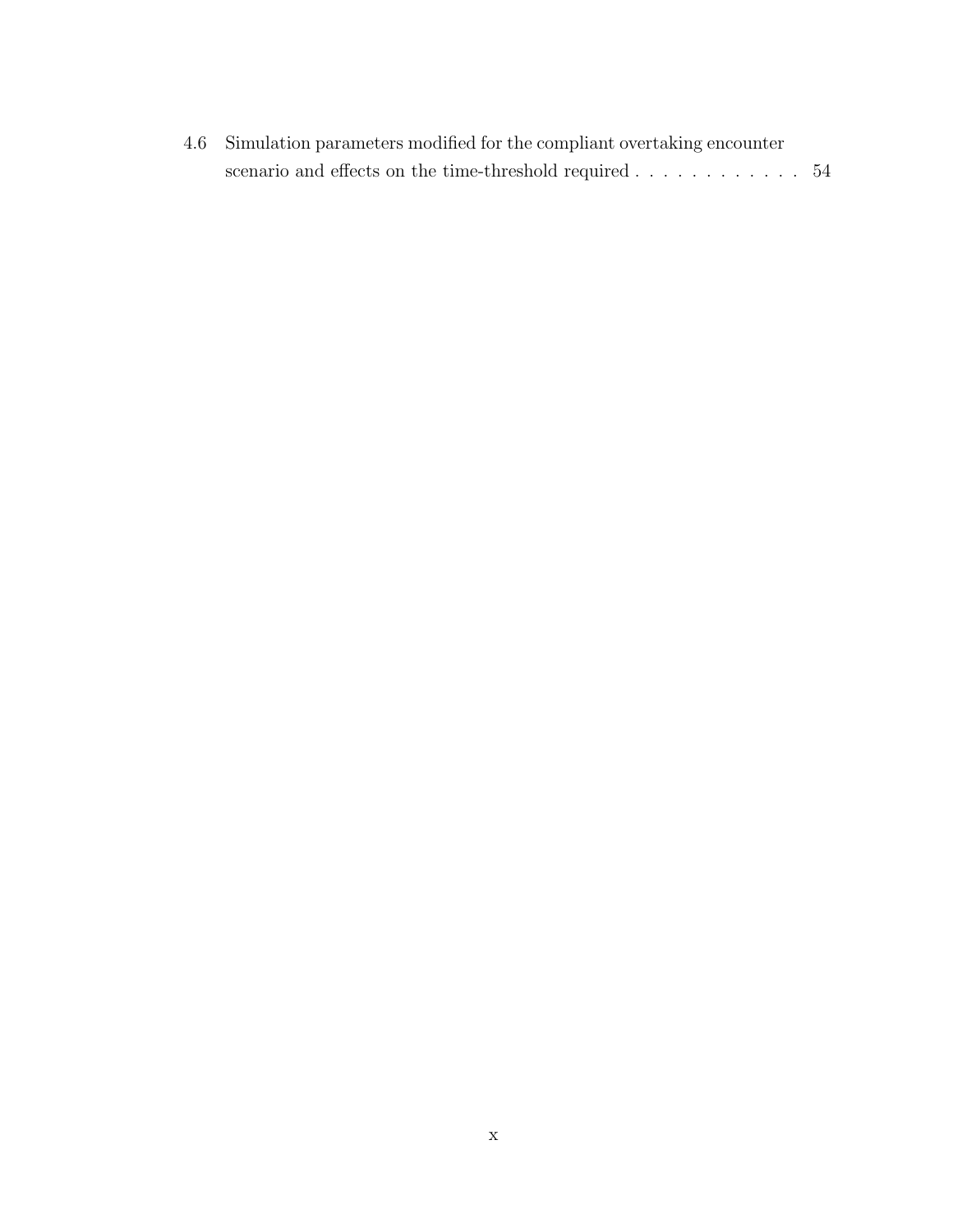# List of figures

| 3.1  | Wind distribution used for Monte Carlo simulation                                                                                                                             | 22 |
|------|-------------------------------------------------------------------------------------------------------------------------------------------------------------------------------|----|
| 3.2  | Surface current distribution used for Monte Carlo simulation                                                                                                                  | 23 |
| 4.1  | Non-compliant intruder typical head-on encounter scenario prior to en-                                                                                                        | 33 |
| 4.2  | Non-compliant intruder typical head-on encounter scenario when the<br>turn is initiated $\ldots \ldots \ldots \ldots \ldots \ldots \ldots \ldots \ldots \ldots \ldots \ldots$ | 34 |
| 4.3  | Non-compliant intruder typical head-on encounter scenario                                                                                                                     | 35 |
| 4.4  | Non-compliant intruder head-on encounter scenario for all encounter                                                                                                           | 36 |
| 4.5  | Non-compliant intruder crossing encounter scenario for controlled vessel<br>manoeuvring responsibility example $\ldots \ldots \ldots \ldots \ldots \ldots \ldots$             | 37 |
| 4.6  | Non-compliant intruder crossing encounter scenario for controlled vessel<br>manoeuvring responsibility for all encounter angles $\dots \dots \dots$                           | 38 |
| 4.7  | Non-compliant intruder crossing encounter scenario for intruding vessel<br>manoeuvring responsibility example $\ldots \ldots \ldots \ldots \ldots \ldots \ldots$              | 39 |
| 4.8  | Non-compliant intruder crossing encounter scenario for intruding vessel<br>manoeuvring responsibility for all encounter angles $\dots \dots \dots$                            | 40 |
| 4.9  | Non-compliant intruder overtaking encounter scenario for controlled<br>vessel manoeuvring responsibility example                                                              | 41 |
| 4.10 | Non-compliant intruder overtaking encounter scenario for controlled<br>vessel manoeuvring responsibility for all encounter angles                                             | 42 |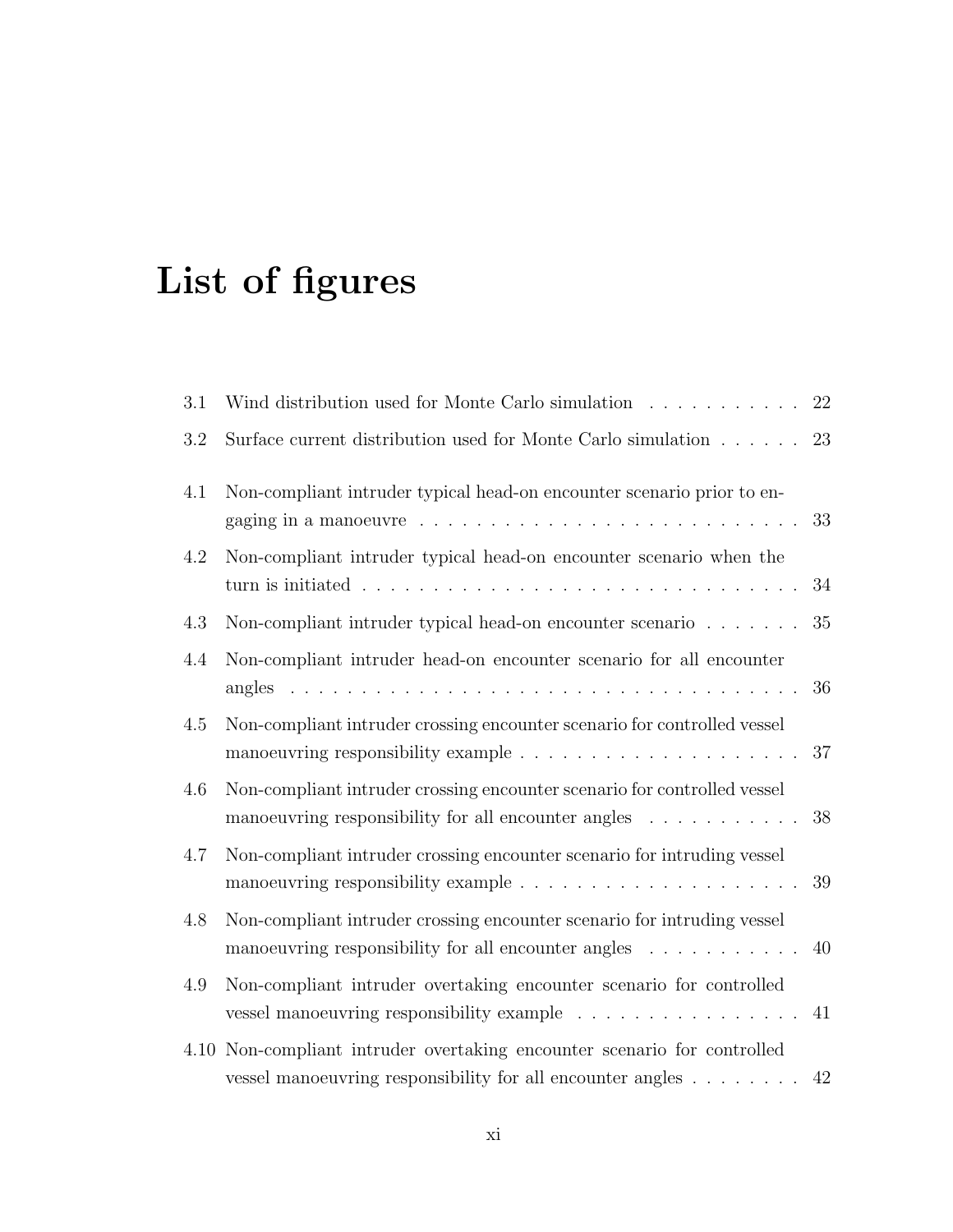| 4.11 Non-compliant intruder overtaking encounter scenario for intruding<br>vessel manoeuvring responsibility example                                   | 43 |
|--------------------------------------------------------------------------------------------------------------------------------------------------------|----|
| 4.12 Non-compliant intruder overtaking encounter scenario for intruding<br>vessel manoeuvring responsibility for all encounter angles                  | 43 |
| 4.13 Compliant intruder head-on encounter scenario example                                                                                             | 45 |
| 4.14 Compliant intruder head-on encounter scenario for all encounter angles                                                                            | 46 |
| 4.15 Compliant intruder crossing encounter scenario with controlled vessel                                                                             | 46 |
| 4.16 Compliant intruder crossing encounter scenario with controlled vessel<br>responsible to manoeuvre for all encounter angles                        | 47 |
| 4.17 Compliant intruder crossing encounter scenario with intruding vessel                                                                              | 48 |
| 4.18 Compliant intruder overtaking encounter scenario example                                                                                          | 49 |
| 4.19 Compliant intruder overtaking encounter scenario for controlled vessel<br>manoeuvring responsibility for all encounter angles                     | 49 |
| 4.20 Effects of modifying parameters on time-threshold for each example<br>encounter geometry for a non-compliant intruder                             | 52 |
| 4.21 Effects of modifying parameters on time-threshold for each example<br>encounter geometry for a compliant intruder $\dots \dots \dots \dots \dots$ | 54 |
| 4.22 Non-compliant intruder head-on encounter Monte Carlo simulation for                                                                               | 56 |
| 4.23 Non-compliant intruder head-on encounter scenarios for best and worst                                                                             | 56 |
| 4.24 Compliant intruder head-on encounter Monte Carlo simulation for en-                                                                               | 57 |
| 4.25 Compliant intruder head-on encounter scenarios for best and worst case                                                                            | 58 |
| 4.26 Crossing intruder encounter Monte Carlo simulation for environmental                                                                              | 59 |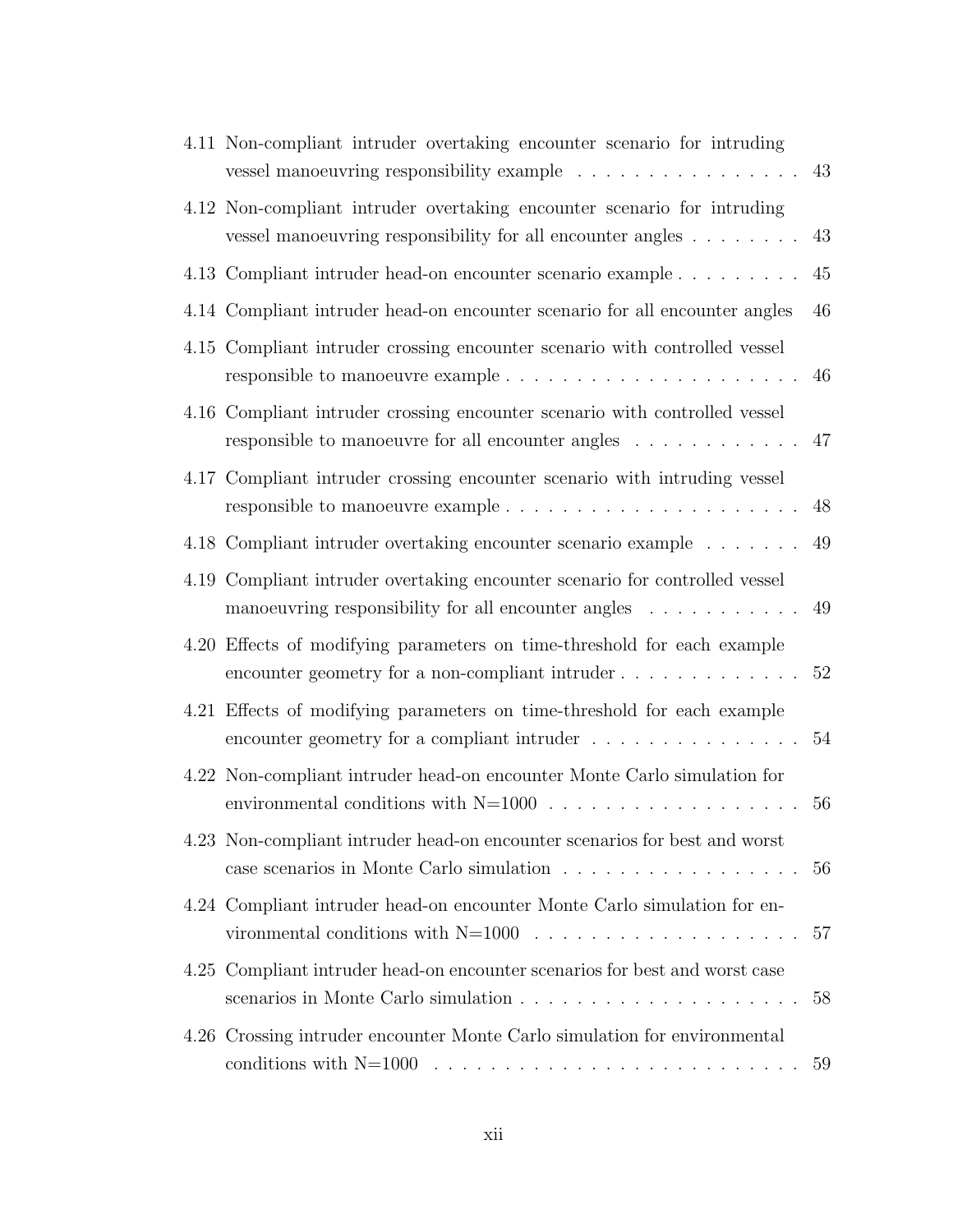| 4.27 Crossing intruder encounter scenarios for best and worst case scenarios                        |  |
|-----------------------------------------------------------------------------------------------------|--|
| in Monte Carlo simulation $\dots \dots \dots \dots \dots \dots \dots \dots \dots \dots \dots \dots$ |  |
| 4.28 Overtaking encounter Monte Carlo simulation for environmental con-                             |  |
|                                                                                                     |  |
| 4.29 Overtaking encounter scenarios for best and worst case scenarios in                            |  |
|                                                                                                     |  |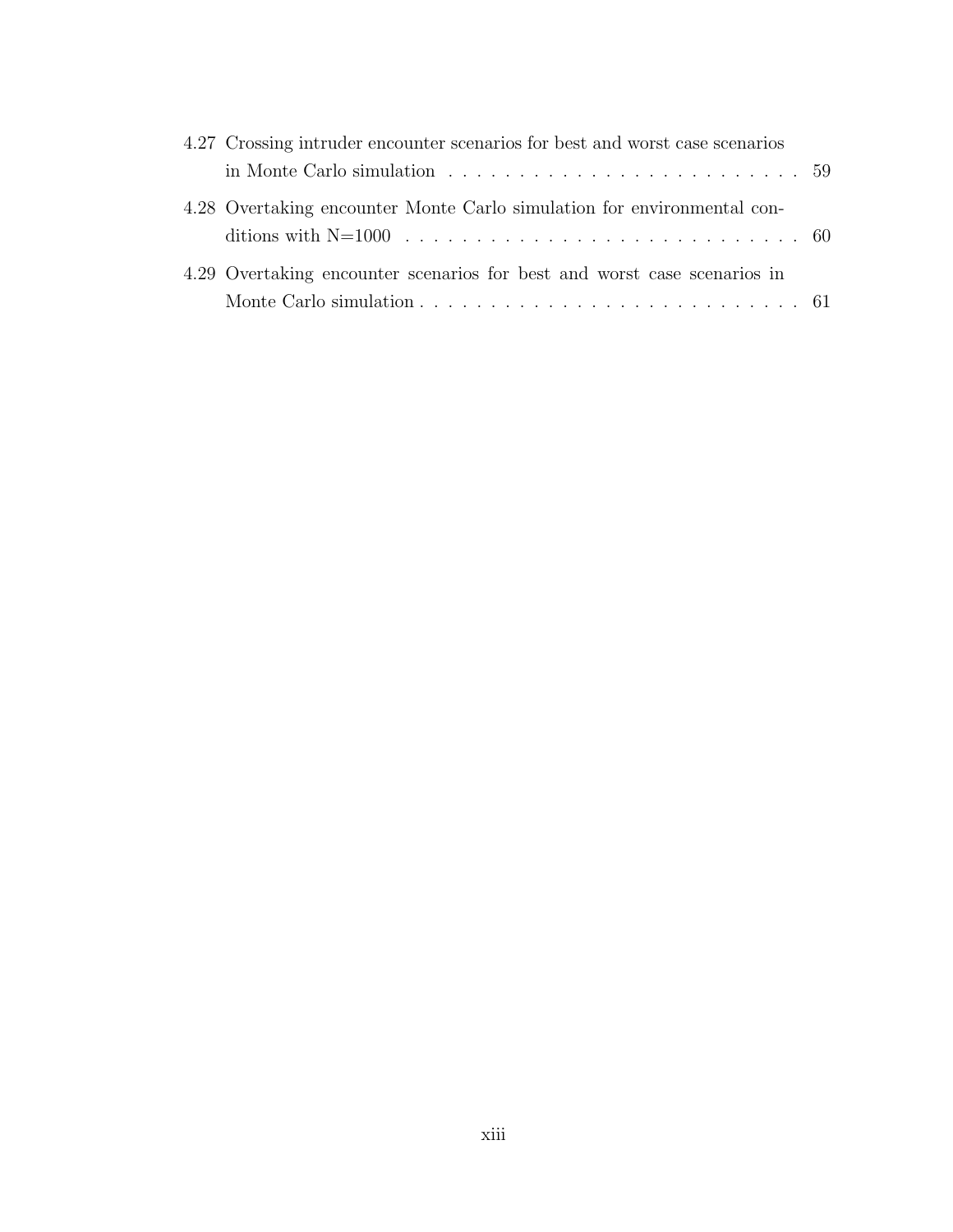# List of abbreviations

|               | ASV Autonomous Surface Vessel                              |
|---------------|------------------------------------------------------------|
| <b>COLREG</b> | International Regulations for Preventing Collisions at Sea |
| <b>JARUS</b>  | Joint Authorities for Rule-making on Unmanned Systems      |
| <b>MASS</b>   | Maritime Autonomous Surface Ships                          |
| MІТ           | Massachusetts Institute of Technology                      |
| <b>NASA</b>   | National Aeronautics and Space Administration              |
| NRC           | National Research Council Canada                           |
| <b>PID</b>    | Proportional-Integral-Derivative                           |
| RTCA          | Radio Technical Commission for Aeronautics                 |
| SORA.         | Specific Operations Risk Assessment                        |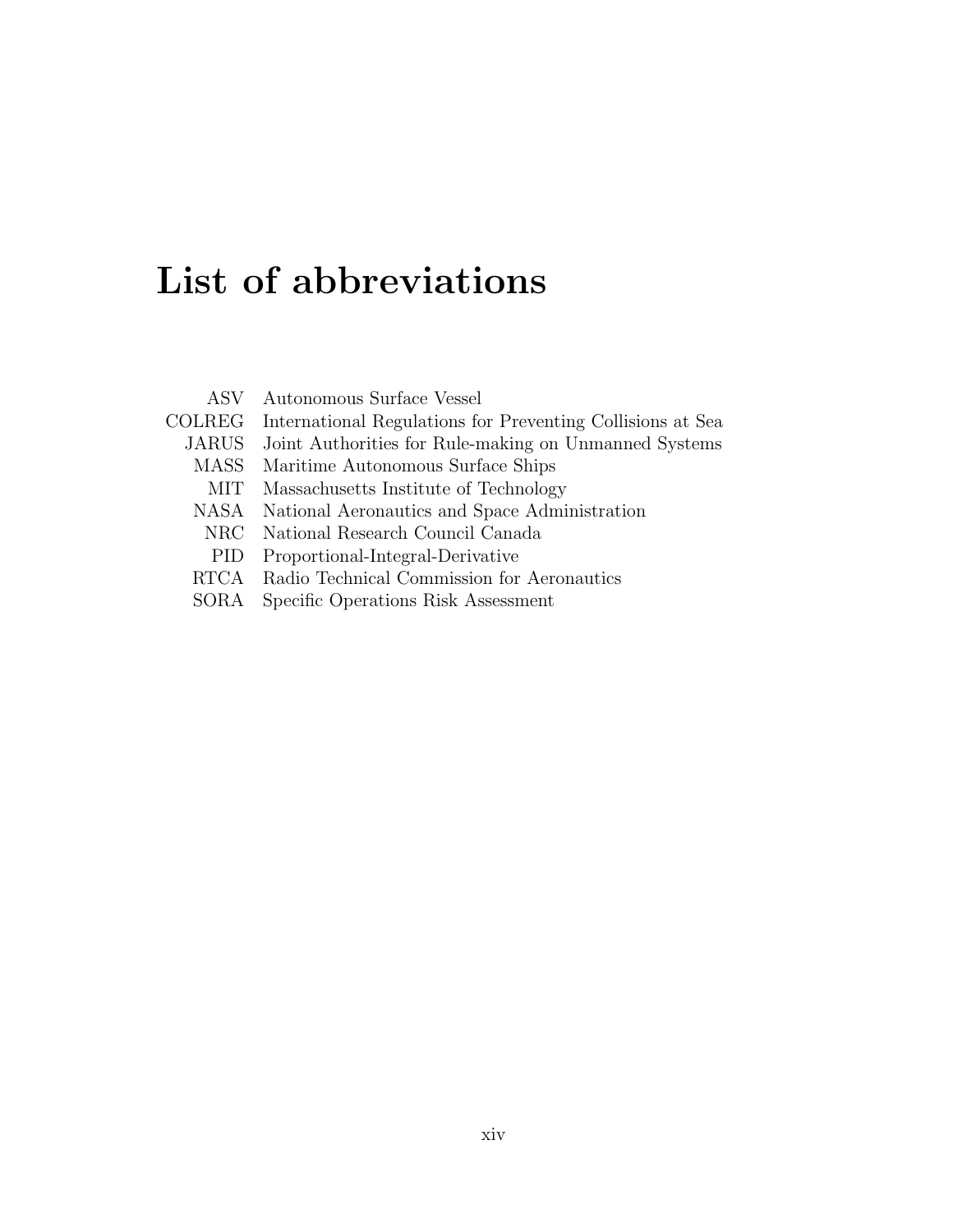# Chapter 1

## Introduction

### 1.1 Background

At the present time, there is a focus on the safe adoption and operation of autonomous surface vessels (ASVs) in Canadian waters and elsewhere throughout the world. In order to ensure the safe implementation of these technologies, the formal definition of detection and reaction boundaries to ensure a safe distance is maintained between vessels is crucial because autonomous systems require a quantitative definition for their design and operation. The goal of this project is to help establish a set of guidelines with respect to how these operating boundaries are defined, which are important for the development of safe autonomous navigation technologies.

The concept for operating boundaries used for this project have been adapted from work previously completed in the aerospace field for detect and avoid in unmanned aircraft, for example the Radio Technical Commission for Aeronautics (RTCA) SC-228 and Joint Authorities for Rule-making on Unmanned Systems (JARUS) Specific Operations Risk Assessment (SORA) committees [1]. This approach involves defining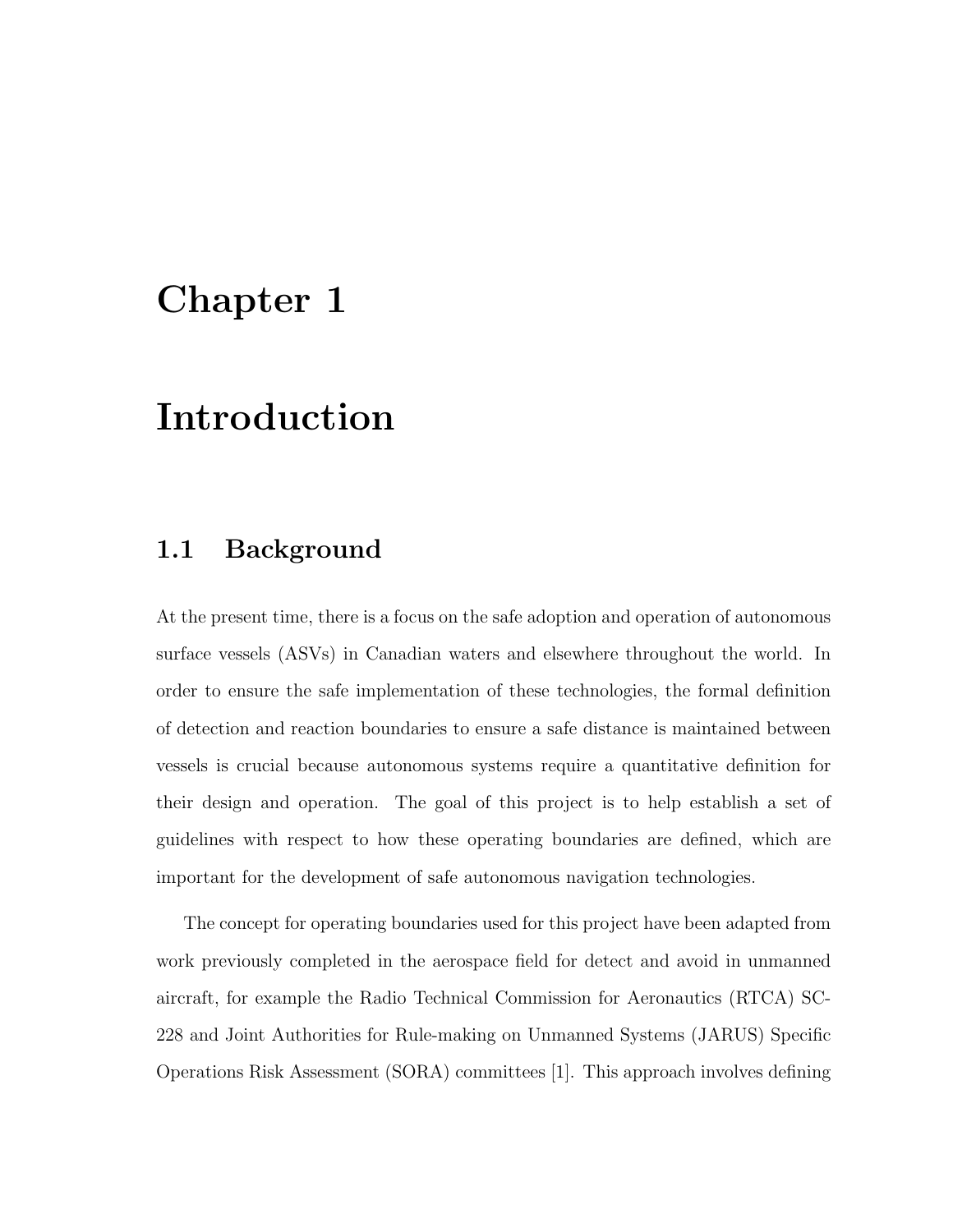three distinct regions for the ASV to monitor and avoid intruders. Outermost is a region where the ASV detects that there is an intruder nearby, however, it is outside the range of required avoidance manoeuvring. This would be known as the "detection region". Next, a region whereby the controlled ASV still has sufficient room to manoeuvre to avoid violating the collision boundary, but must actively avoid the oncoming intruder. This region is the "manoeuvring region". Lastly, the region withing the collision boundary, is considered unsafe due to the intruder in close proximity creating a high risk of collision. This is the "collision region".

In order to apply a similar approach to surface vessels that has been used for aircraft, the primary consideration is the lack of change in altitude in the surface vessel case. This applies to the avoidance manoeuvres performed, since the vessels are unable to change their altitude in order to avoid one another. The other consideration is the degrees of motion available to each case. In aircraft, all 6 degrees of freedom must be considered, while for surface vessels, only surge, sway and yaw must be accounted for. Lastly, surface vessels travel much slower than aircraft, and also take longer to perform a turn.

The concept presented in this thesis is that the alerting boundary which signifies that manoeuvring is required can be set based on the size and speed of the controlled ASV, allowing for a generalized set of parameters than can apply to a wide array of vessels. By implementing proper collision avoidance guidelines established by the International Regulations for Preventing Collisions at Sea (COLREGs) and the Canadian Collision Regulations, encounters can be modelled in an effort to determine reasonable guidelines for the size of these operating boundaries [2] [3]. All simulations to be completed in this thesis involve the use of a physically verified model from National Research Council Canada (NRC) to ensure the validity of the scenarios [4].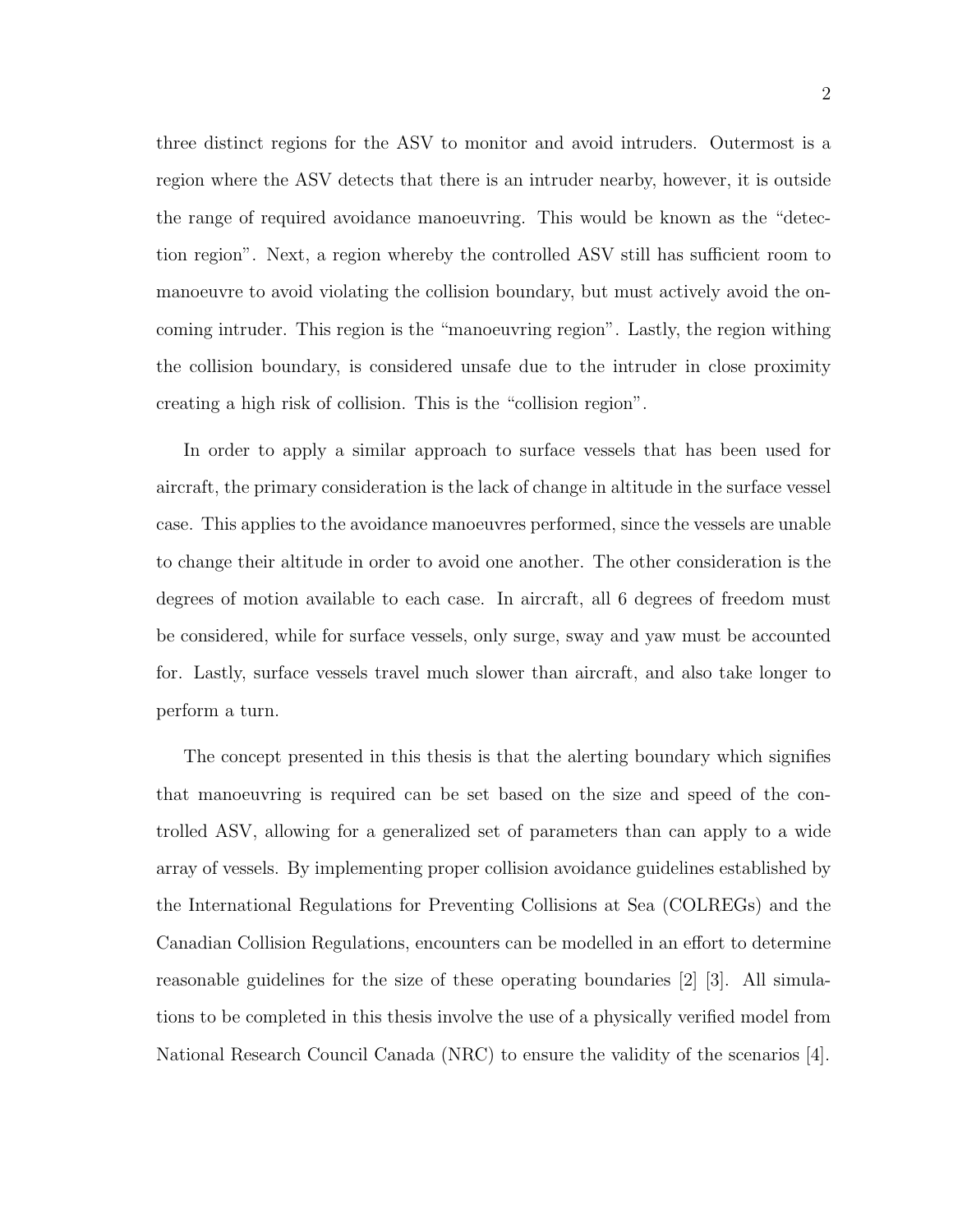### 1.2 Problem Statement

The problem is to quantitatively define operating boundaries for surface vessels such that they have sufficient time to manoeuvre in order to avoid a collision once an intruder enters the purview of the vessel.

### 1.3 Technical Challenges

Technical challenges that occurred throughout the completion of this work are:

- 1. Developing an accurate vessel model for the simulation
- 2. Developing the algorithm to determine the time required for the vessel to safely manoeuvre
- 3. Accurately modelling the effects of the wind and surface currents on the vessel
- 4. Tuning the path following and surge controllers to precisely control the vessel during both calm water and non-calm water situations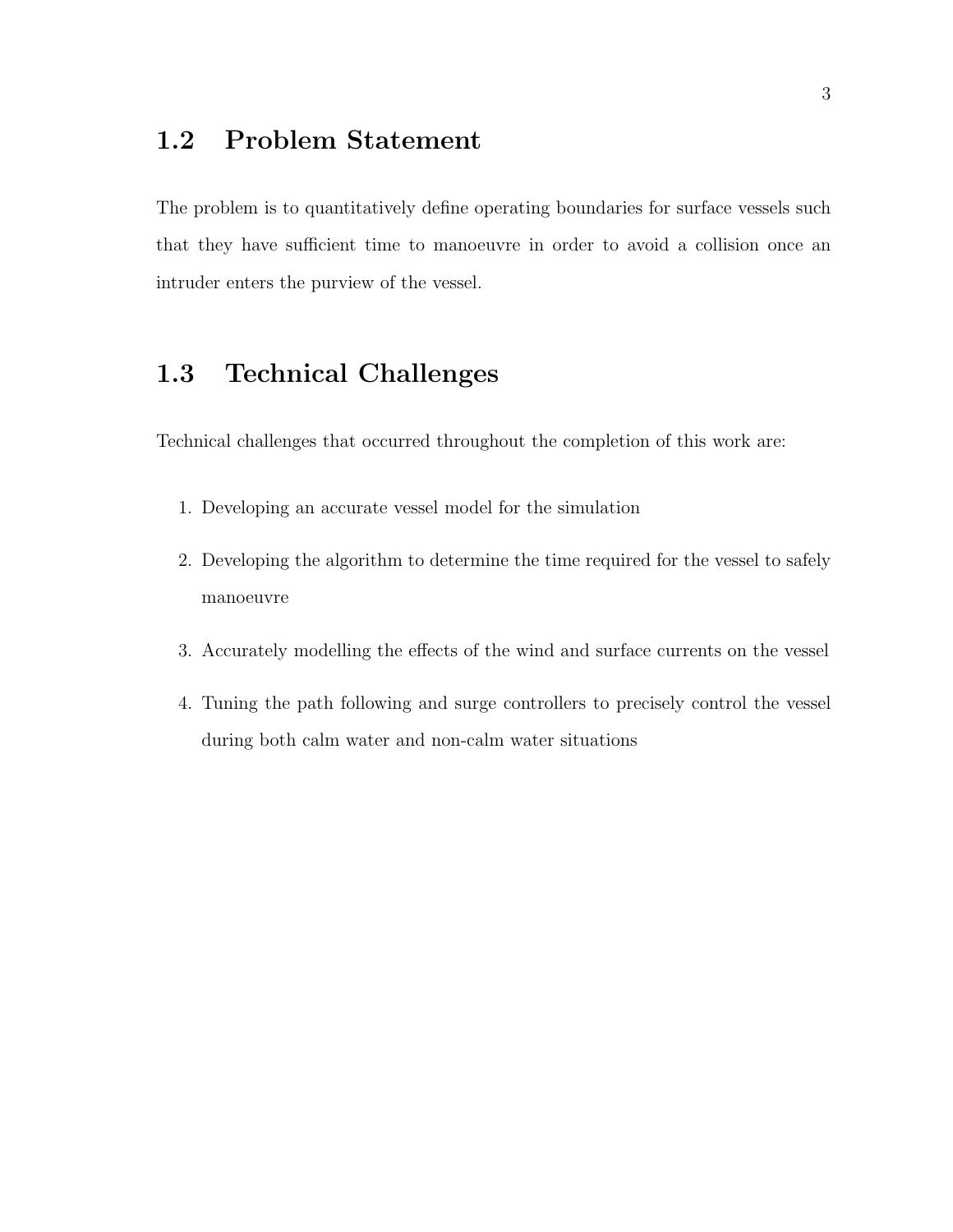## Chapter 2

# Literature Review and Related Work

### 2.1 History of Collision Regulations

The earliest mention of ships in recorded history dates back to approximately 2500BC in Egypt [5]. As long as there has been traffic in waterways, conventions must be adopted so that ships may behave in a predictable manner in order to avoid collisions with oncoming vessels. Originally, this would have been limited to small geographic regions, when vessels only covered a small distance. However, as the distance vessels travelled increased, the common set of conventions that all vessels must follow in order to ensure safe passage my be established. The common need for a set of collision avoidance guidelines was the impetus for the creation of the Steam Navigation Act, 1846, in order to ensure that vessels acting around the United Kingdom behaved in a predictable fashion [6].

The modern attempt at standardizing the behaviour of vessels when encountering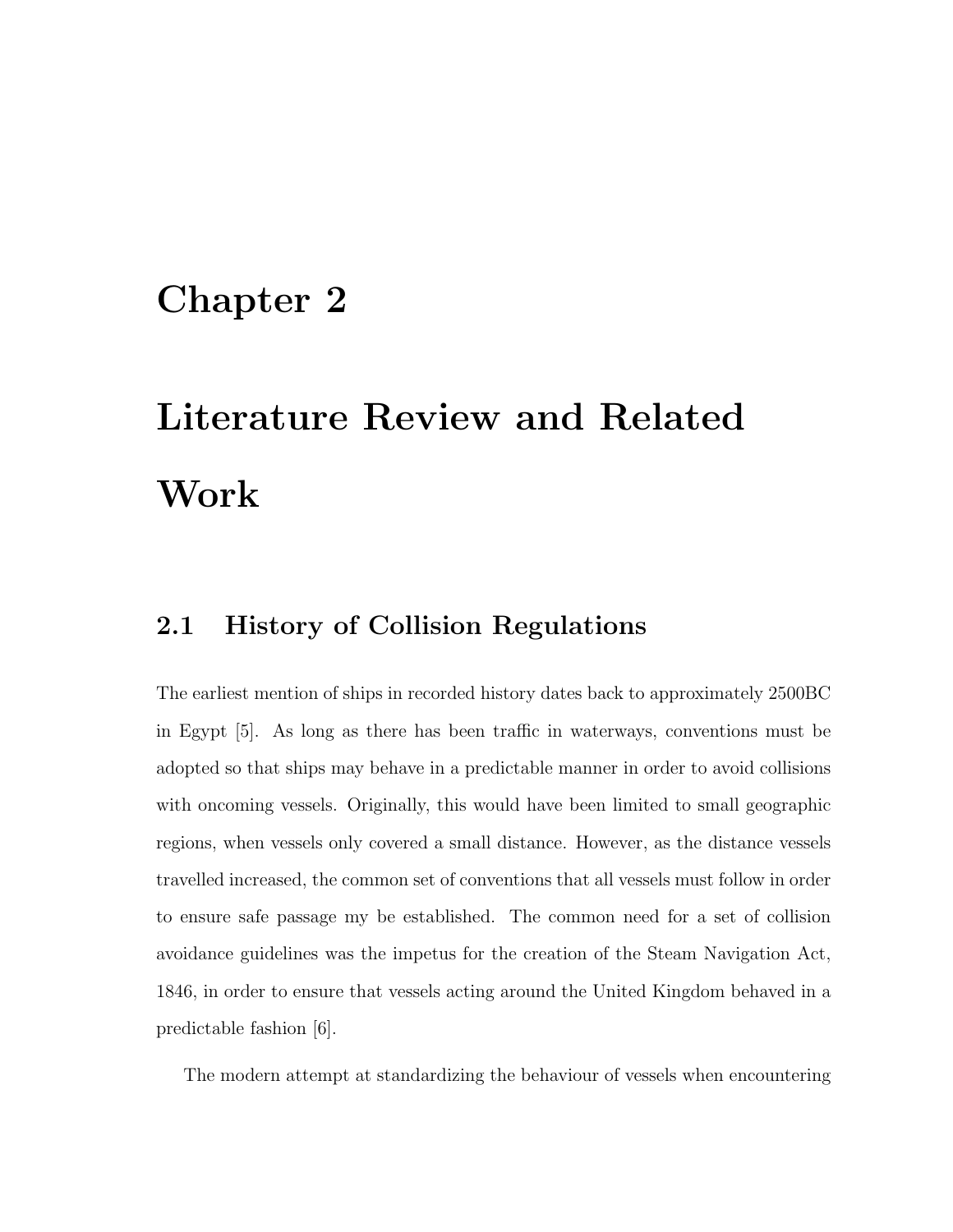an oncoming vessel are the COLREGs, established in 1972 and are currently the most up-to-date convention for manoeuvring [3]. The COLREGs outlined how vessels should behave when encountering another vessel at various orientations. This set of guidelines were also formally adopted by various countries, including by Canada through Transport Canada by establishing the Collision Regulations [2].

With the progression of technology towards the adoption of ASVs, the guidelines set out by the COLREGs are insufficiently detailed for the safe implementation of ASV collision avoidance requirements. The COLREGs focus on collision avoidance is largely qualitative, meant to be exercised by humans controlling a vessel [3]. See the manoeuvres defined by the COLREGs in Table 2.1. In order to allow for the adoption of ASVs, there must be a quantitative definition of when and how vessels should avoid each other when approaching. The absence of this quantitative definition demonstrates the necessity of this project for the implementation of collision avoidance systems for ASVs.

| Encounter Geometry | Required Manoeuvre                    |  |  |
|--------------------|---------------------------------------|--|--|
| Head-On            | Both Vessels turn to starboard        |  |  |
| Crossing           | Vessel approaching the other vessel's |  |  |
|                    | port side turns to starboard          |  |  |
| Overtaking         | Overtaking vessel turns to starboard  |  |  |

Table 2.1: Proper manoeuvre to be undertaken by vessels for any encounter scenario

At the present time, work involving the implementation of collision avoidance for ASVs has adopted an estimated required boundary size for the operating regions. An example of this approach is in Almeida's work, whereby boundaries are defined for the operating regions, however, there is no justification provided for the size of the operating boundaries used [7]. This may result in overly conservative collision avoidance encounters, or the defined boundaries may not be large enough. The quantitative definition of these boundaries based on the manoeuvring capabilities of a vessel will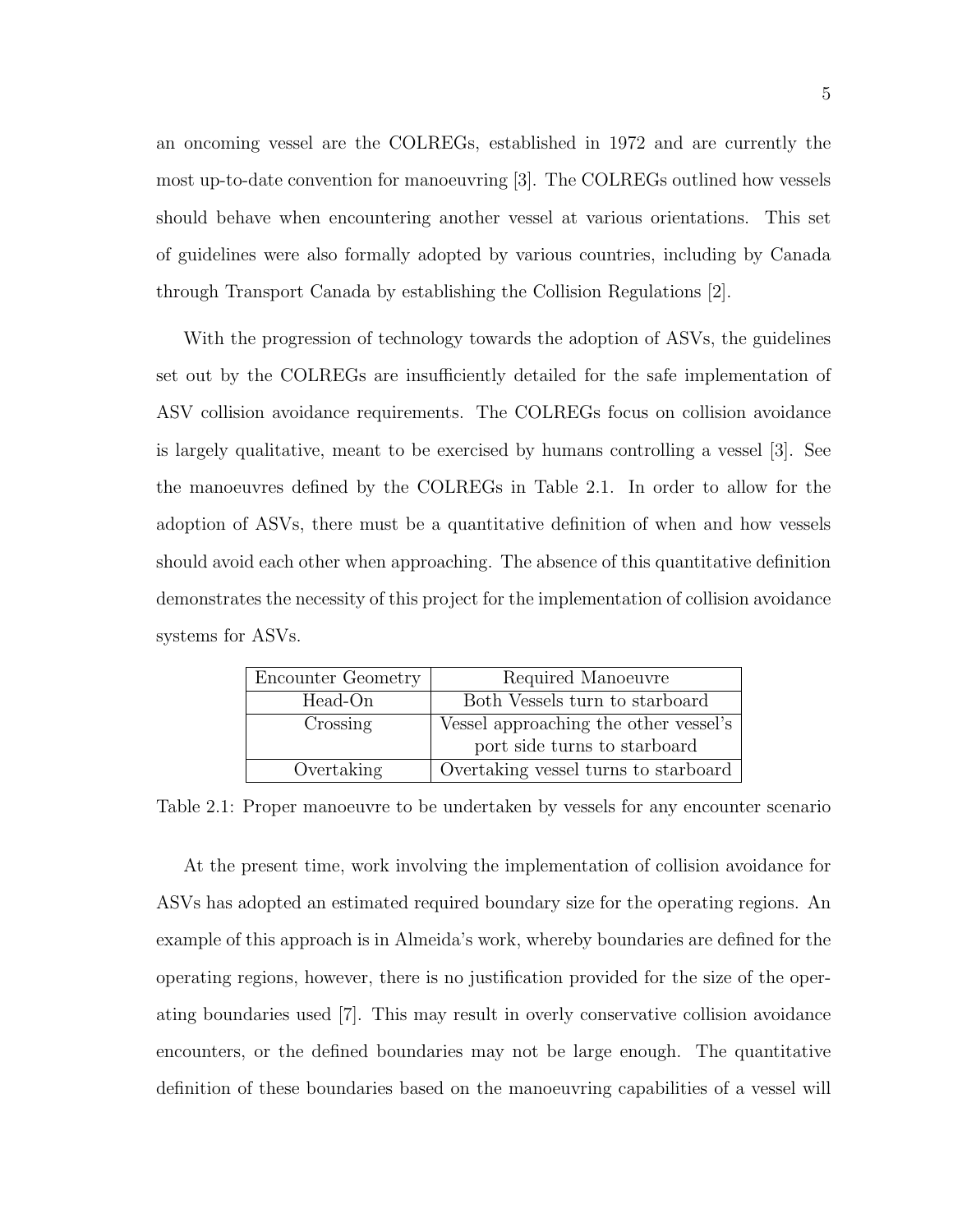help provide insight about the appropriate definition of these operating boundaries.

### 2.2 Background Theory and Methods

When considering the approach in simulation to assess the performance of the ASV when subjected to a collision avoidance scenario, ensuring that the modelling approach taken for the ASV accurately depicts the performance of the physical test vessel is critical to validating the results of the simulation. The simulation approach taken should ensure that the encounter scenarios are exhaustively analyzed to provide the correct results and conclusions. This simulation approach will include the impact of environmental effects, that the physical ASV may experience while in a collision avoidance situation. Overall, the direction of the project aligns well with work in the field working towards improving safety currently being undertaken at other institutions [8].

#### 2.2.1 Modelling Approach

There are multiple approaches that can be taken to modelling a marine vessel, including various combinations of modelling motion of the six degrees of freedom: surge, sway, yaw, heave, pitch and roll to represent the movement of the vessel. For the application of collision avoidance, the relevant domain to consider is the horizontal motion of the vessel on the ocean surface plane. Horizontal motion is represented by the combination of surge, sway and yaw [9]. Assuming the presence of starboard-port symmetry, the surge will be decoupled from the yaw-sway aspects of the motion, and therefore can be considered separately [9].

The vessel heading in combination with the known initial position and speed will result in the position being updated at the desired simulation frequency by integrating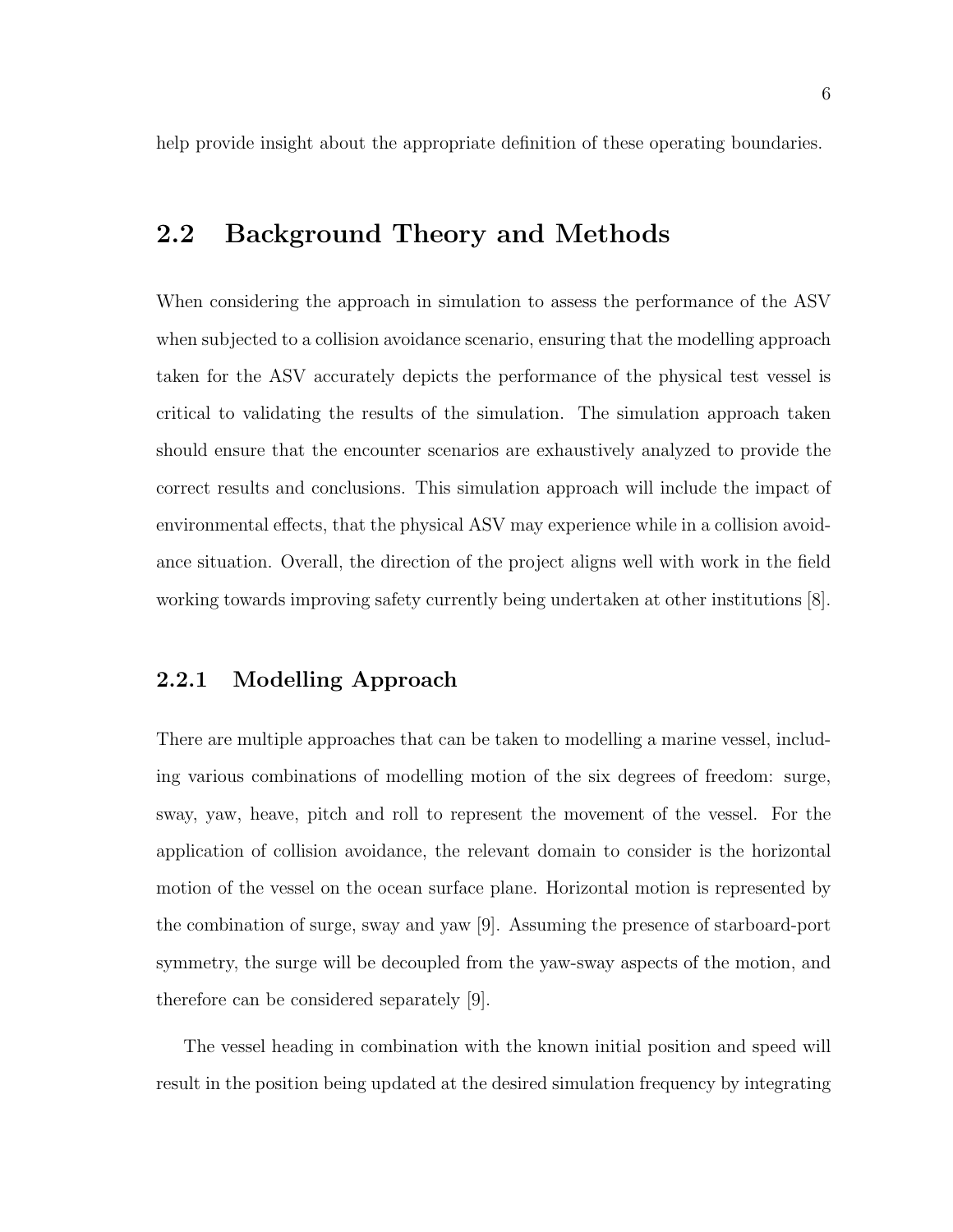the path along the orientation of the vessel. The yaw rate model can be obtained from physical model test data involving the model test vessel with system identification techniques, such as the approach outlined in [10]. This approach involves utilizing test data gathered from the model vessel in a state of varying input excitation in order to use statistical methods to regress on mathematical model parameters accurately describe the capabilities of the vessel to manoeuvre when subjected to a certain set of operating parameters [11]. When operating within the predefined operating bounds for the model, the behaviour of the test vessel for yaw-sway dynamics can be accurately depicted by modelling through system identification techniques. The surge modelling component can also be obtained from a similar approach.

Alternatively, the vessel dynamics can be modelled through the effects of the forces acting on the vessel, including hydrodynamic, propulsion, rudder, water resistance, wind and current. Using the known physical quantities of the test ship, the forces can be approximated and used to determine the acceleration of the vessel. Using the approach outlined by Clarke, the effects of hydrodynamic forces and the rudder force on the vessel can be modelled using the dimensions of the vessel and its rudder [12]. The propulsion force is the input used to control the surge of the vessel. Water resistance is dependent on the density of the water, the speed of the vessel and its physical properties. Lastly, the environmental forces depend on the physical dimensions of the vessel.

The forces and corresponding moments of the wind and current as they are applied to the ship is modelled through a transverse strip method in conjunction with the application of Morrison's equation [13] [14]. To do this, the ship was divided into multiple smaller sections both above and below the waterline in order to approximate the exposed surface area of the ship in both the axial and normal directions to the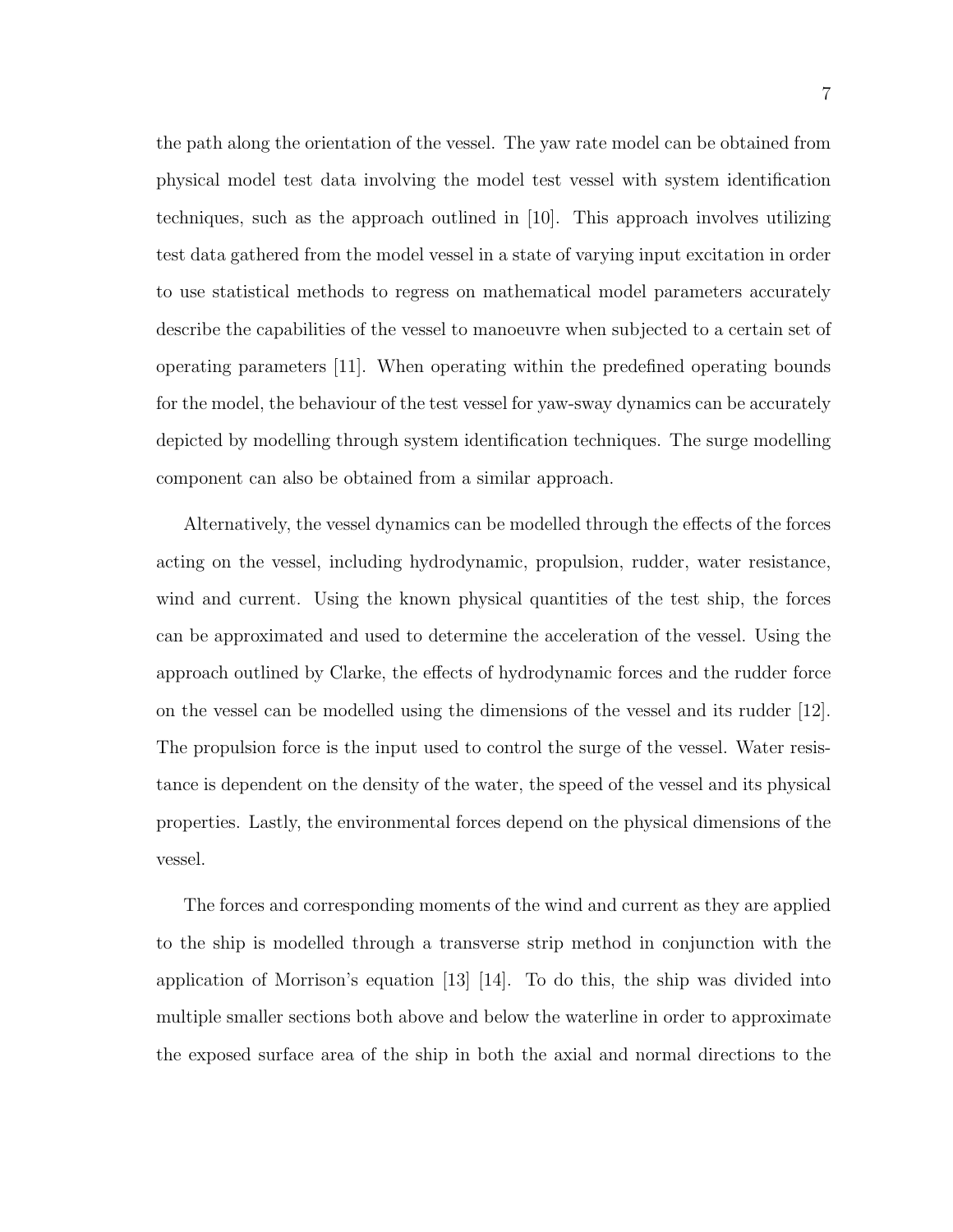flow of current and wind. The sum of the forces applied to the axial component of the ship contribute to the surge, while the sum of the forces on the transverse strips into which the ship is subdivided are applied to the sway. Given that the sway forces are applied at various distances from the centre of the ship, a corresponding moment is also generated.

#### 2.2.2 Simulation Approach

When completing a simulation to analyze the performance of a test vessel in collision avoidance scenarios, it is critical to be aware of the performance of the vessel for the given boundary conditions when the intruder approaches from a variety of angles, in a variety of different environmental states. Given that each of these can vary over a range, and the fact that it is unlikely that the worst case scenario would occur with an undesirable encounter geometry combined with historic extreme environmental disturbance, the absolute worst case outcome may never occur [15]. A method used to statistically analyze the potential outcomes is the Monte Carlo method, whereby the simulation variables such as the encounter angle and wind speed are modelled as independent random variables  $[16]$   $[17]$ . By running the simulation over a large number of encounters with repeated unbiased sampling of the random variables, the expected range of outcomes will become apparent.

A study conducted on marine traffic data in the Gulf of Finland concluded that the likeliest encounter scenario to result in a collision is the overtaking encounter, followed by crossing scenarios and the least likelihood of collision being a head-on encounter [18]. As a result, these specific encounter geometries will be the focus of a Monte Carlo simulation to determine the range of potential outcomes for different weather conditions.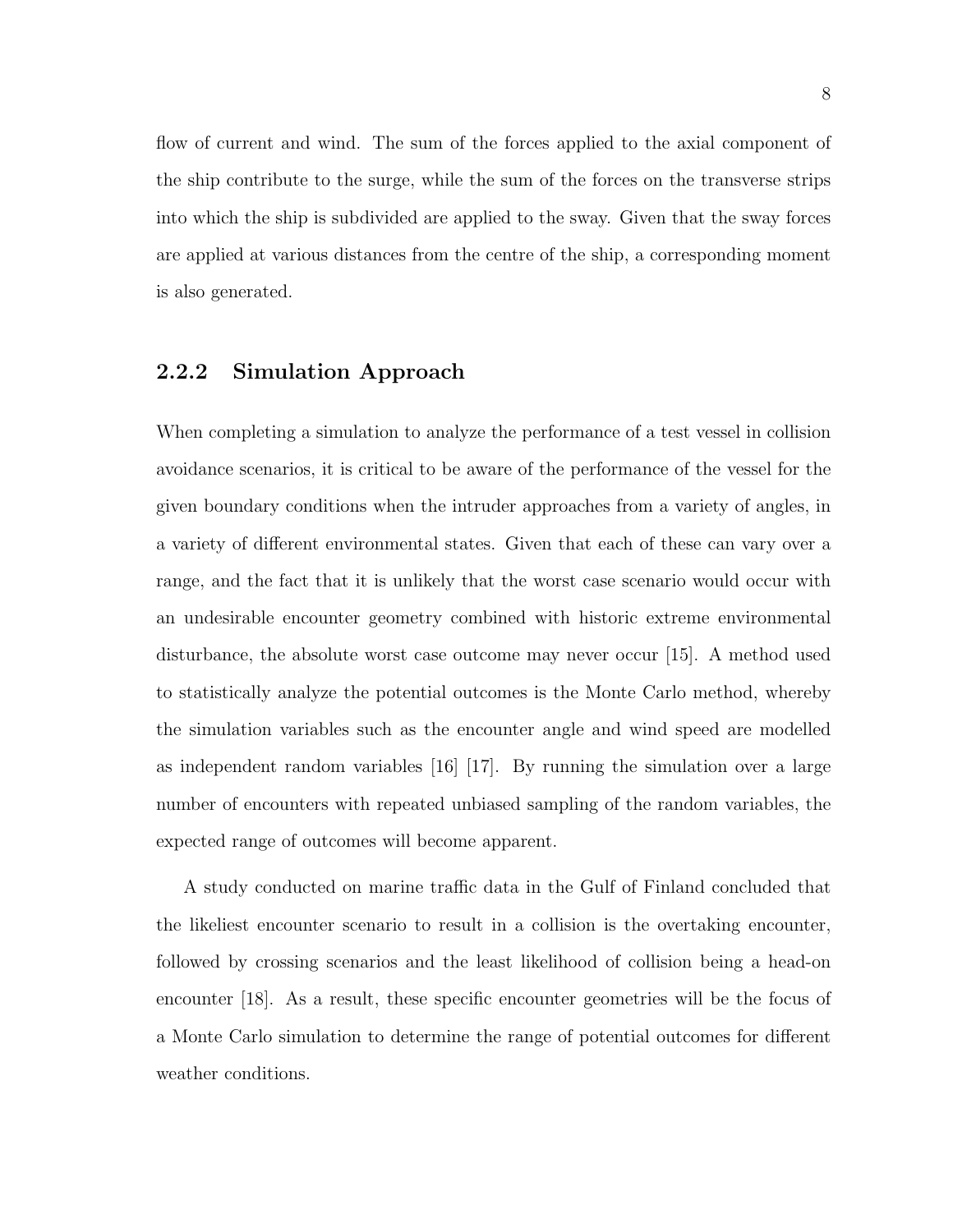#### 2.2.3 Collision Avoidance Approach

The method was adapted from a collision avoidance approach used in aircraft, developed by Massachusetts Institute of Technology's (MIT) Lincoln Laboratory and National Aeronautics and Space Administration (NASA) [19] [20]. This approach uses the relative velocity and displacement between the vessels in order to determine the time to closest point of approach. This time to closest point of approach in combination with a pre-defined separation boundary is used for the alerting logic to begin an evasive manoeuvre. The approach for alerting to be used for collision avoidance has been adapted to the marine surface space in a previous work [21]. This involved altering the alerting logic to only consider the horizontal plane, given that vessels can only have an elevation of sea level.

#### 2.2.4 Environmental Effects

To ensure the results of the experiment are applicable to real-world scenarios, the environmental effects will be modelled and included as a disturbance in each of the scenarios. By including the effects of the wind and ocean currents to more closely approximate the natural forces acting on a vessel while at sea, the conclusions drawn from this analysis are applicable to real-world situations. This is accomplished through the Monte Carlo simulation mentioned in subsection 2.2.2, given that environmental conditions are dynamic and change from day-to-day.

#### Wind conditions

According to Maritime UK's Maritime Autonomous Surface Ships (MASS) UK Industry Conduct Principles and Code of Practice, it is currently recommended that ASVs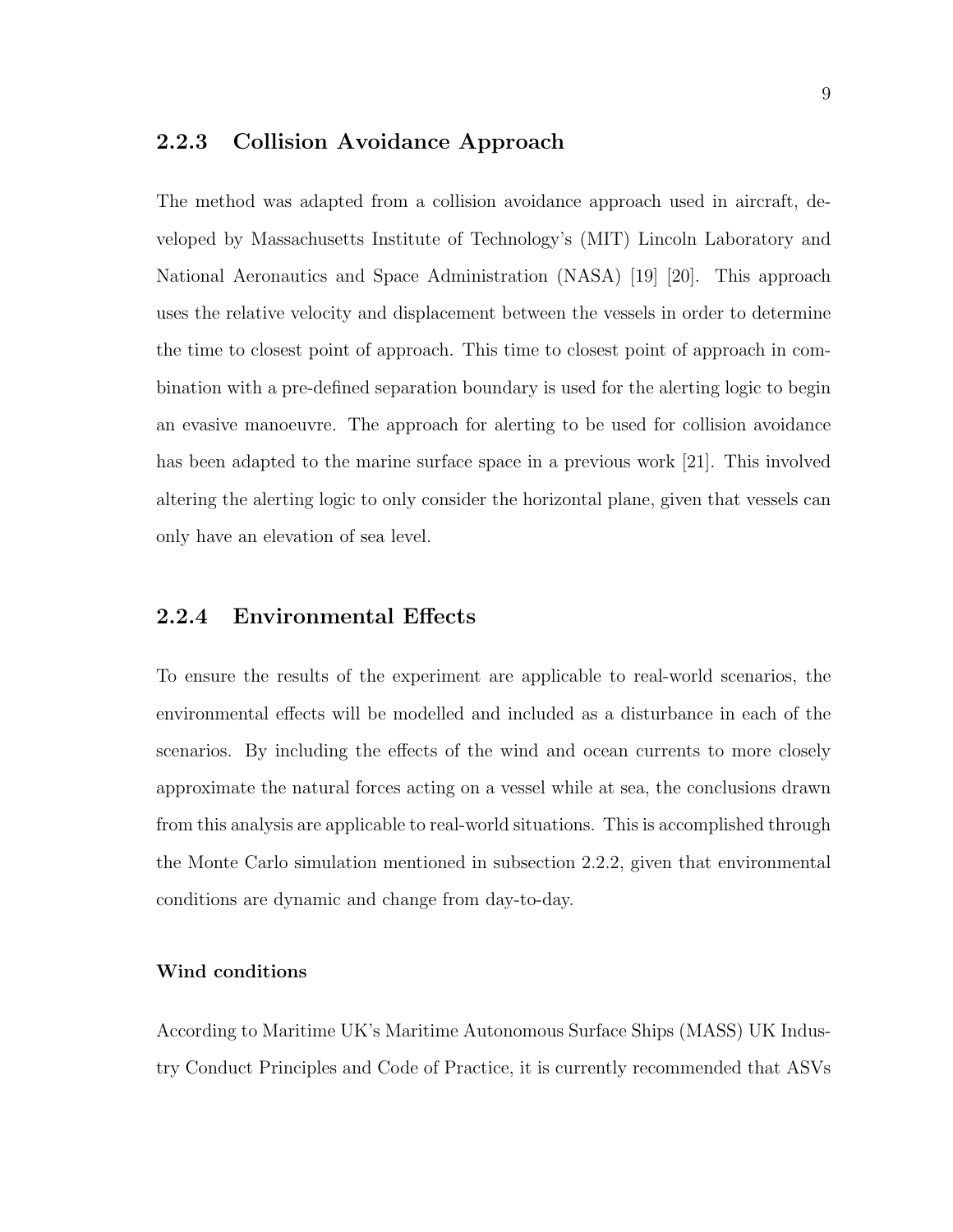have set operating limits for wind force according to the Beaufort scale based on the ship's location [22]. These restrictions are outlined in Table 2.2. As a consequence of these limitations placed on the operating capabilities of ASVs, the Monte Carlo analysis performed will factor in these limitations.

| Category         | Wind Force Limitation [From 0-12] |
|------------------|-----------------------------------|
| Ocean            | Exceeding 8                       |
| Offshore         |                                   |
| Inshore          |                                   |
| Sheltered Waters |                                   |

Table 2.2: Wind force limitations for autonomous surface vessels in different operating regions

Referencing wind speed data for St. John's, Newfoundland and Labrador over the 12 month period from June 2020 to June 2021, the highest sustained wind speed was 81 kilometres per hour, measured in December 2020. The highest average wind speed over the course of an entire month was February 2021, with a sustained wind speed average of 31.2 kilometres per hour [23]. This data can be used to build a Gaussian distribution of wind speed for a given time frame, since a normal distribution is applicable to the wind magnitude data.

#### Ocean currents

When modelling the effects of ocean currents on the ASV during each encounter scenario, the currents can be modelled as a constant velocity which results in a force applied to each vessel. The current data used for the simulation is from the Canadian Department of Fisheries and Oceans for the Gulf of St. Lawrence [24]. Using the most recent data for the year of 2019, the maximum observed surface current was 2.2 knots, while the lowest was 0.8 knots, with the majority of readings coming between these extremes. Once again, this data can be used to build a Gaussian distribution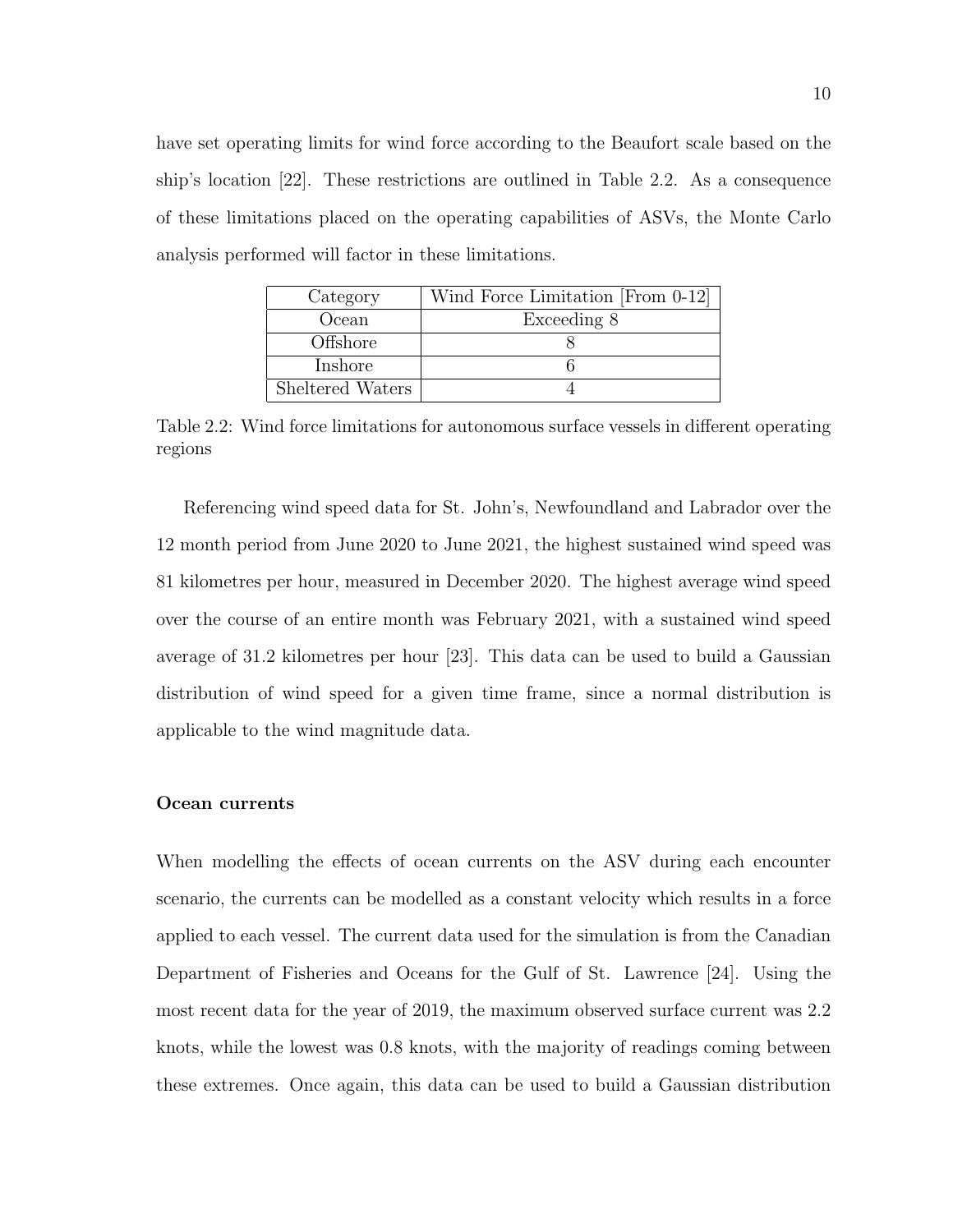for the expected magnitude of the ocean surface currents that may affect a vessel.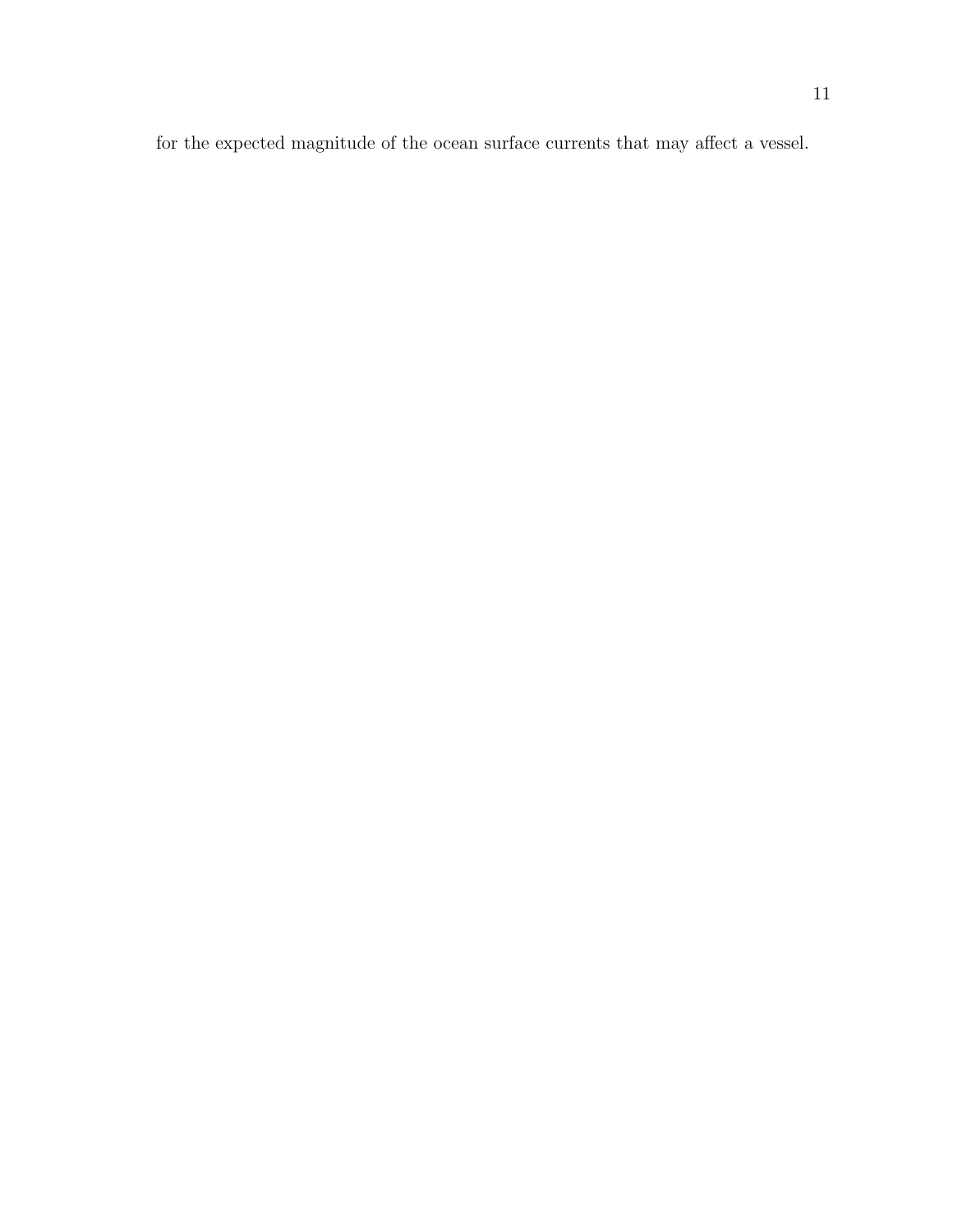# Chapter 3

# Modelling and Design of Experiment

| Notation used for the extent of the analysis is outlined in the table below. |  |  |  |  |
|------------------------------------------------------------------------------|--|--|--|--|
|------------------------------------------------------------------------------|--|--|--|--|

| Symbols   |                                      |
|-----------|--------------------------------------|
| С         | Coefficient                          |
| $\rm d$   | Distance                             |
| G         | Acceleration due to Gravity          |
| h.        | Height of the Vessel above Waterline |
| k         | Hull Geometry Coefficient            |
| $\lambda$ | Hull Geometry Coefficient            |
| m         | Wave Resistance Coefficient 1        |
| n         | Wave Resistance Coefficient 2        |
| Ν         | Moment                               |
| $\nu$     | Kinematic Viscosity                  |
| W         | Vessel Heading                       |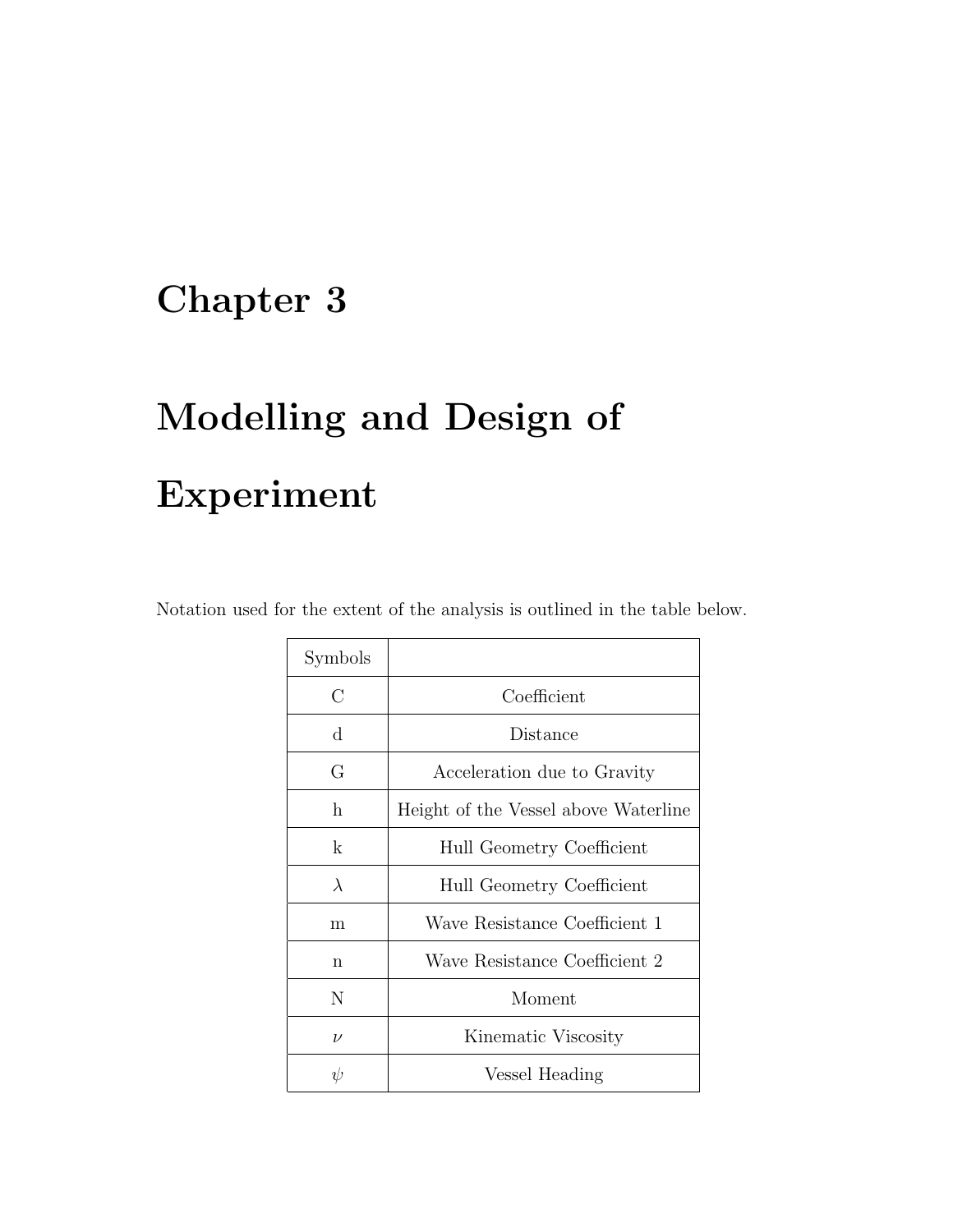| $\rho$         | Density                       |
|----------------|-------------------------------|
| $\vec{s}$      | Position                      |
| SV             | Submerged Volume              |
| t              | Time                          |
| $\tau$         | Time-Threshold                |
| u              | Surge Speed                   |
| V              | Sway Speed                    |
| $\vec{v}$      | Velocity                      |
| <b>WA</b>      | Wetted Area                   |
| <b>WAA</b>     | Wetted Area of Appendages     |
| <b>WLL</b>     | Water-Line Length             |
| ξ              | Wave Resistance Coefficient 3 |
| $\zeta$        | Wave Resistance Coefficient 4 |
| Subscripts     |                               |
| $\overline{0}$ | Reference                     |
|                |                               |
| A              | Correlation                   |
| APP            | Appendage                     |
| $\mathbf b$    | Boundary                      |
| $\mathbf c$    | $C$ losest                    |
| $\delta$       | Rudder                        |
| $\mathbf{F}$   | Friction                      |
| H              | Hydrodynamic                  |
| i              | Intruder                      |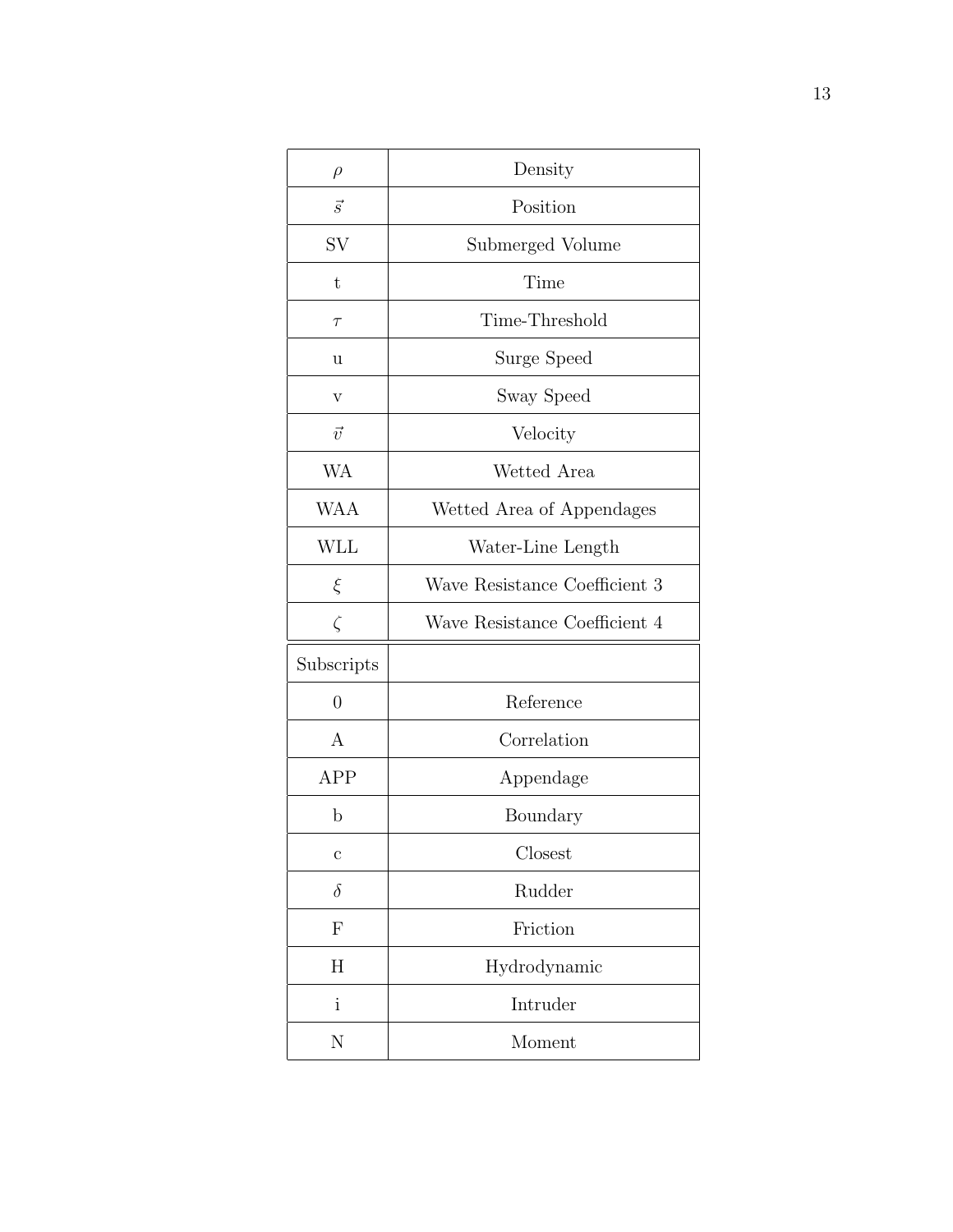| $\Omega$     | Ownship                |
|--------------|------------------------|
| $\mathbf{P}$ | Propeller              |
| R            | Water Resistance       |
| TR           | Transom Stern          |
| U            | Current                |
| W            | Wind                   |
| <b>WA</b>    | Waves                  |
| X            | <b>Surge Direction</b> |
|              | Sway Direction         |

Table 3.1: Table of variables and subscripts

### 3.1 Modelling Approach

The example vessel used for the simulations is a container ship with a length of approximately 183 metres, with the physical dimensions obtained from the NRC. The modelling completed on this vessel was using first-principles force modelling and has be outlined in this section.

#### 3.1.1 Surge Motion

The surge motion is described by an initial speed setting for the vessel, along with the net force acting upon the vessel to determine the acceleration calculated at each timestep. The forces considered for the simulation are hydrodynamics, water resistance, wind, surface currents, and the propeller input. The net force equation can be denoted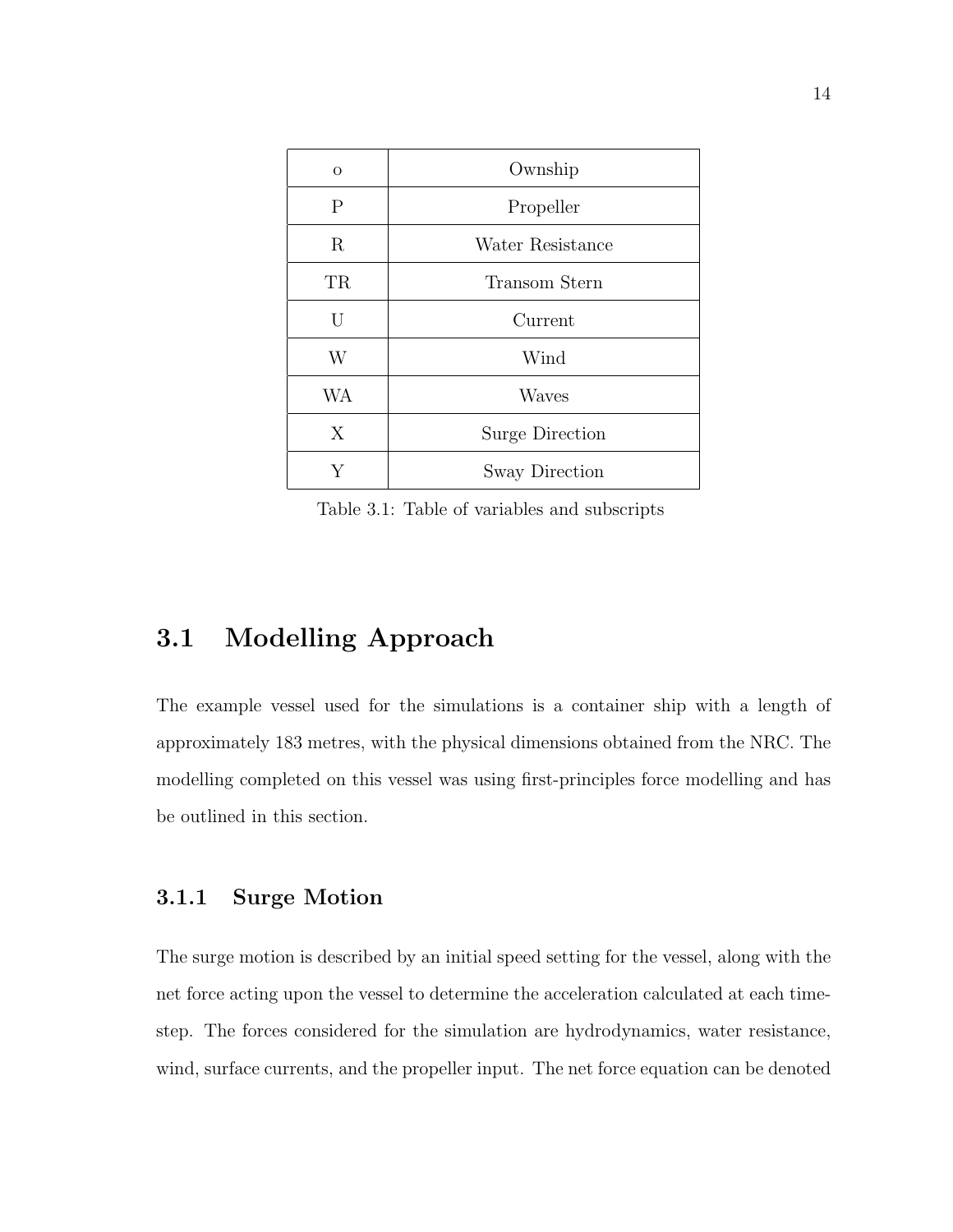as follows, with  $F_x$  for the net surge force,  $F_{XH}$  for the hydrodynamic force in the surge direction,  $F_R$  for the water resistance force,  $F_P$  for the propeller force,  $F_{WX}$ for the wind force in the surge direction and  $F_{UX}$  for the surface current force in the surge direction.

$$
F_x = F_P - F_{XH} - F_R + F_{WX} + F_{UX}
$$
\n(3.1)

The propeller force is altered to maintain a desired speed, regardless of the opposing forces. This is discussed in subsection 3.3.1.

Hydrodynamic forces account for the added mass of the vessel due to water. These forces have been described in the background section, and are defined as follows [12]. Let  $u_0$  be the reference surge speed and u be the surge speed of the vessel at a given point in time, with the dot notation being used to denote derivatives.

$$
F_{XH} = (u - u_0) \frac{\partial F_{XH}}{\partial u}\bigg|_{u=u_0} + (\dot{u} - \dot{u_0}) \frac{\partial F_{XH}}{\partial \dot{u}}\bigg|_{\dot{u} = \dot{u_0}}
$$
(3.2)

When determining the values of the partial derivative terms in Equation (3.2) the partial derivative with respect to u is an order of magnitude less than the other forces in the surge direction, and therefore assumed to be negligible. The partial derivative with respect to  $\dot{u}$  is determined in terms of the vessel dimensions in Clarke, which is used for this model [12].

Next, the water resistance force is determined as a combination of resistance forces on each part of the vessel. The total water resistance force is in Equation (3.3), with  $R_F$  as the friction resistance,  $R_{APP}$  as the resistance due to appendages,  $R_{WA}$  as the resistance due to waves,  $R_{TR}$  as the transom stern resistance, and  $R_A$  as the correlation resistance. While transom stern resistance is only considered for certain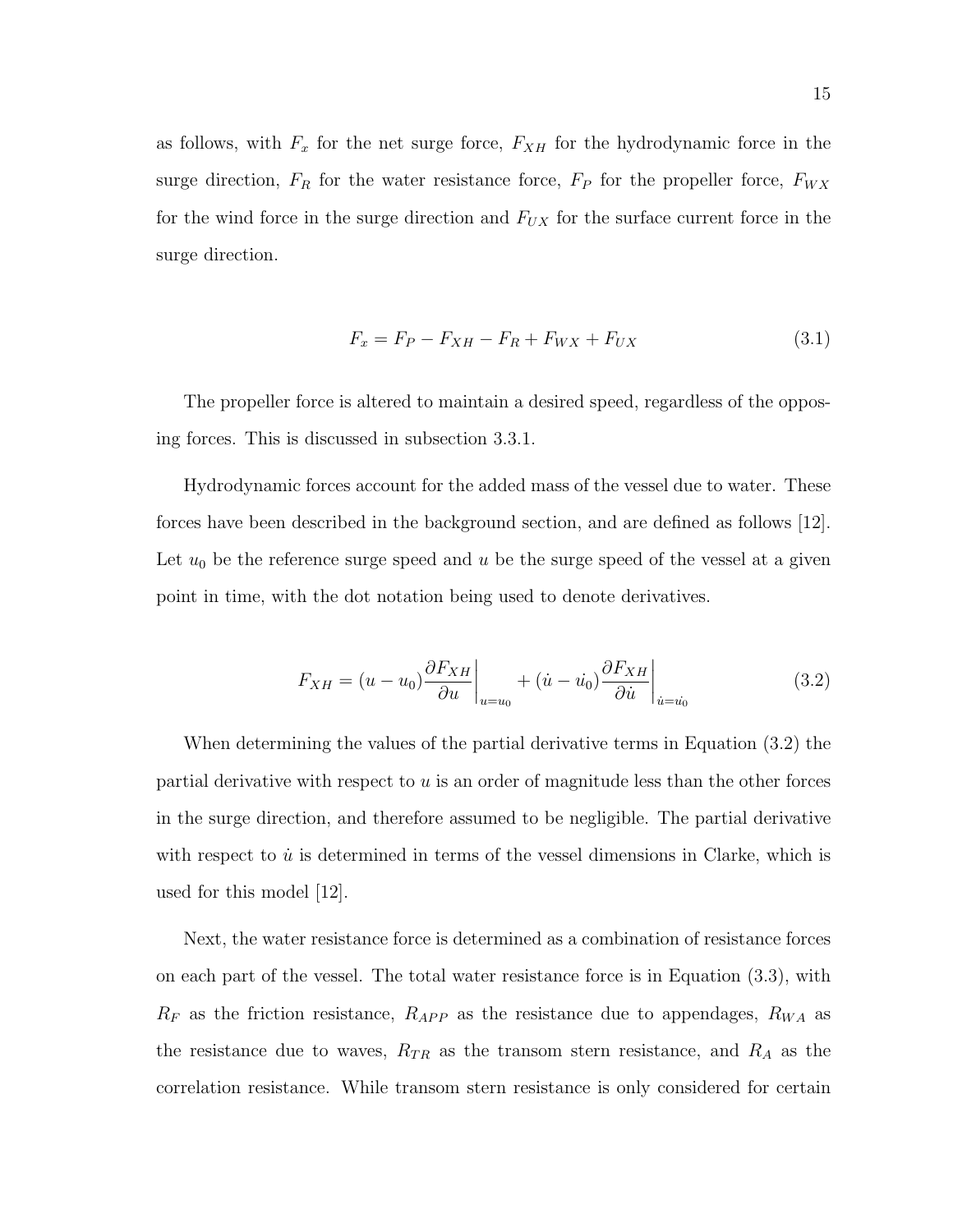hull types, it is included in this model.

$$
F_R = R_F + R_{APP} + R_{WA} + R_{TR} + R_A \tag{3.3}
$$

The friction resistance experienced by the ship is defined as follows, where  $\rho$  is the density of water,  $WA$  is the wetted area of the vessel,  $WLL$  is the water-line length of the vessel and  $\nu$  is the kinematic viscosity of water.

$$
R_F = 0.5 * \rho * u^2 * WA * \frac{0.075}{(\log(u * WLL/\nu) - 2)^2}
$$
\n(3.4)

Next, the resistance due to appendages can be defined in the following equation, where  $WAA$  is the wetted area of appendages and k is a coefficient based on the geometry of the hull obtained from NRC data.

$$
R_{APP} = 0.5 * \rho * u^2 * WAA * k * \frac{0.075}{(\log(u * WLL/\nu) - 2)^2}
$$
(3.5)

The resistance due to waves is defined as follows, where  $SV$  is the submerged volume of the vessel, G is the acceleration due to gravity and  $m$ ,  $n$ ,  $\xi$ ,  $\zeta$  and  $\lambda$  are estimated coefficients based on the dimensions of the particular test vessel.

$$
R_{WA} = m * SV * G * \rho * e^{n * (\frac{u}{\sqrt{WLL*G}})^{\xi} + \zeta * \cos(\lambda * (\frac{u}{\sqrt{WLL*G}})^2)}
$$
(3.6)

The resistance due to the transom stern can be defined in the following equation, where  $B$  is the beam length,  $T$  is the trim length and  $r$  is an estimated coefficient based on the dimensions of the test vessel obtained from NRC data.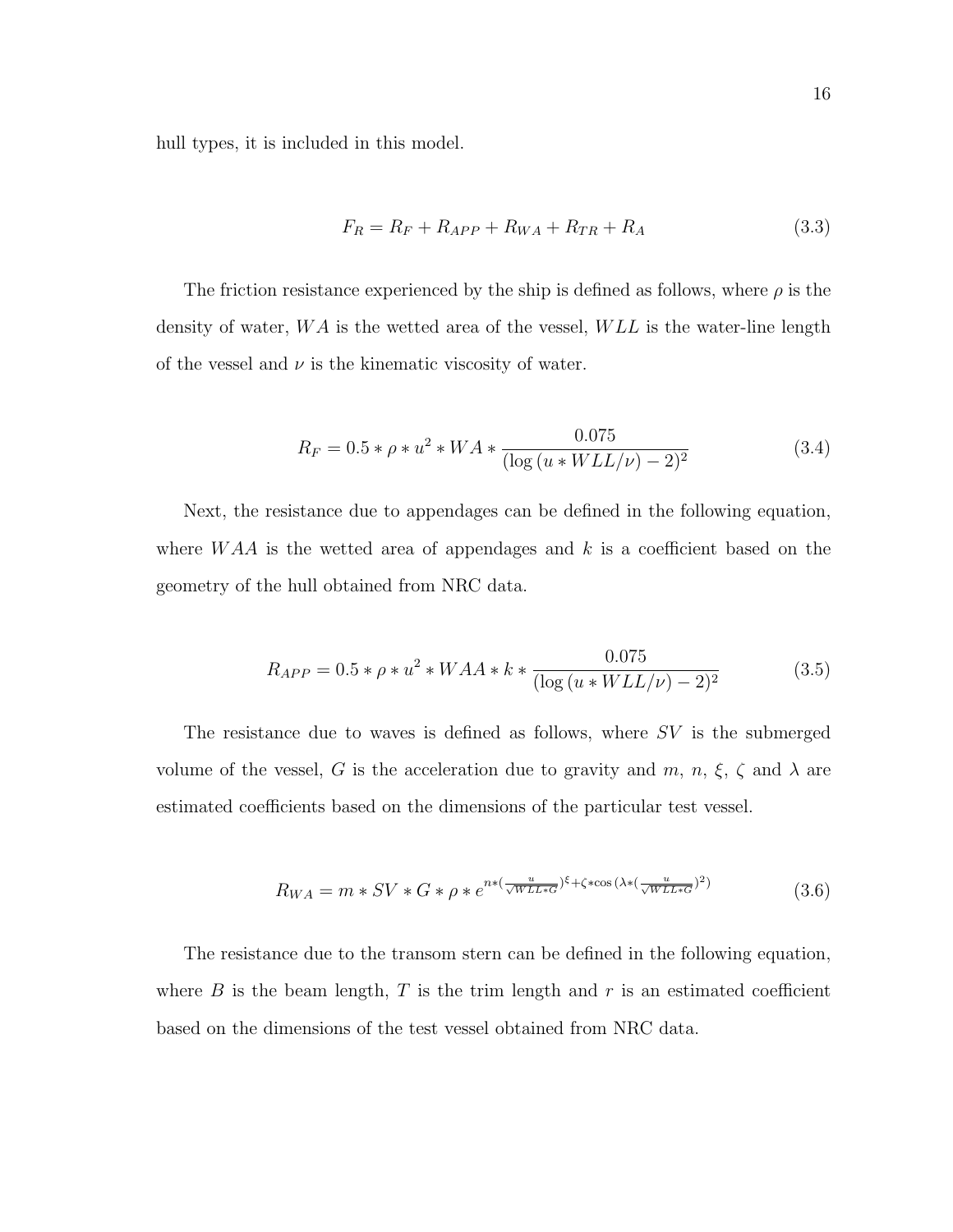$$
R_{TR} = 0.5 * \rho * u^2 * B * T * r \tag{3.7}
$$

As the final water resistance force, the correlation resistance can be defined as follows, where s is an estimated coefficient based on the dimensions of the vessel.

$$
R_A = 0.5 * \rho * u^2 * WAA * s \tag{3.8}
$$

Next, the wind force,  $F_{WX}$ , is defined as follows, where  $\rho_{air}$  is the density of air, h is the height of the vessel above the waterline, and  $C_{WX}$  is an estimated coefficient based on the physical dimensions of the vessel.

$$
F_{WX} = 0.5 * \rho_a * h * B * C_{WX} * (u_W - u) * |u_W - u|
$$
\n(3.9)

Lastly, the current force,  $F_{CX}$ , is defined as follows, where  $C_{CX}$  is an estimated coefficient based on the physical dimensions of the vessel.

$$
F_{CX} = 0.5 * \rho * WLL * (B + T) * C_{CX} * (u_C - u) * |u_c - u|
$$
 (3.10)

#### 3.1.2 Sway Motion

The sway motion describes the movement of the vessel from side to side, or perpendicular to the surge motion. Using a similar approach as the surge motion, the net force on the vessel is calculated at each time-step, which is then used to determine the acceleration of the vessel is this direction. See the following net force equation, where  $F_y$  is the sum of the forces in the sway direction,  $F_{YH}$  is the hydrodynamic force in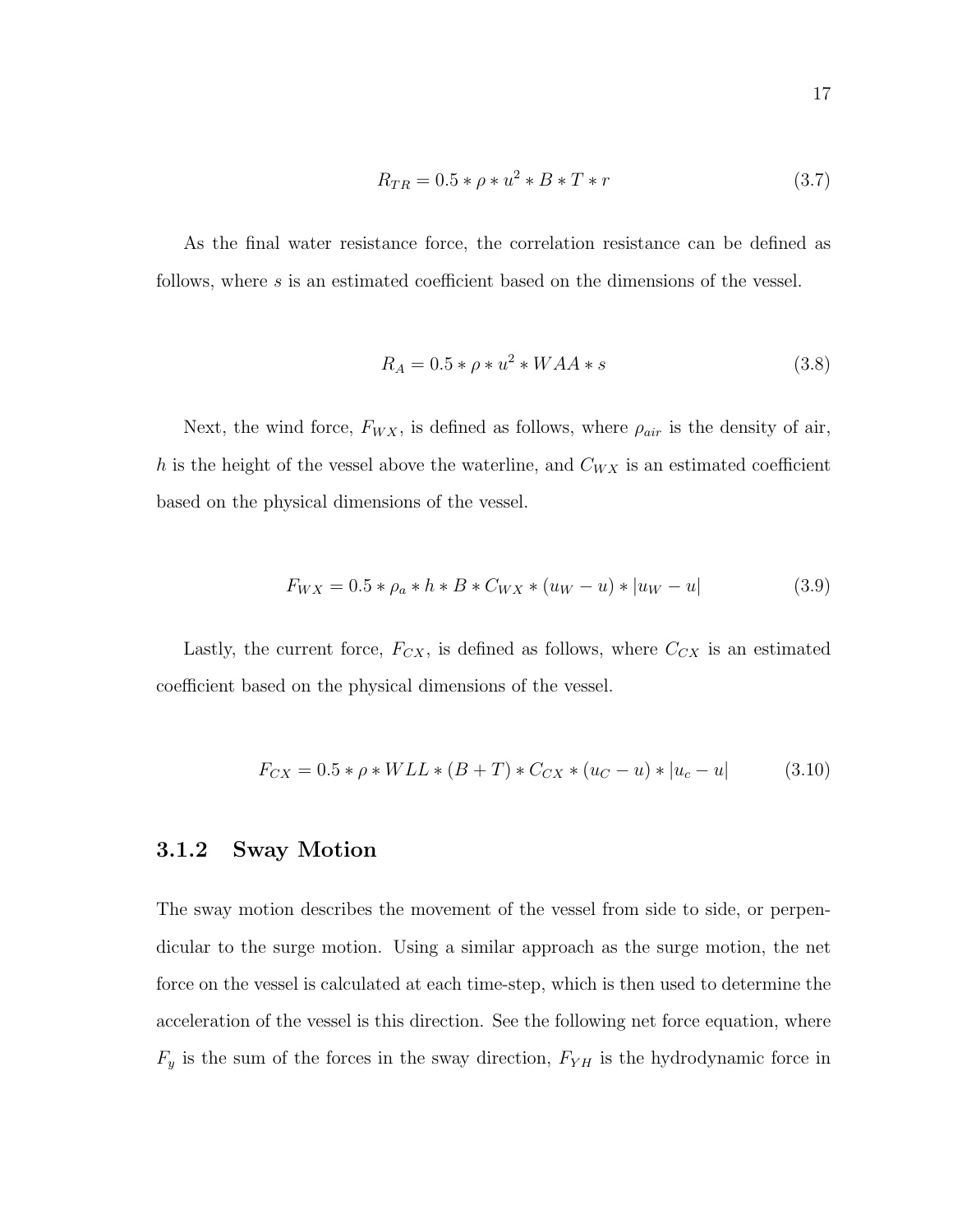the sway direction which includes drag,  $F_{Y\delta}$  is the sway force from the rudder,  $F_{WY}$ is the force of the wind in the sway direction and  $F_{CY}$  is the force of the current in the sway direction.

$$
F_y = F_{Y\delta} - F_{YH} + F_{WY} + F_{CY}
$$
\n
$$
(3.11)
$$

The force,  $F_{Y\delta}$ , is the sway force that results from the rudder actuating to turn the vessel, and is governed by the below equation which features the partial derivative of the hydrodynamic forces in the sway direction with respect to the rudder position.

$$
F_{Y\delta} = \delta \frac{\partial F_{YH}}{\partial \delta} \bigg|_{\delta=0} \tag{3.12}
$$

Next, the hydrodynamic force in the sway direction,  $F_{YH}$  is described by the following equation, where v is the sway velocity, and  $\psi$  is the heading of the vessel.

$$
F_{YH} = v \frac{\partial F_{YH}}{\partial v}\bigg|_{v=0} + \dot{v} \frac{\partial F_{YH}}{\partial \dot{v}}\bigg|_{\dot{v}=0} + \dot{\psi} \frac{\partial F_{YH}}{\partial \dot{\psi}}\bigg|_{\dot{\psi}=0} + \ddot{\psi} \frac{\partial F_{YH}}{\partial \ddot{\psi}}\bigg|_{\ddot{\psi}=0}
$$
(3.13)

The force of the wind in the sway direction,  $F_{WY}$ , uses a strip method to analyze the force from the wind on a predefined number of segments along the hull of the vessel. This force is described by the following equation, where  $C_{WY}$  is an estimated coefficient based on the physical dimensions of the vessel, a is a variable of summation for the current segment of the ship being analyzed and  $b$  is the total number of desired segments.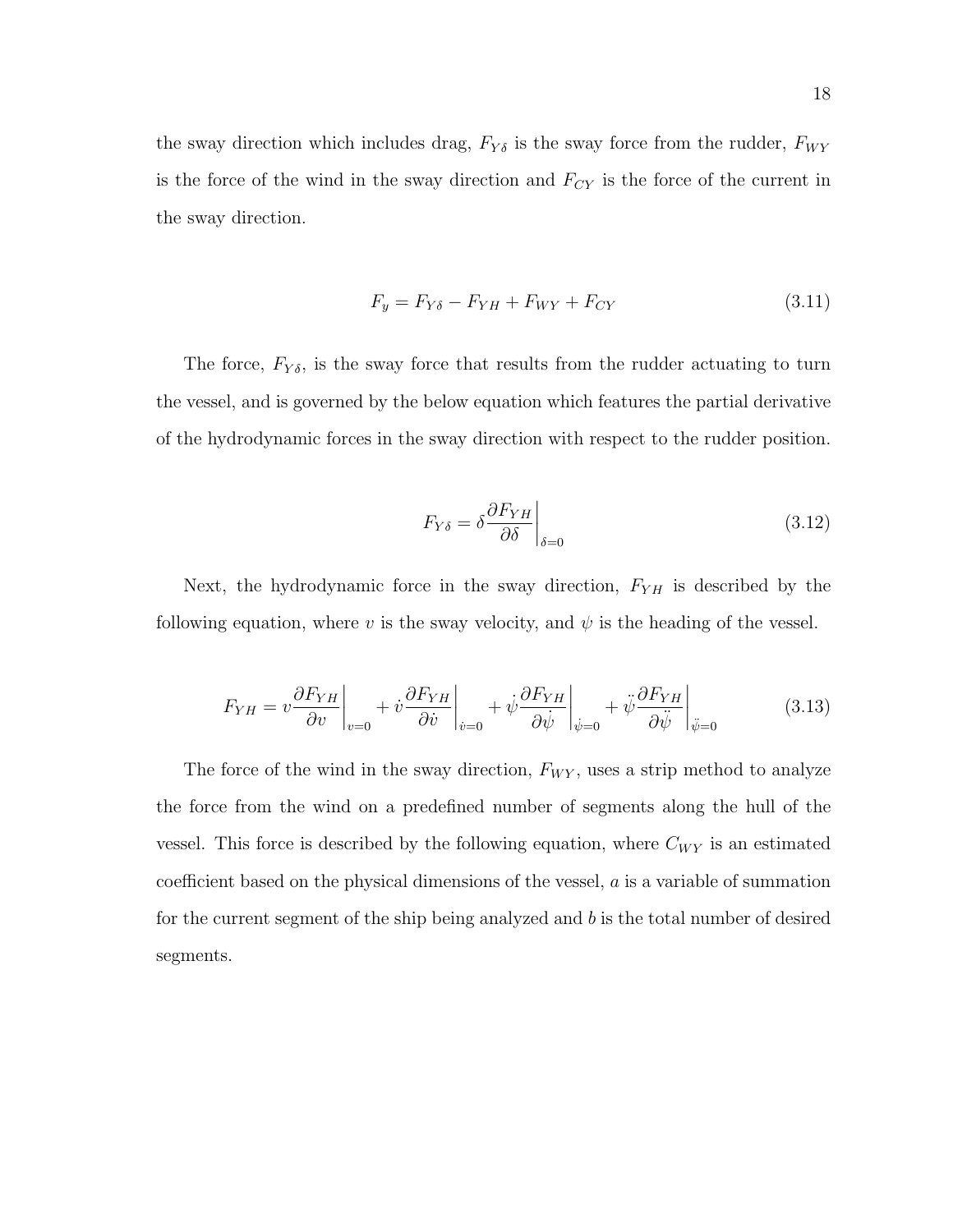$$
F_{WY} = \sum_{a=0}^{a=b} 0.5 * \rho_a * h * WLL * C_{WY} * (v_{wind} - v - \dot{\psi} * (\frac{-WLL}{2} + \frac{WLL}{b} * a)) * |v_{wind} - v - \dot{\psi} * (\frac{-WLL}{2} + \frac{WLL}{b} * a)|
$$
(3.14)

Lastly, similar to the wind force in the sway direction, the force of the surface current on the vessel in the sway direction is described by the following equation, where  $C_{CY}$  is an estimated coefficient based on the physical dimensions of the vessel.

$$
F_{CY} = \sum_{a=0}^{a=b} 0.5 * \rho * T * WLL * C_{WY} * (v_{current} - v - \dot{\psi} * (\frac{-WLL}{2} + \frac{WLL}{b} * a)) * |v_{current} - v - \dot{\psi} * (\frac{-WLL}{2} + \frac{WLL}{b} * a)|
$$
(3.15)

#### 3.1.3 Yaw Motion

The yaw moment is characterized by the equation below, showing the net moment acting on the vessel as a consequence of the rudder, hydrodynamics, wind and surface current, where  $N_{\delta}$  represents moment from the rudder,  $N_H$  represented the moment from the hydrodynamic forces which includes drag,  $N_W$  is the moment from the wind, and  $N_C$  is the moment from the surface current.

$$
N = N_{\delta} - N_H + N_W + N_C \tag{3.16}
$$

The moment caused by the rudder,  $N_{\delta}$ , is defined by the following equation, since the rudder is half the length of the vessel from the centre.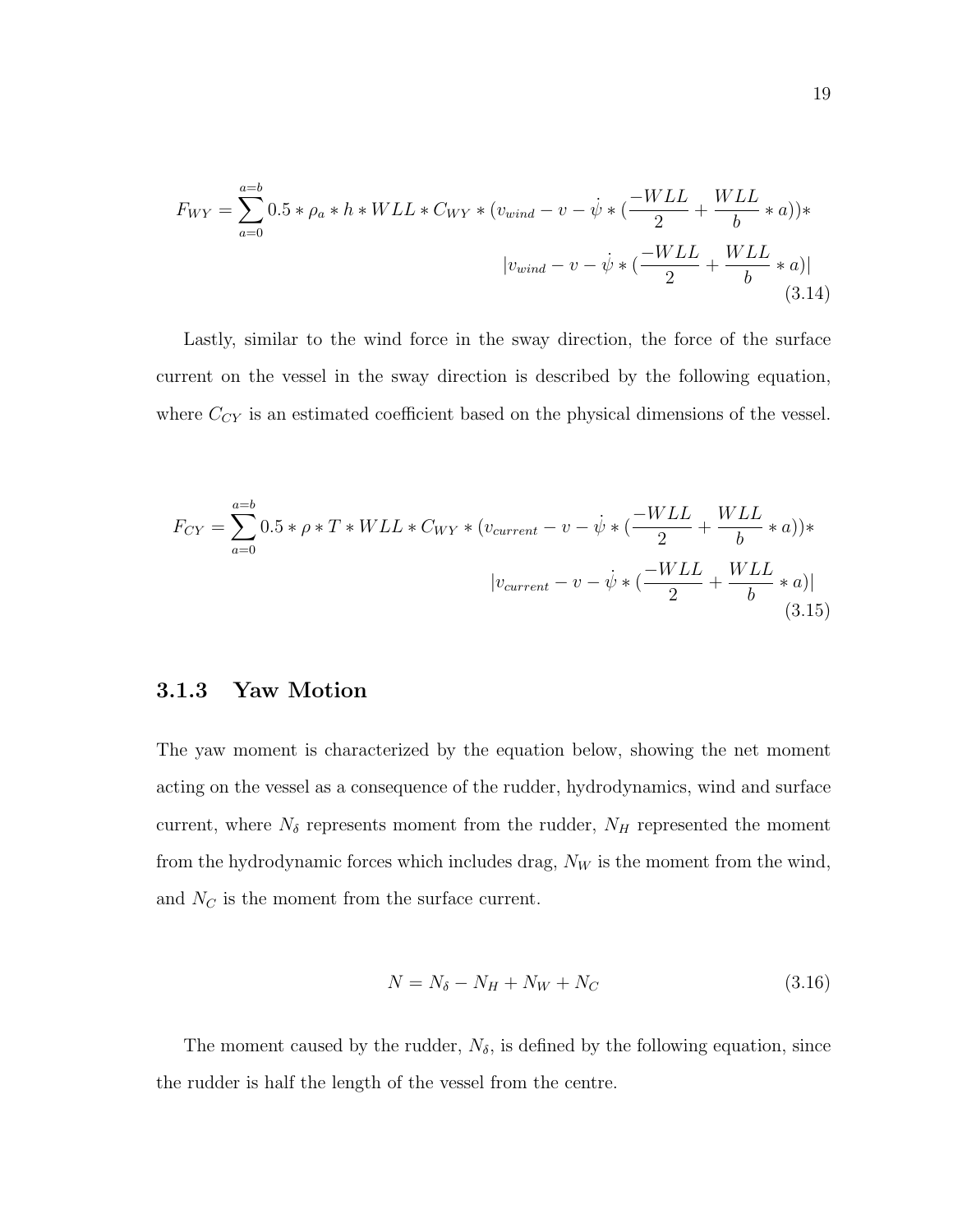$$
N_{\delta} = \delta \frac{WLL}{2} \frac{\partial F_{YH}}{\partial \delta} \bigg|_{\delta=0} \tag{3.17}
$$

Next, the moment caused by the hydrodynamic forces acting on the vessel,  $N_H$ , is described in the following equation.

$$
N_H = v \frac{\partial N_H}{\partial v}\bigg|_{v=0} + v \frac{\partial N_H}{\partial \dot{v}}\bigg|_{\dot{v}=0} + \dot{\psi} \frac{\partial N_H}{\partial \dot{\psi}}\bigg|_{\dot{\psi}=0} + \ddot{\psi} \frac{\partial N_H}{\partial \ddot{\psi}}\bigg|_{\ddot{\psi}=0}
$$
(3.18)

The moment applied to the ship by the wind,  $N_W$ , is defined by the following equation. A strip method is used to apply the force at each predefined segment, resulting in the total moment from the wind, where a is the placeholder variable for the segment variable,  $C_{WN}$  is an estimated coefficient based on the dimensions of the vessel and b is the desired number of segments for the ship to be divided into. For the test vessel used, it was divided into five equally sized segments to calculate the equivalent moment.

$$
N_W = \sum_{a=1}^{a=b} 0.5 * \rho_{air} * WLL * h * C_{WY} * (\frac{-WLL}{2} + \frac{a * WLL}{b} - \frac{WLL}{b * 2}) * (v_{wind} - v - \dot{\psi} * a) * |v_{wind} - v - \dot{\psi} * a|
$$
(3.19)

For the last contribution to the overall moment on the ship, the moment caused by the surface current,  $N_C$ , uses a similar strip method to the wind moment. The following equation represents the sum of the moments on each predefined segment of the vessel.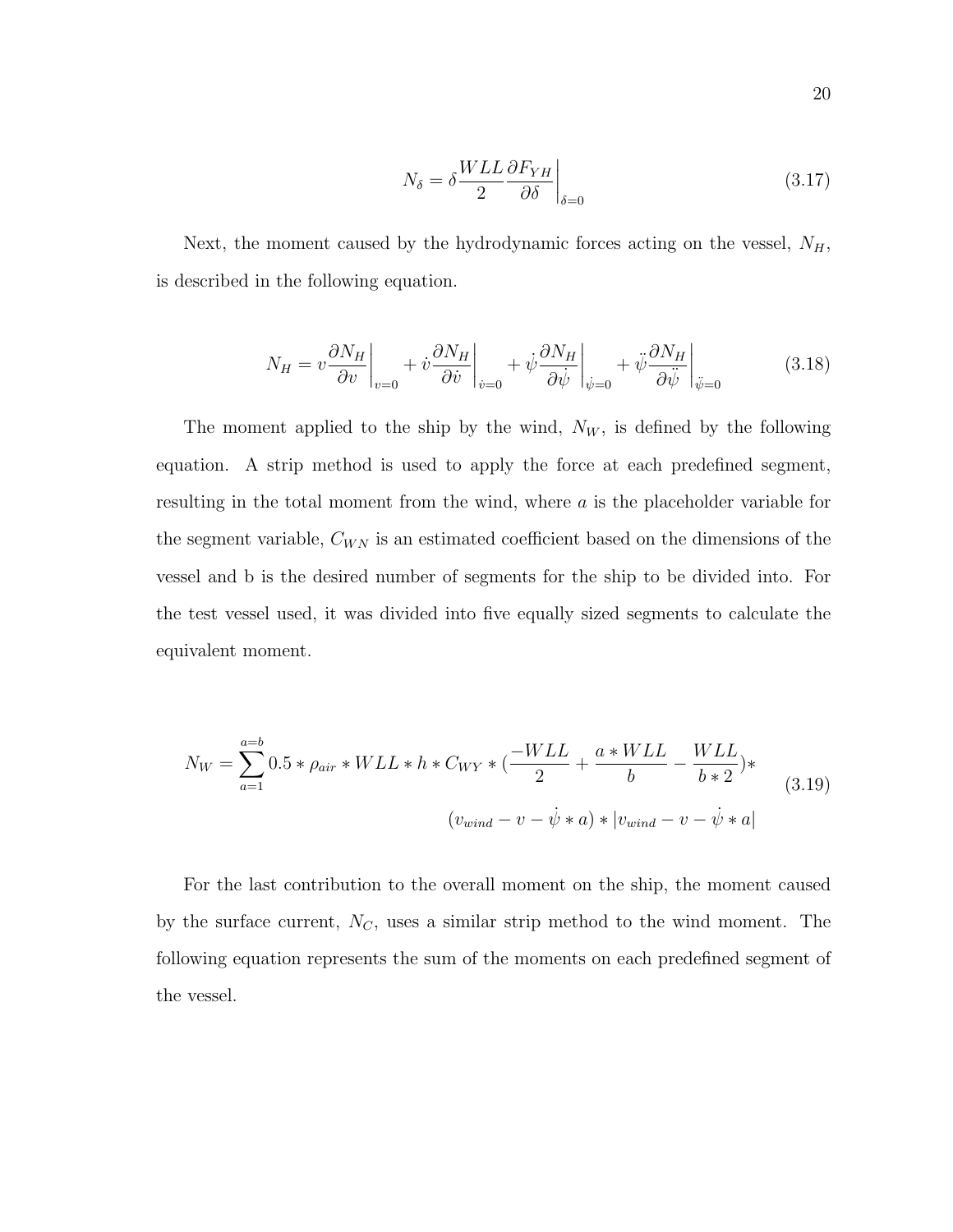$$
N_C = \sum_{a=1}^{a=b} 0.5 * \rho_{air} * WLL * h * C_{WY} * (\frac{-WLL}{2} + \frac{a * WLL}{b} - \frac{WLL}{b * 2}) * (v_{current} - v - \dot{\psi} * a) * |v_{current} - v - \dot{\psi} * a|
$$
(3.20)

#### 3.1.4 Wind Modelling

In order to model the wind distribution for the Monte Carlo simulation, some assumptions were made. Given that an encounter could occur with the controlled vessel travelling in a variety of directions, it was assumed that it was equally likely for the wind to be blowing in any direction relative to the heading of the vessel. Additionally, using average wind speed data for the windiest month of the year as outlined in the Background section, a Gaussian distribution for wind speed was allocated, centred about the average and incorporating a variance that allowed the maximum observed sustained wind speed to have a probability of occurrence at approximately 0.1%. See distribution in Figure 3.1 for the wind speed used for the Monte Carlo simulation.

#### 3.1.5 Surface Current Modelling

For the current distribution for the Monte Carlo simulation, it was assumed that the current direction was equally likely to occur in any direction relative to the heading of the vessels. The current data used provides the maximum current magnitude observed on each day. The distribution was constructed using this maximum current, covering the worst case scenario that could potentially be observed. Similar to the approach used for the wind modelling, a Gaussian distribution fit to the current data with the distribution centred at the average maximum current speed of 1.5 knots and a low likelihood of measuring the recorded extremes. See distribution in Figure 3.2 for the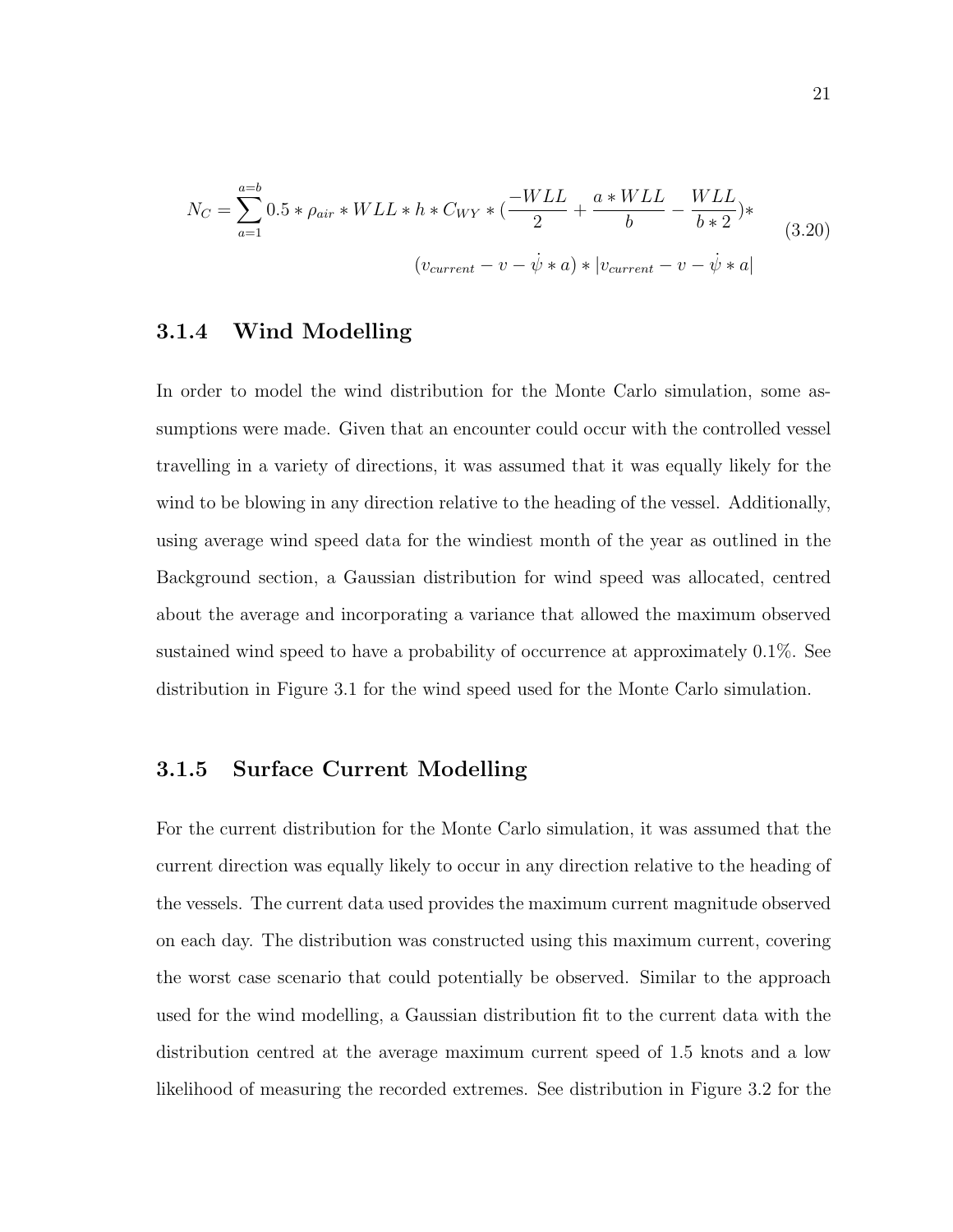

Figure 3.1: Wind distribution used for Monte Carlo simulation

current speed used for the Monte Carlo simulation.

### 3.2 Simulation

For the simulation aspect, a Monte Carlo approach was selected due to its ability to obtain a specified number of data points for results in a complex simulation, allowing statistical analysis to be performed on these results and obtain a distribution of potential outcomes. The distributions described in Figures 3.1 and 3.2 are converted to meters per second in order to be compatible with the other components of the force model. Additionally, a variety of geometric approach angles for the intruder must be considered in an effort to determine troublesome encounter geometries. Lastly, the methodology for the implementation of the scenarios in Matlab must be considered.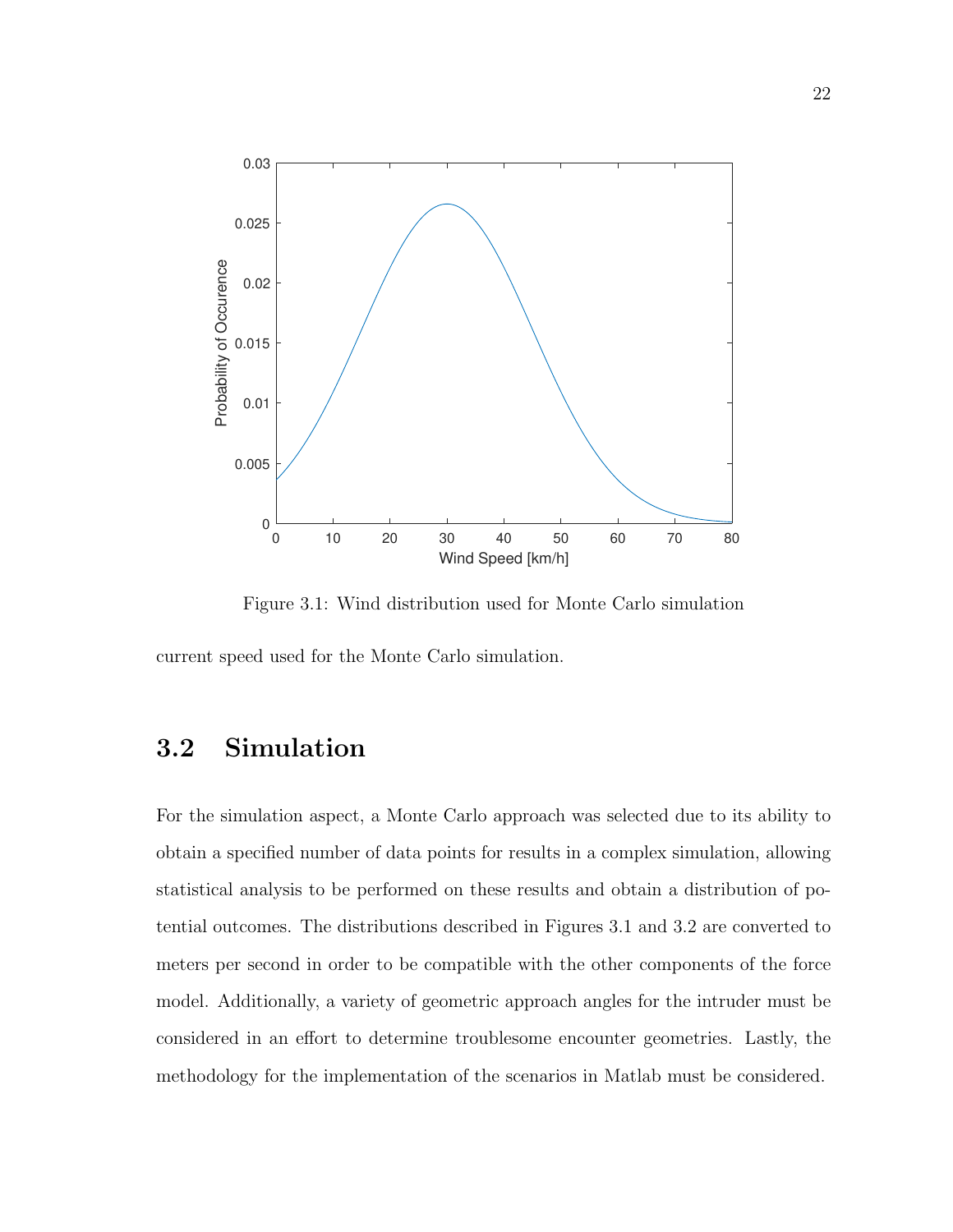

Figure 3.2: Surface current distribution used for Monte Carlo simulation

#### 3.2.1 Monte Carlo Simulation

For the Monte Carlo simulation, the random variables will be modelled to represent the real world scenarios for the angle of approach and offset of the intruding vessel, the wind speed and direction, and the ocean current magnitude and direction. Each trial of the simulation will involve sampling each of the random variables, as per the defined definition and completing the collision avoidance scenario for the given case.

The results are desired to have a 95% confidence interval for the time to react. This high confidence interval is required for the results due to the safety sensitive nature of the analysis being completed.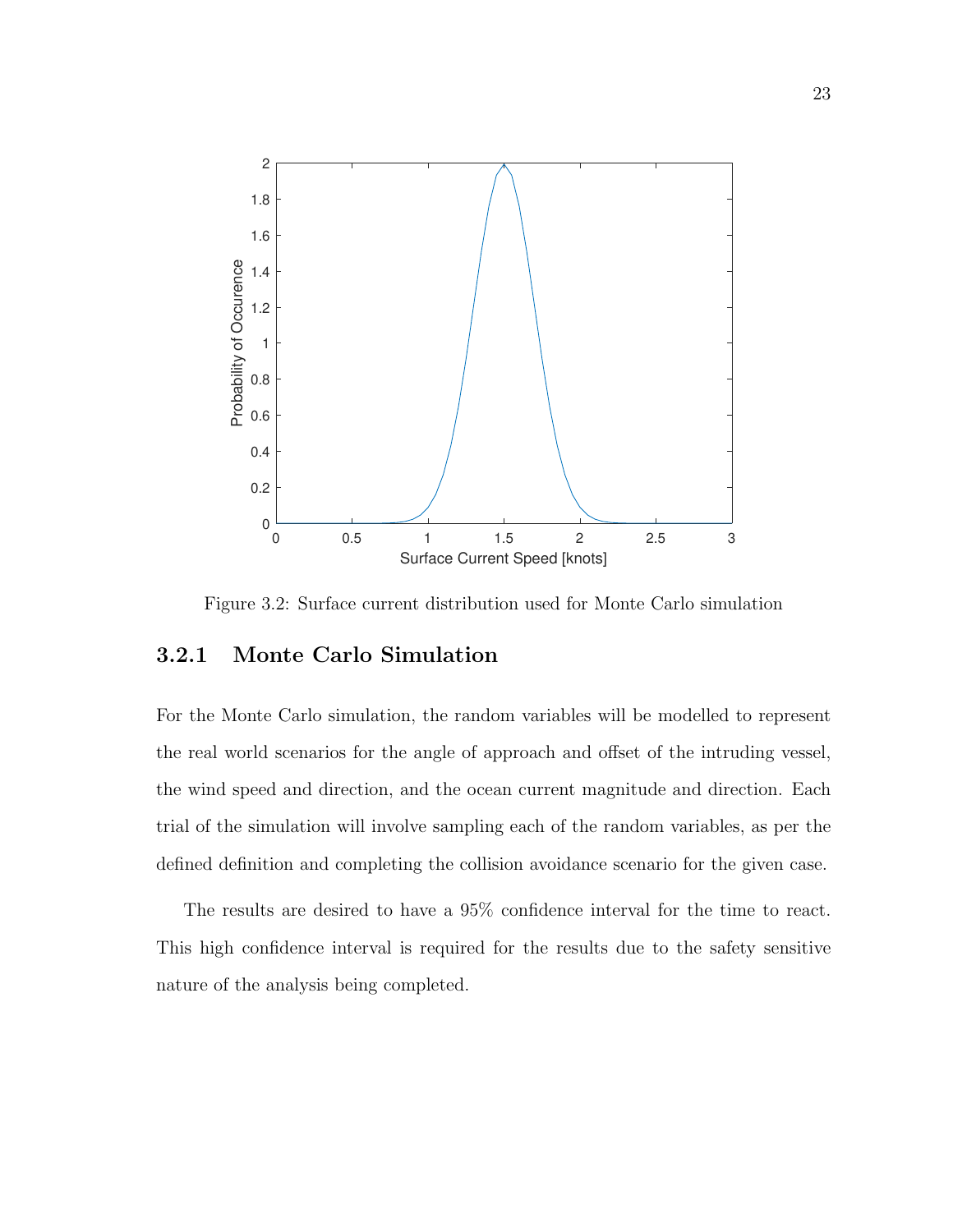#### 3.2.2 Geometric Scenarios

For the geometry of the encounters between the controlled vessel and the intruder, there are distinct scenarios outlined in the COLREGs which outline how the controlled vessel must behave. A sample representative of each case will be used in order to ensure that the vessel behaves appropriately. Following this, for the Monte Carlo simulation, the random variables depicting the angle of approach and the offset from the controlled vessel for the intruder will be modelled with an equal likelihood of approach of any angle and any offset, within a range that would cause a near-miss collision for the controlled vessel if no action is to be taken.

#### 3.2.3 Simulation Setup

For the simulation of the encounter scenarios, a time-step of 0.1 seconds was selected, which provides sufficient resolution to observe the desired dynamics of the encounter without making the simulation take prohibitively long to run. In each time-step, the forces on the vessel are considered and applied to the vessel in order to accurately update the velocity and position of the vessel, as well as providing input to the surge and path following controllers. Additionally, the time and distance to the closest point of approach are monitored in order to categorize when an encounter scenario is present.

Each time the controlled vessel fails to maintain a pre-defined separation boundary, the simulation starts over, with the vessel behaviour being modified as per the algorithm outlined in subsection 3.3.3: Collision Avoidance.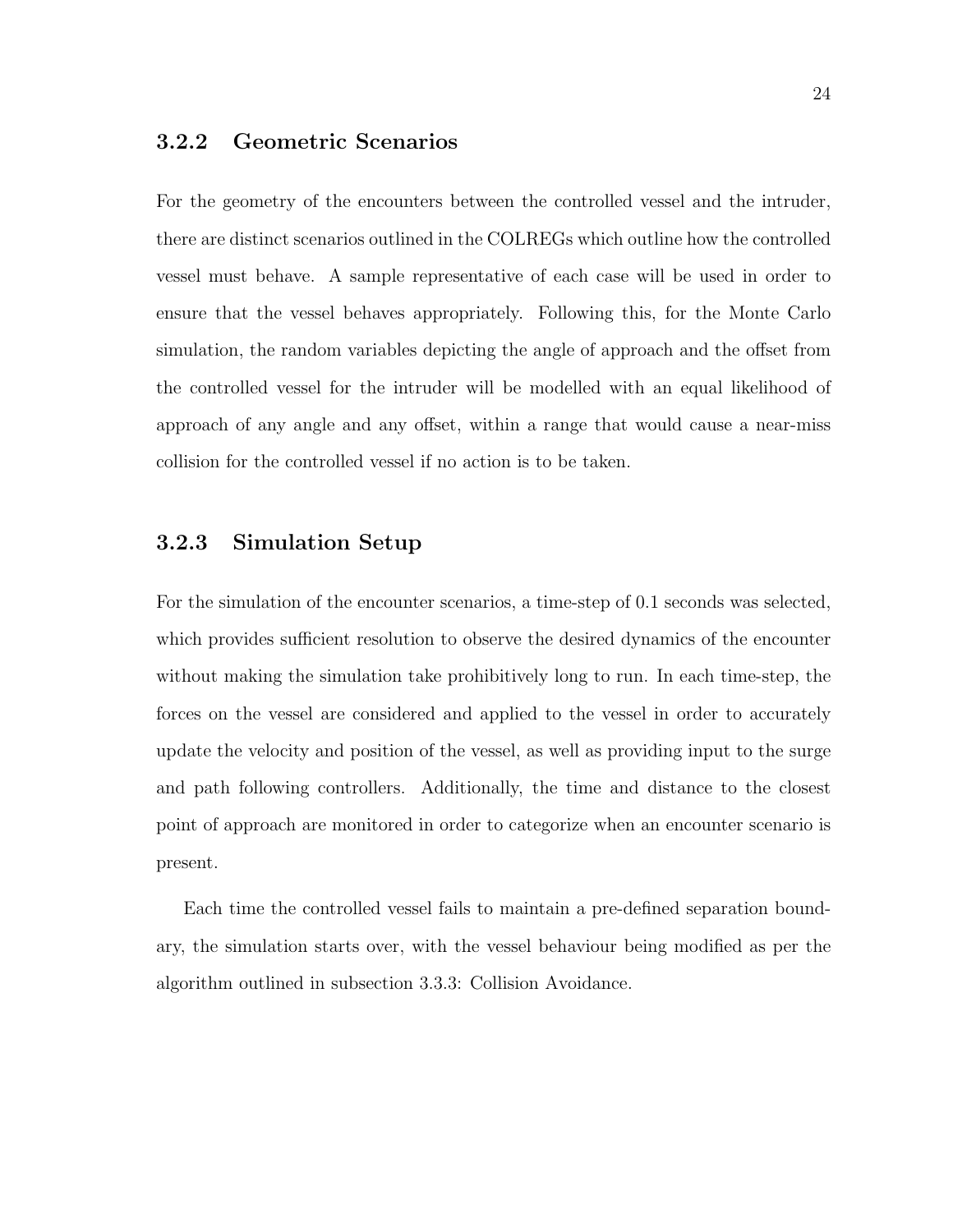## 3.3 Control Approach

For the given problem of defining a time-based collision avoidance threshold for an encounter between two vessels, there are three distinct parts that need to be controlled while the vessels travel towards their desired destination. These components are the desired speed of the vessel, the desired heading of the vessel and the ability to successfully perform evasive manoeuvres in accordance with the COLREGs in order to maintain a safe degree of separation with both compliant and non-compliant vessels.

#### 3.3.1 Surge Controller

Since there are forces that oppose the propeller force provided by the vessel, the surge speed may vary from the desired set-point. To combat this, a surge controller can be implemented which varies the propeller force in an effort to reach the desired speed of the vessel, regardless of the effects of the wind, currents and water resistance on the speed of the vessel. While on a real vessel the force cannot be explicitly controlled, the speed control on a ship dictates the thrust which can be controlled and varies the force provided by the propeller. Since the net surge force on the vessel cannot be measured to provide a precise, constant opposition propeller force to ensure that the net force on the vessel remains at 0 so that it does not accelerate or decelerate, a Proportional-Integral-Derivative (PID) controller can be implemented which monitors the surge speed and provides feedback to the propeller force.

#### 3.3.2 Path Following

Due to environmental disturbances from the wind and ocean surface currents, the vessel can be deflected from its desired path. The desired path of the vessel can be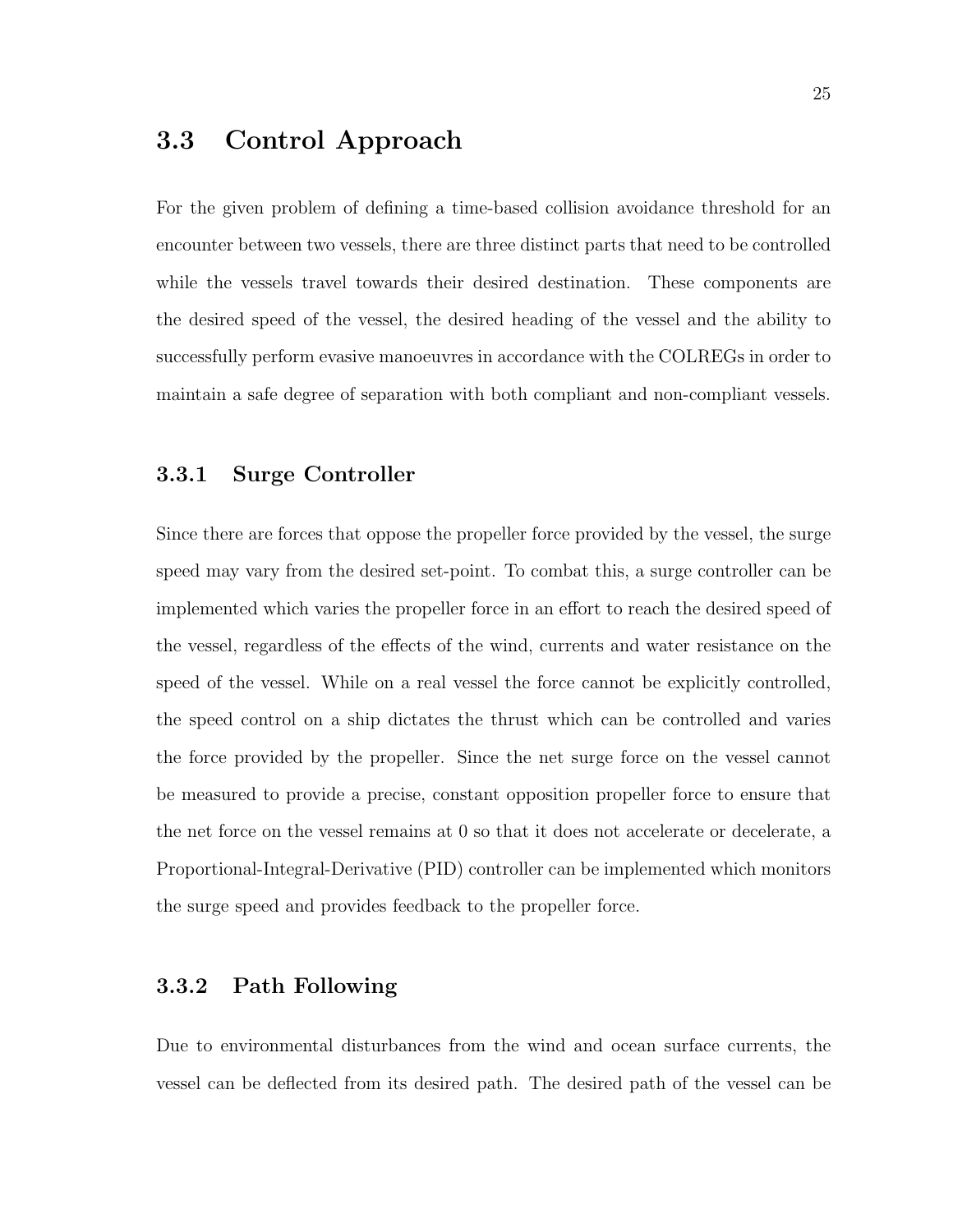discretized, and the vessel follow it by using another PID controller that provides input to the rudder based on the perpendicular distance to the nearest point on a tangent to the desired path [25]. This controller is disabled when an encounter scenario is active, since the vessel is responsible for manoeuvring to safety instead of heading toward a destination.

#### 3.3.3 Collision Avoidance

The main focus of this project is the development of the time-based collision avoidance algorithm, determining the last possible second when a turn can be initiated by the controlled vessel in accordance with the COLREGs to avoid a violation of the separation boundary. The alerting logic for the controlled vessel to begin a turn is governed by the following equations from [21]. Let  $\vec{s_i}$  be the position of the intruding vessel,  $\vec{s}$  between the position of the controlled vessel,  $\vec{s}$  as the displacement vector between the controlled vessel and the intruder,  $\vec{v_i}$  be the velocity of the intruder,  $\vec{v_o}$ be the velocity of the controlled vessel and  $\vec{v}$  be the relative velocity between the controlled vessel and the intruder.

$$
\vec{s} = \vec{s_o} - \vec{s_i} \tag{3.21}
$$

$$
\vec{v} = \vec{v_o} - \vec{v_i} \tag{3.22}
$$

By using these equations, the time to closest point of approach between the two vessels can be determined, and consequently the distance to the closest point of approach can be as well. Let  $t_c$  be the time to closest point of approach and  $d_c$  be the distance to the closest point of approach.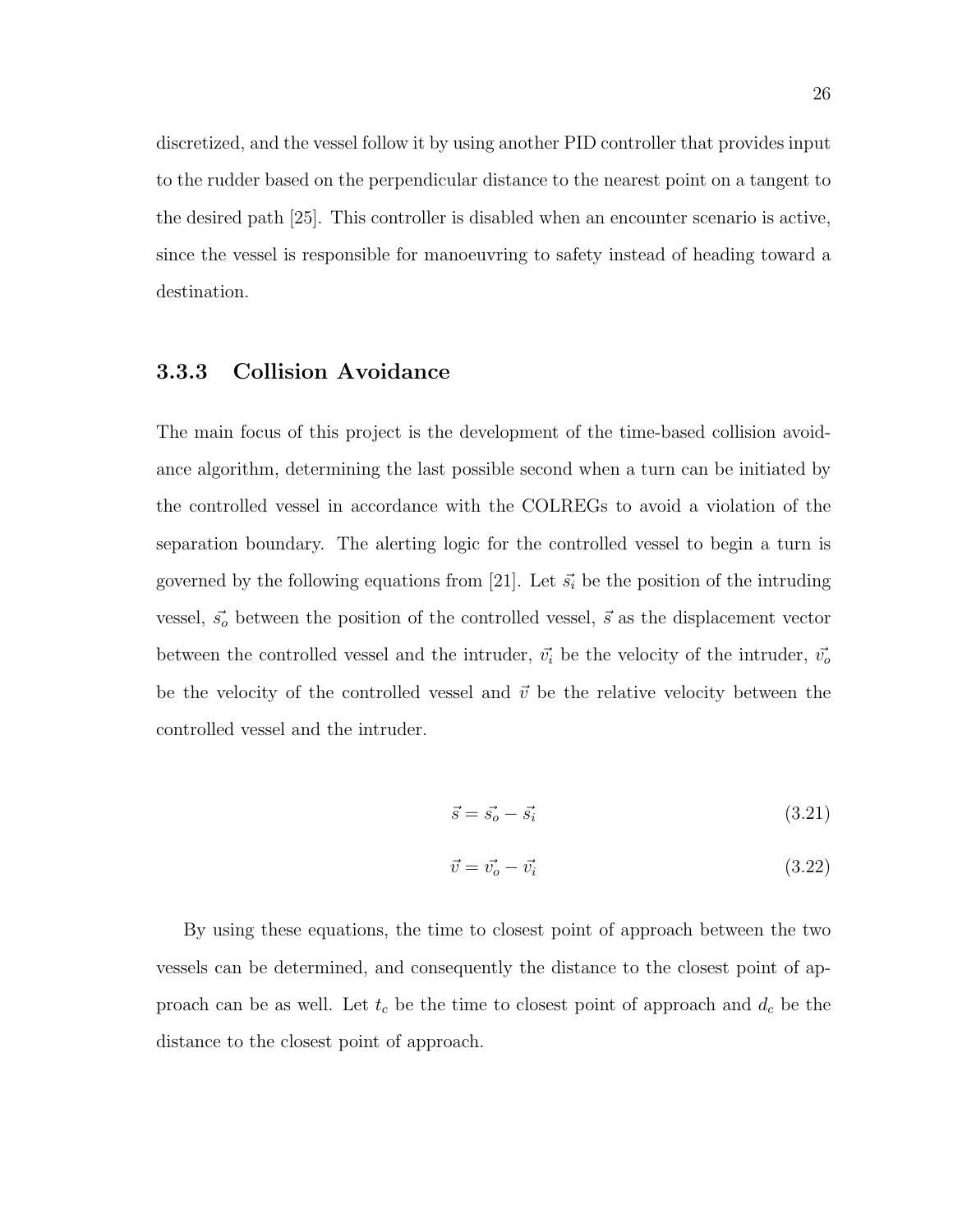$$
t_c = \begin{cases} \frac{-\vec{s} \cdot \vec{v}}{v^2} & \text{if } \vec{v} \neq 0\\ 0 & \text{otherwise} \end{cases}
$$
 (3.23)

$$
d_c = \|\vec{s} + t_c \cdot \vec{v}\| \tag{3.24}
$$

The alerting logic uses these quantities in order to determine when the controlled vessel should initiate a turn. In the simulation, once the quantity  $t_c$  is equal to the time-threshold quantity, a turn is initiated. During the course of the turn, the required safety boundary is checked to make sure that has not been violated by the intruder. This is checked through the following logical equivalence [21]. Let  $d_b$  be the pre-defined safety boundary for the controlled vessel and  $\tau$  be the time-threshold.

$$
A \equiv \|\vec{s}\| \le d_b \tag{3.25}
$$

$$
B \equiv d_c \le d_b \tag{3.26}
$$

$$
C \equiv 0 \le t_c \le \tau \tag{3.27}
$$

$$
D \equiv A \lor (B \land C) \tag{3.28}
$$

D in equation (3.8) becomes  $TRUE$  if either the distance between the controlled vessel and intruder is less than the safety boundary, or if the boundary will be violated before the vessel begins turning. If D become  $TRUE$ , the simulation restarts and the value of  $\tau$  is incremented to increase the time before the closest point of approach that a turn is initiated. Permitted to run enough iterations, the simulation will eventually find the smallest possible time-threshold value to ensure that the vessel has sufficient time to turn and not violate the separation boundary.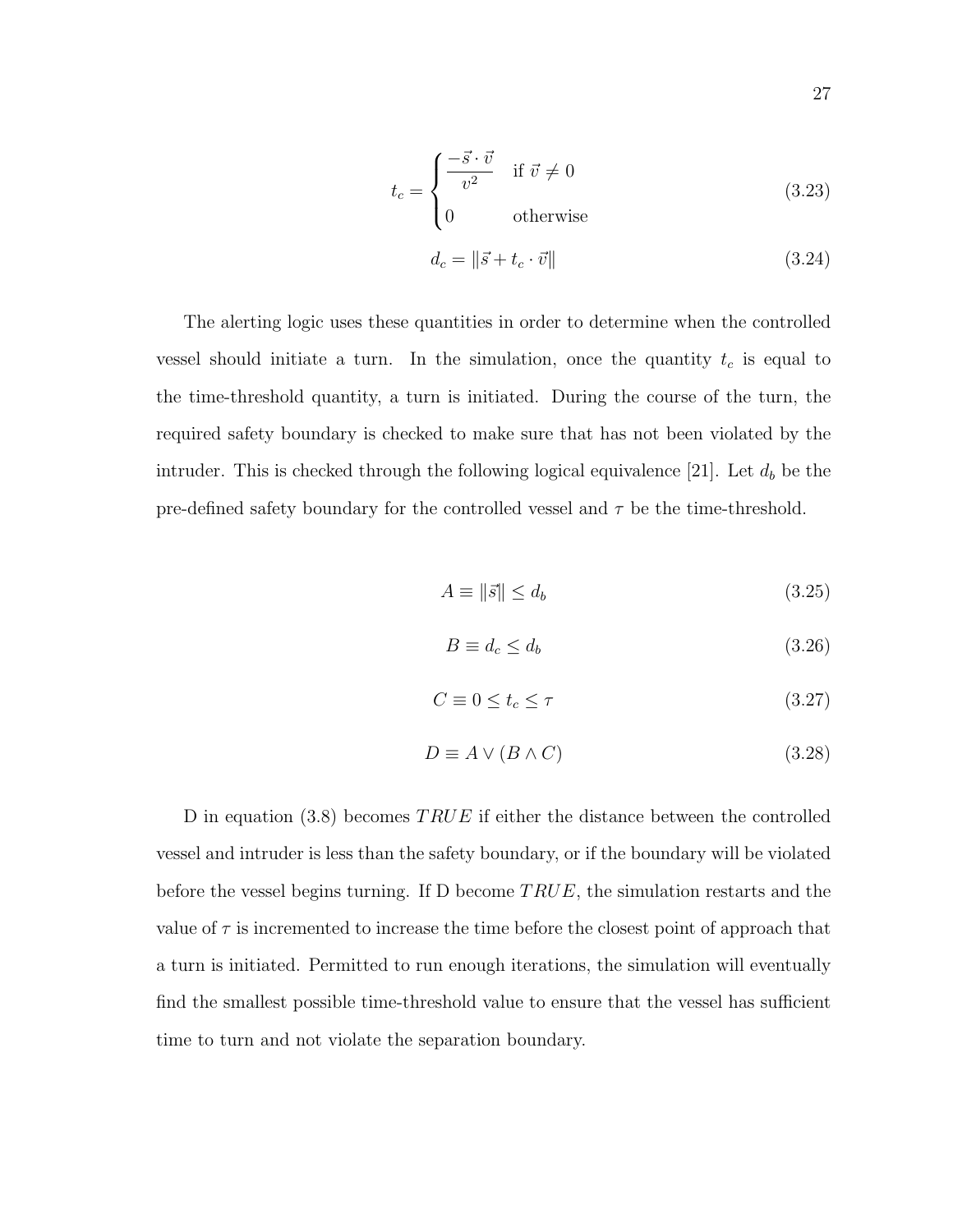## 3.4 Design of Experiments

The objective for the simulations to be run is to obtain results on the time required to safely maintain a desired separation boundary for a variety of encounter scenarios. In order to do this, each type of encounter - head-on, overtaking and crossing - are analyzed for both a non-compliant and compliant intruder to the COLREGs. Once specific cases have been analyzed for how the controlled vessel performs, a sweep of all possible collision geometries within each type of scenario is performed. The effects of modifying simulation parameters on the performance of the vessel are investigated. Lastly, for identified troublesome encounter geometries with a higher risk of collision, a Monte Carlo simulation is performed to obtain the range of potential performance for randomly sampled environmental conditions.

#### 3.4.1 Non-Compliant Intruder Encounter Scenarios

When analyzing the behaviour of the controlled vessel for an intruder, it is important to consider the possibility that the oncoming vessel or obstacle will not abide by the COLREGs for proper manoeuvring. For these encounters, it is assumed that the intruder is an identical vessel to the controlled vessel and is travelling at the same speed as the controlled vessel. First, each type of encounter scenario will be analyzed, including head-on, overtaking and each type of crossing scenario. For the crossing scenarios, one vessel will have the responsibility of manoeuvring while the other maintains its course, however, if the oncoming vessel is supposed to manoeuvre but does not, the controlled vessel will manoeuvre to avoid a violation of the safety boundary. A summary of the required manoeuvres to be taken by the controlled vessel in each encounter scenario can be found in Table 3.2.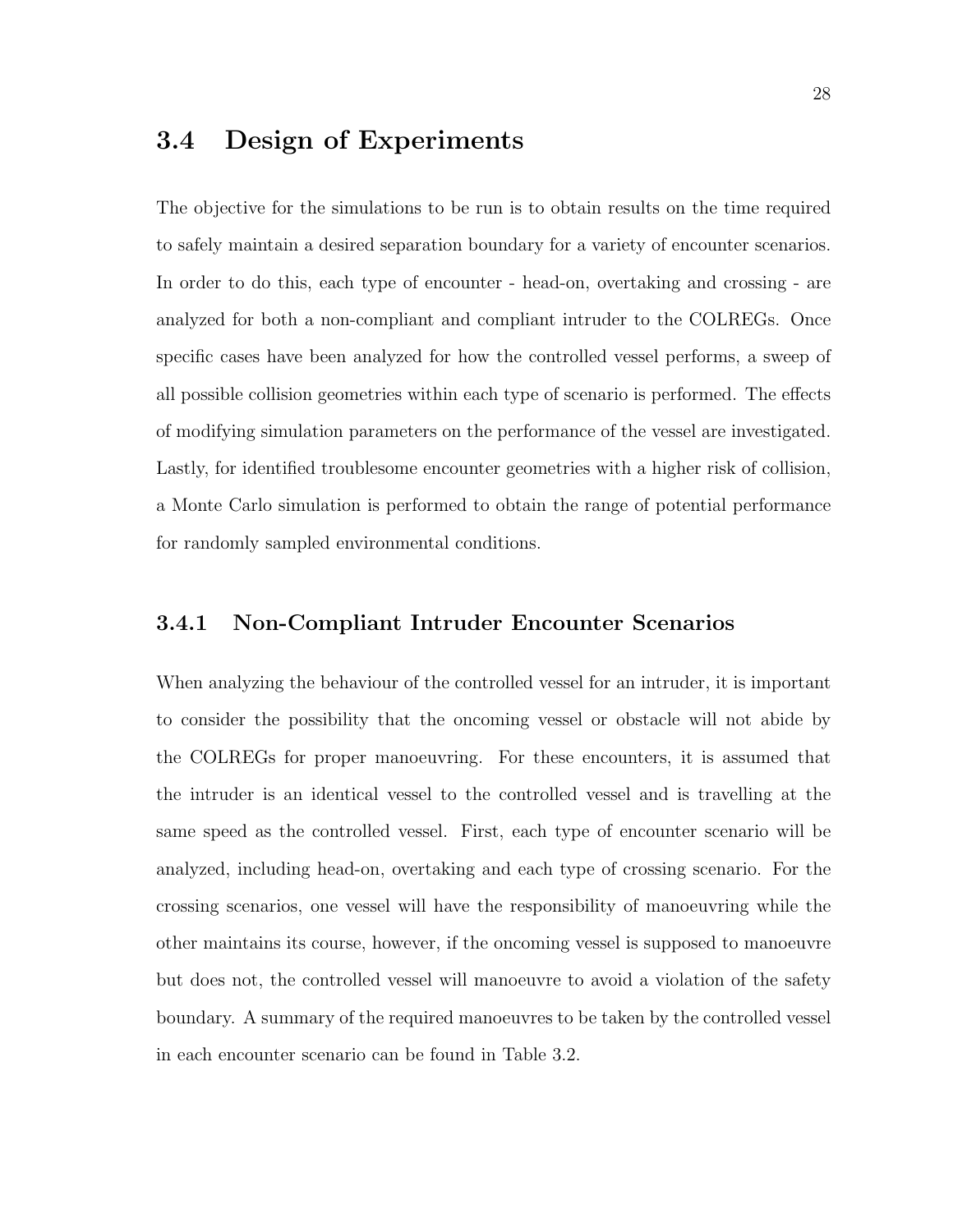| Encounter                     | Required Manoeuvre by Controlled Vessel |
|-------------------------------|-----------------------------------------|
| Head-On                       | Turn to starboard                       |
| Crossing intruder approaching | Turn to port                            |
| from port side                |                                         |
| Crossing intruder approaching | Turn to starboard                       |
| from starboard side           |                                         |
| Controlled vessel overtaking  | Turn to starboard                       |
| Intruding vessel overtaking   | Turn to starboard                       |

Table 3.2: Non-compliant intruder encounter scenarios and the required manoeuvres to be taken by the controlled vessel in each instance

Once each independent encounter scenario has been validated for the non-compliant intruder, a sweep of all possible encounter angles being incremented by 0.5 degrees will allow for an exhaustive analysis of the encounter geometry which requires the greatest time to act in order to maintain the desired separation with the intruder.

#### 3.4.2 Compliant Intruder Encounter Scenarios

For the compliant intruder encounter scenarios, this is when the oncoming vessel does abide by the COLREGs and manoeuvres when it is their responsibility to do so. Similar to the non-compliant intruder encounter scenarios, it is assumed that the intruder is an identical vessel to the controlled vessel and is travelling at the same speed as the controlled vessel, unless otherwise specified. Each encounter scenario will be analyzed to ensure that the vessels behave correctly for the head-on, overtaking and crossing scenarios. A summary of the required manoeuvres to be taken by the controlled vessel in each of the encounter scenarios can be found in Table 3.3.

Once the performance of the vessels has been validated for the compliant intruder cases, a sweep of all possible encounter angles will once again be performed by incrementing the encounter angle by 0.5 degrees to perform a complete analysis on all possible encounter angles between the controlled vessel and a compliant intruder.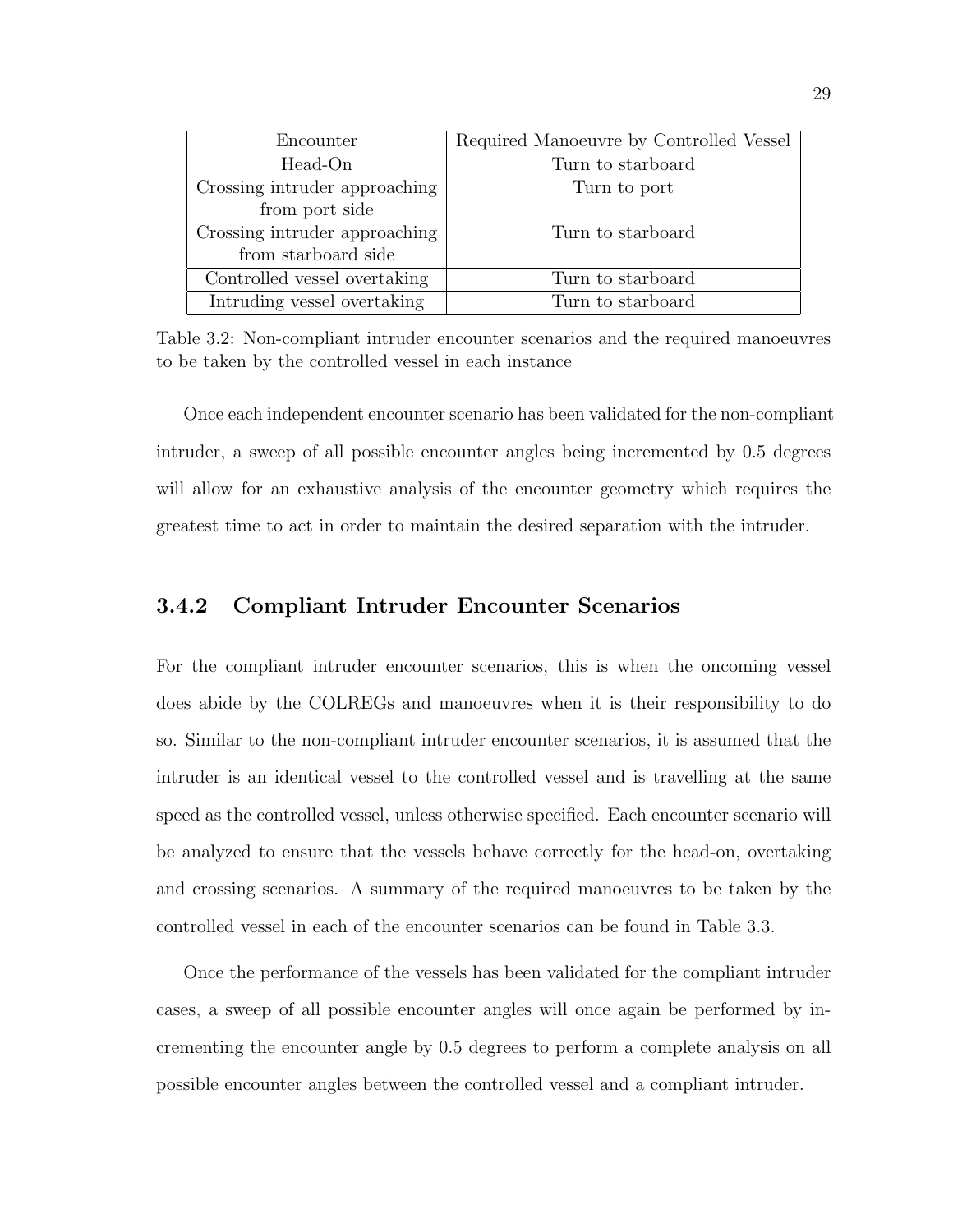| Encounter                     | Required Manoeuvre by Controlled Vessel |  |
|-------------------------------|-----------------------------------------|--|
| Head-On                       | Turn to starboard                       |  |
| Crossing intruder approaching | None                                    |  |
| from port side                |                                         |  |
| Crossing intruder approaching | Turn to starboard                       |  |
| from starboard side           |                                         |  |
| Controlled vessel overtaking  | Turn to starboard                       |  |
| Intruding vessel overtaking   | None                                    |  |

Table 3.3: Compliant intruder encounter scenarios and the required manoeuvres to be taken by the controlled vessel in each instance

## 3.4.3 Effects of Modifying Simulation Parameters on Encounter Scenarios

The effects of modifying simulation parameters was considered for analyzing the simulation. The parameters of interest that are modified are the maximum rudder angle of the controlled vessel, size of the desired physical separation boundary, speed of the controlled vessel, direction of both the wind and surface current and magnitude of both the wind and surface current. The parameters to be modified and the expected impact on the minimum time-threshold required by the vessel as the parameters are modified in Table 3.4.

| Parameter                           | Expected Effect on Time-Threshold |  |
|-------------------------------------|-----------------------------------|--|
|                                     | as Parameter is Increased         |  |
| Maximum Rudder Angle                | Minimal                           |  |
| Size of Separation Boundary         | Increase                          |  |
| Speed of Controlled Vessel          | Decrease                          |  |
| Wind Direction/Magnitude            | Varies                            |  |
| Surface Current Direction/Magnitude | Varies                            |  |

Table 3.4: Simulation parameters to be modified for all encounter geometries and the expected effects on the time-threshold as each parameter is modified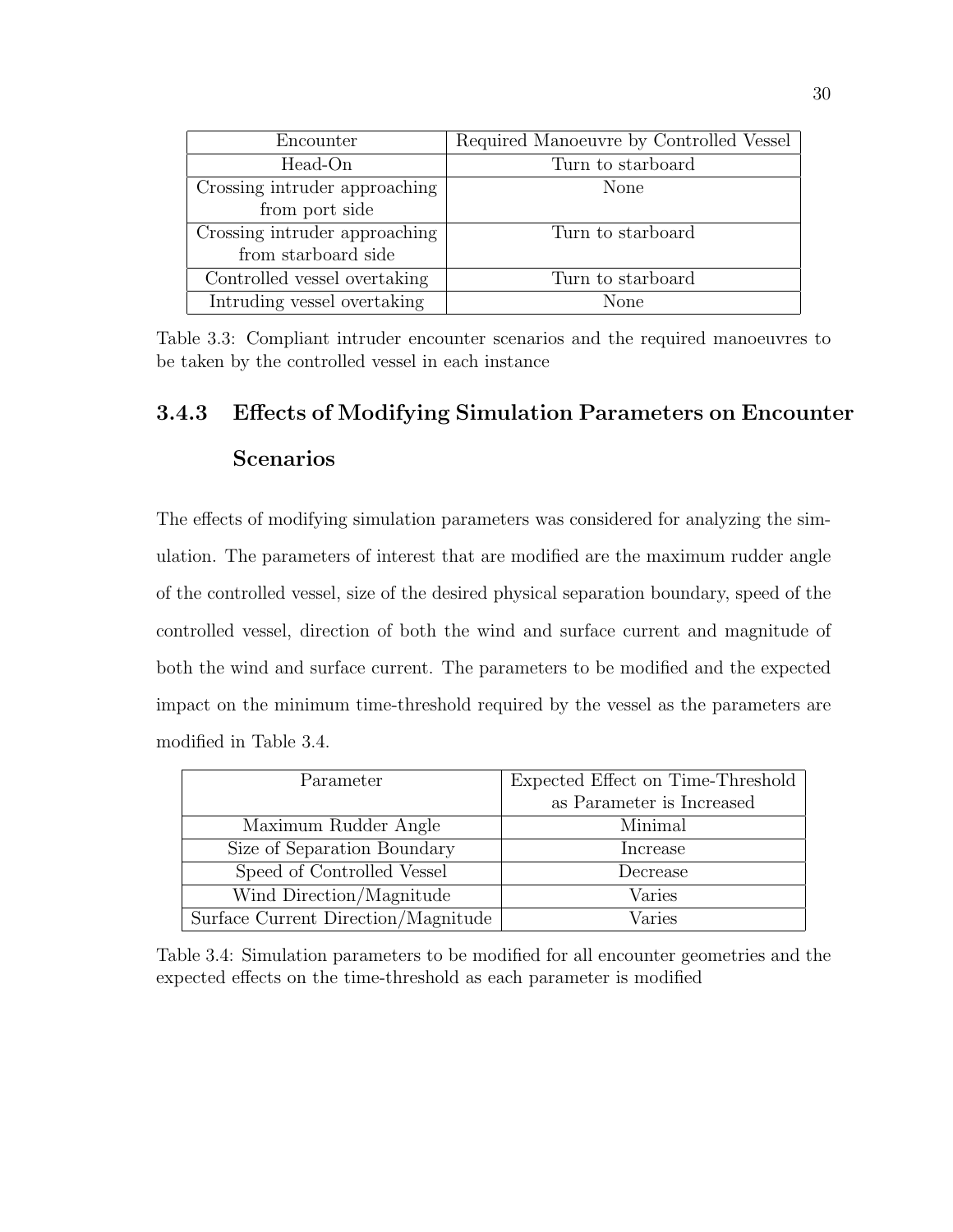#### 3.4.4 Monte Carlo Simulation for Environmental Conditions

In order to properly gauge the impacts of weather conditions on the ability of the controlled vessel to manoeuvre as required to maintain the desired separation boundary with an intruder, the wind and surface current direction and magnitude have been modelled as random variables, as described in the Theory chapter. In order to obtain an adequate measure of the range of potential outcomes, a Monte Carlo simulation is performed by sampling the environmental condition random variables for a large number of trials and obtaining confidence intervals for the time required to manoeuvre for identified high-risk encounter geometries.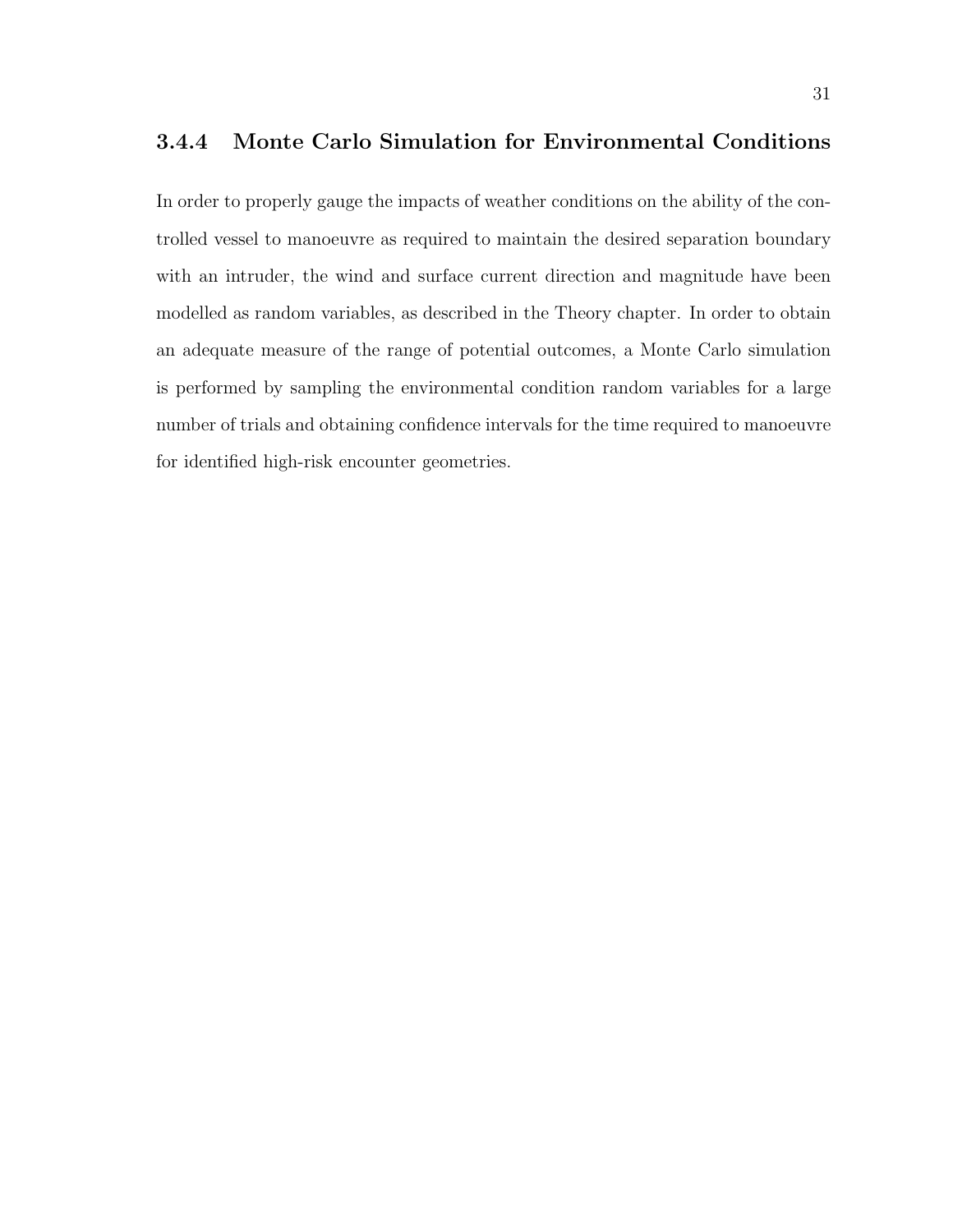# Chapter 4

# Simulation Results and Analysis

### 4.1 Non-Compliant Intruder Encounter Scenarios

The non-compliant intruder example encounter scenarios were run for each scenario at 0/90/180/270 degrees, which include head-on, overtaking, crossing where the controlled vessel is expected to manoeuvre and crossing whereby it is the intruder's responsibility to manoeuvre. A sweep analysis was performed to analyze the behaviour of the vessel for not directly aligned encounters for each type of encounter. For all trials, unless otherwise specified, the vessels are travelling at the same speed with a desired separation boundary for the controlled vessel of twice the length of the vessel from the centre and no surface current or wind. The blue path represents the path of the controlled vessel, while the red path represents the path of the intruder, while the green circle indicates the desired separation boundary and the green rectangle the approximate size of the controlled vessel. In each of these simulations, the encounters occur with no wind and calm water.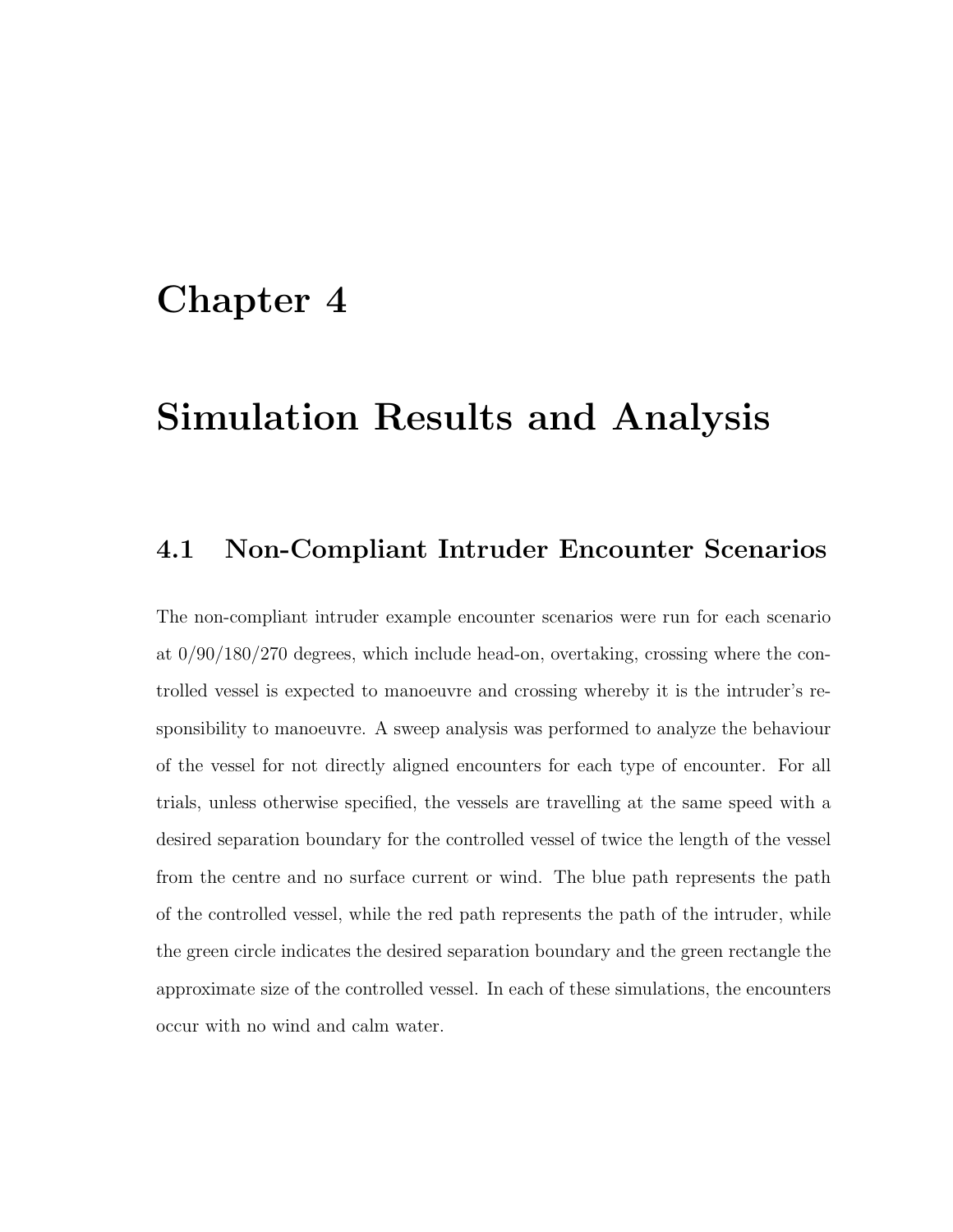#### 4.1.1 Non-Compliant Intruder Head-On Encounter

For the example non-compliant head-on encounter case, the vessels were pointed directly towards each other at the same speed, with only the controlled vessel manoeuvring to safety when both vessels should be acting. See Figures 4.1, 4.2 and 4.3 for the path of the vessels for the encounter scenario for the trial whereby the controlled vessel maintains the desired separation boundary. Since this is the first example encounter observed in this work, multiple plots are used to illustrate the path of the vessel throughout the encounter whereby the vessel is turning at the time-threshold. The time-threshold required to achieve this is 179 seconds.



Figure 4.1: Non-compliant intruder typical head-on encounter scenario prior to engaging in a manoeuvre

In order to perform a robust analysis of the time-threshold required for any head-on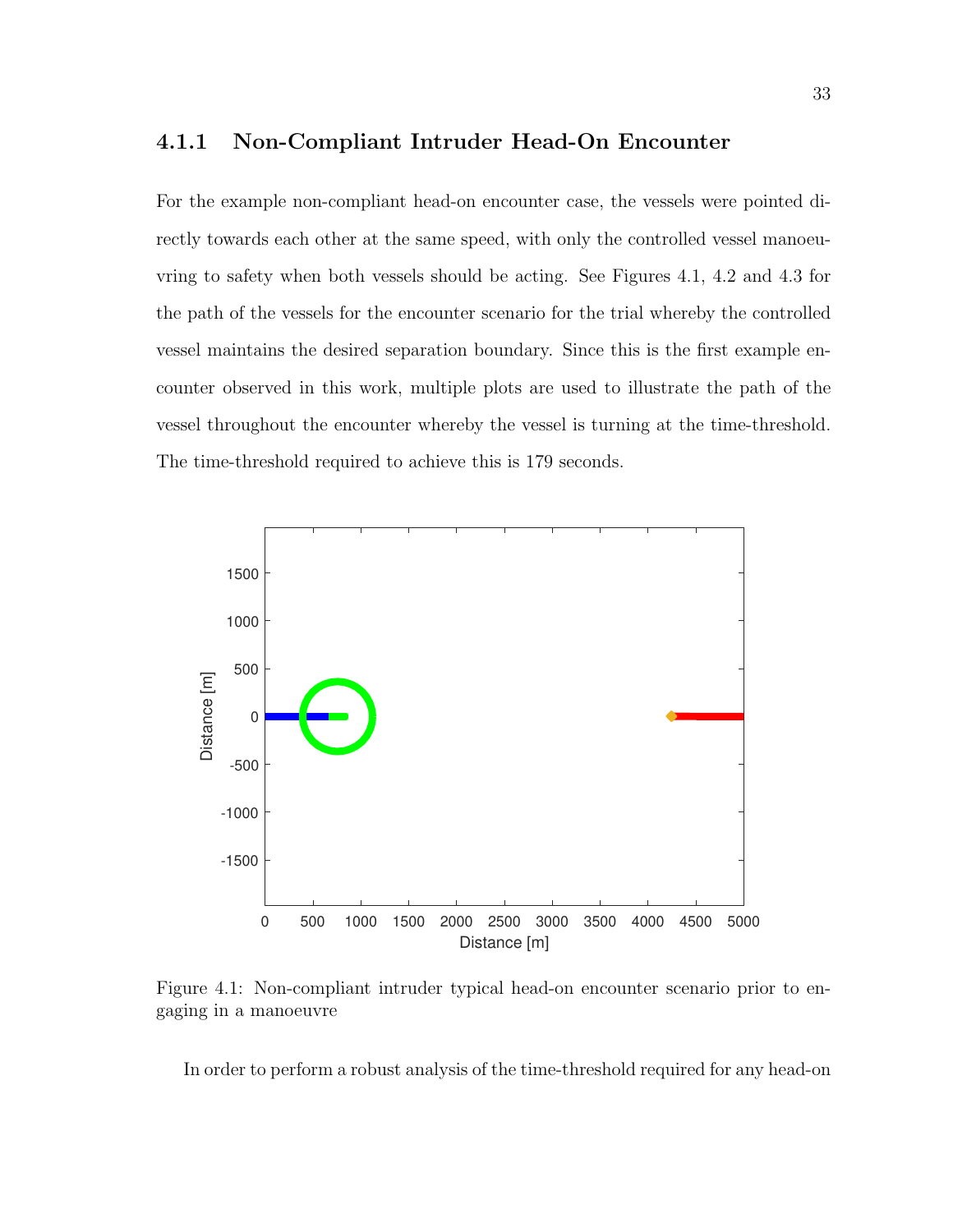

Figure 4.2: Non-compliant intruder typical head-on encounter scenario when the turn is initiated

encounter, all head-on encounter angles must be accounted for in order to determine how the angle of encounter affects the time-threshold. The COLREGs define a headon encounter scenario as one that occurs when an oncoming vessel approaches from 22.5 to -22.5 degrees of the controlled vessel's heading. For this analysis, every 0.5 degree step between the aforementioned headings was run in order to obtain the required time-thresholds, presented in Figure 4.4. The required time to manoeuvre varies from 178 seconds to 183 seconds, as can be seen in the figure. Each point on the figure indicates where the oncoming intruder is travelling from, relative to the controlled vessel with a heading of 0 degrees.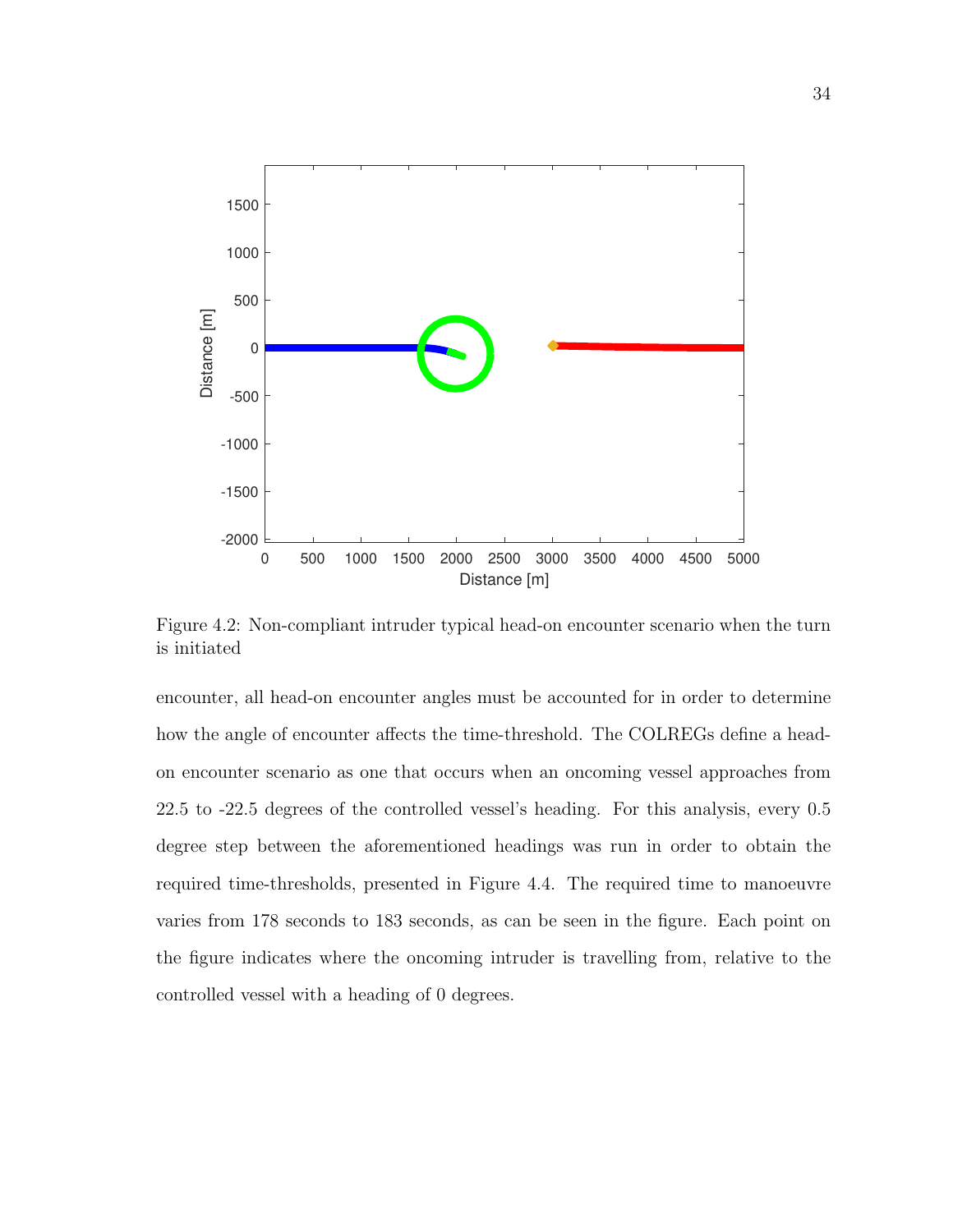

Figure 4.3: Non-compliant intruder typical head-on encounter scenario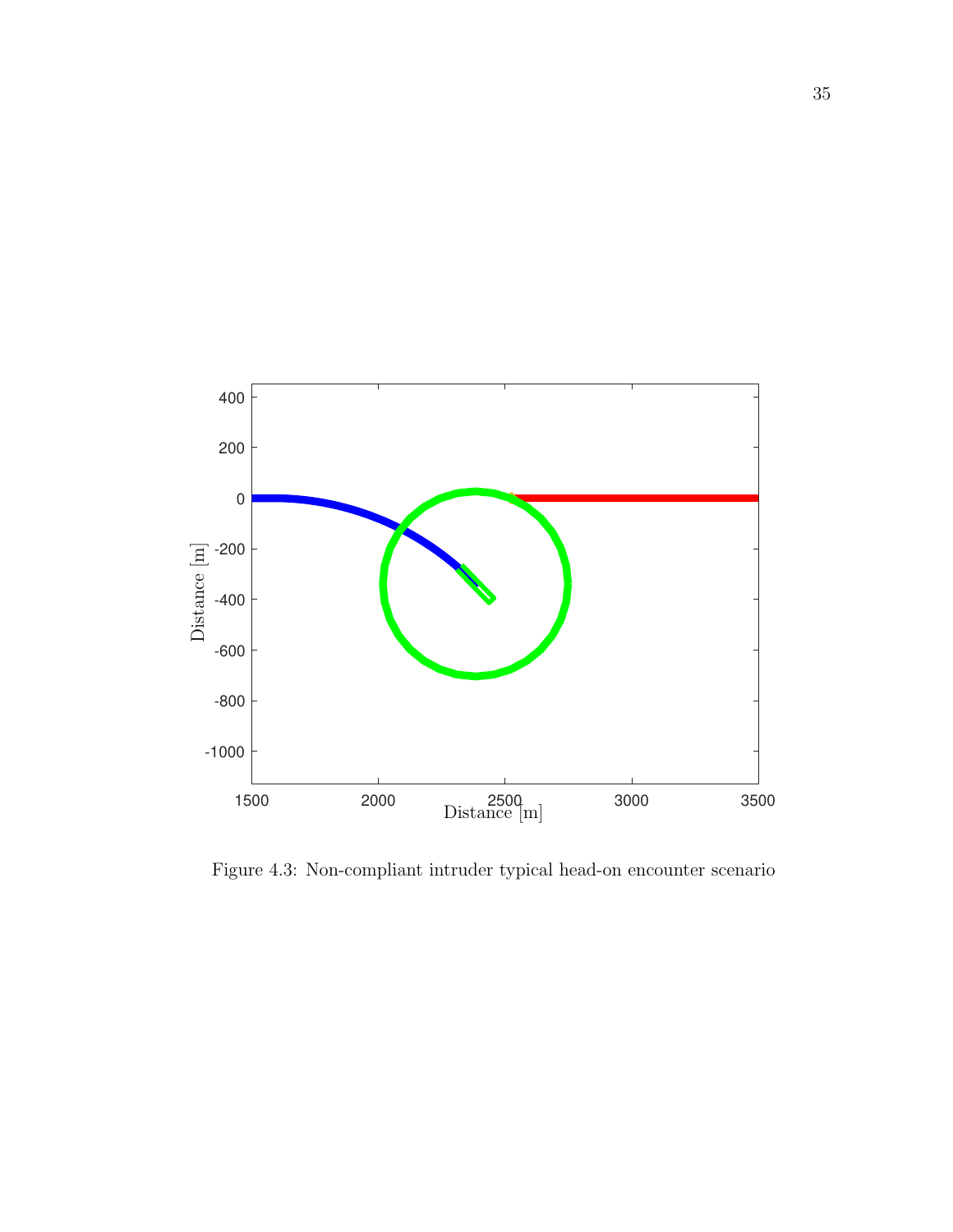

Figure 4.4: Non-compliant intruder head-on encounter scenario for all encounter angles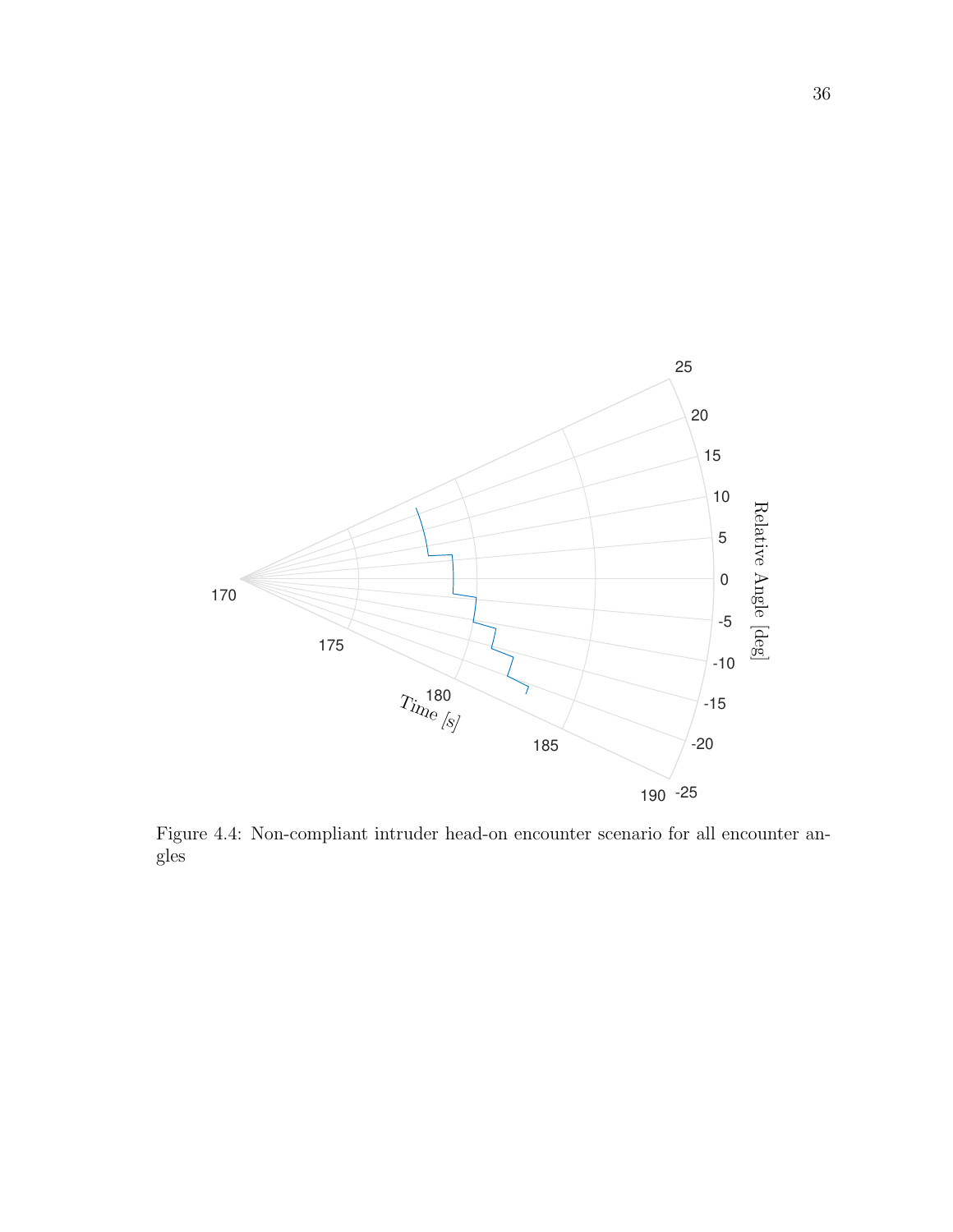

Figure 4.5: Non-compliant intruder crossing encounter scenario for controlled vessel manoeuvring responsibility example

#### 4.1.2 Non-Compliant Intruder Crossing Encounters

The first crossing encounter to be analyzed for the non-compliant crossing cases is the case whereby the controlled vessel is responsible for manoeuvring. This will be the same as the compliant crossing case for when the controlled vessel is responsible for manoeuvring, since the other vessel should keep their course and not manoeuvre. The heading angle between the controlled vessel and the oncoming intruder is exactly 90 degrees for this example. See Figure 4.5 for the path of the vessels near the encounter point for the trial when the controlled vessel maintains the desired separation boundary. This is attained when the controlled vessel begins turning 228 seconds prior to what would be the collision point.

Similar to the exhaustive analysis performed for the head-on encounter scenarios, a similar analysis will be performed for crossing encounters where the controlled vessel is responsible for manoeuvring, with the intruder approaching from 202.5 to 337.5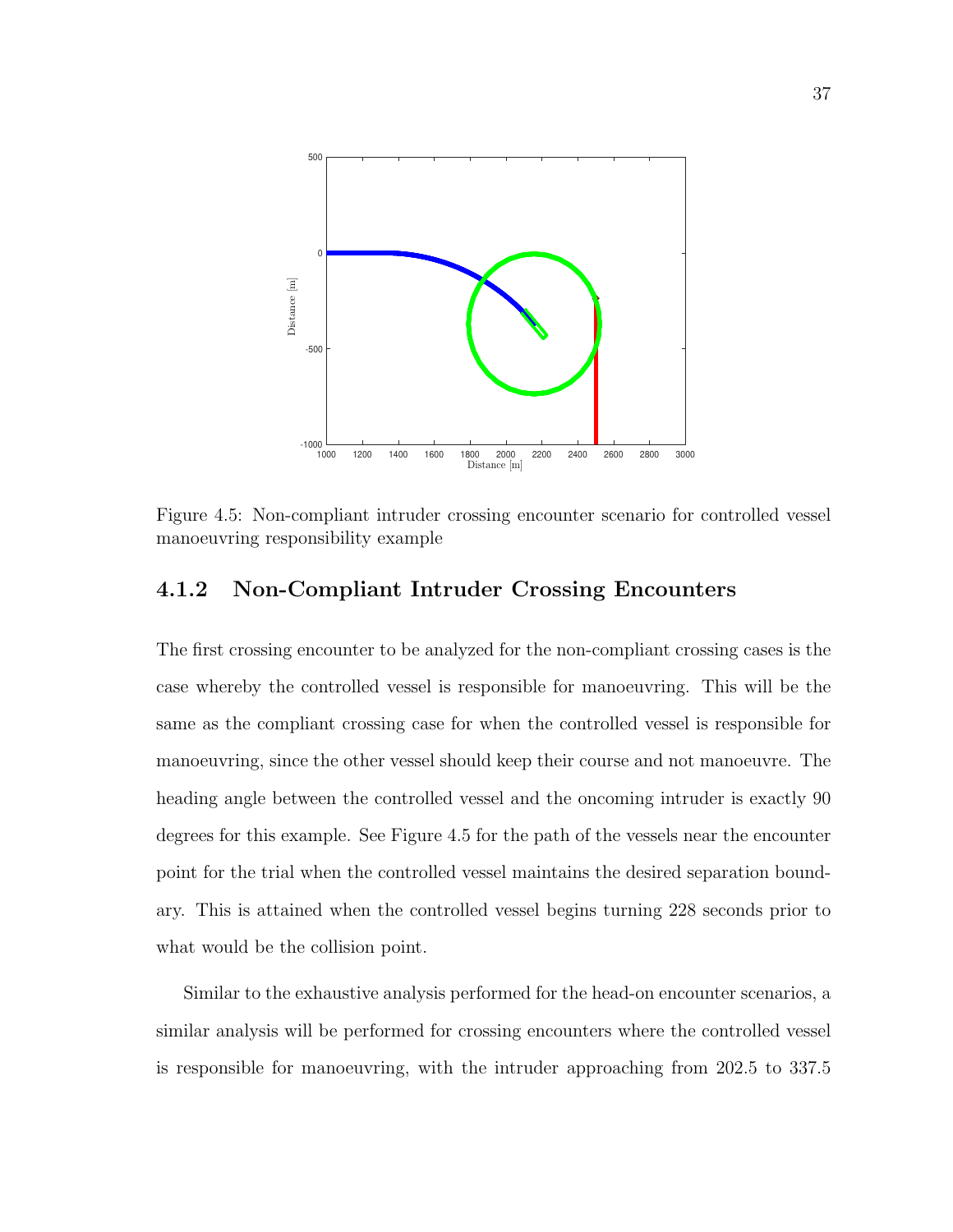

Figure 4.6: Non-compliant intruder crossing encounter scenario for controlled vessel manoeuvring responsibility for all encounter angles

degrees. See Figure 4.6 for the results of this analysis. Given that this is the scenario whereby the controlled vessel is responsible for manoeuvring, the results will be the same for the compliant intruder crossing case. When the intruder approaches from 202.5 to 208 degrees, the controlled vessel is unable to manoeuvre to preserve the safety boundary, since the intruding vessel is travelling at the same speed, and this is nearly an overtaking scenario. For this encounter, no manoeuvring is required since the intruder will not overtake the controlled vessel. The time required to manoeuvre varies from 183 to 483 seconds, with the lesser time corresponding to crossing scenarios which are near to head-on encounter angles, while the longer times corresponding to near overtaking scenarios.

The other crossing encounter scenario, when the intruder is responsible for manoeuvring is also analyzed. In this case, the controlled vessel would need to be aware that the oncoming vessel is not complying with the COLREGs when it is their responsibility to manoeuvre, and begin manoeuvring to preserve the desired safety boundary.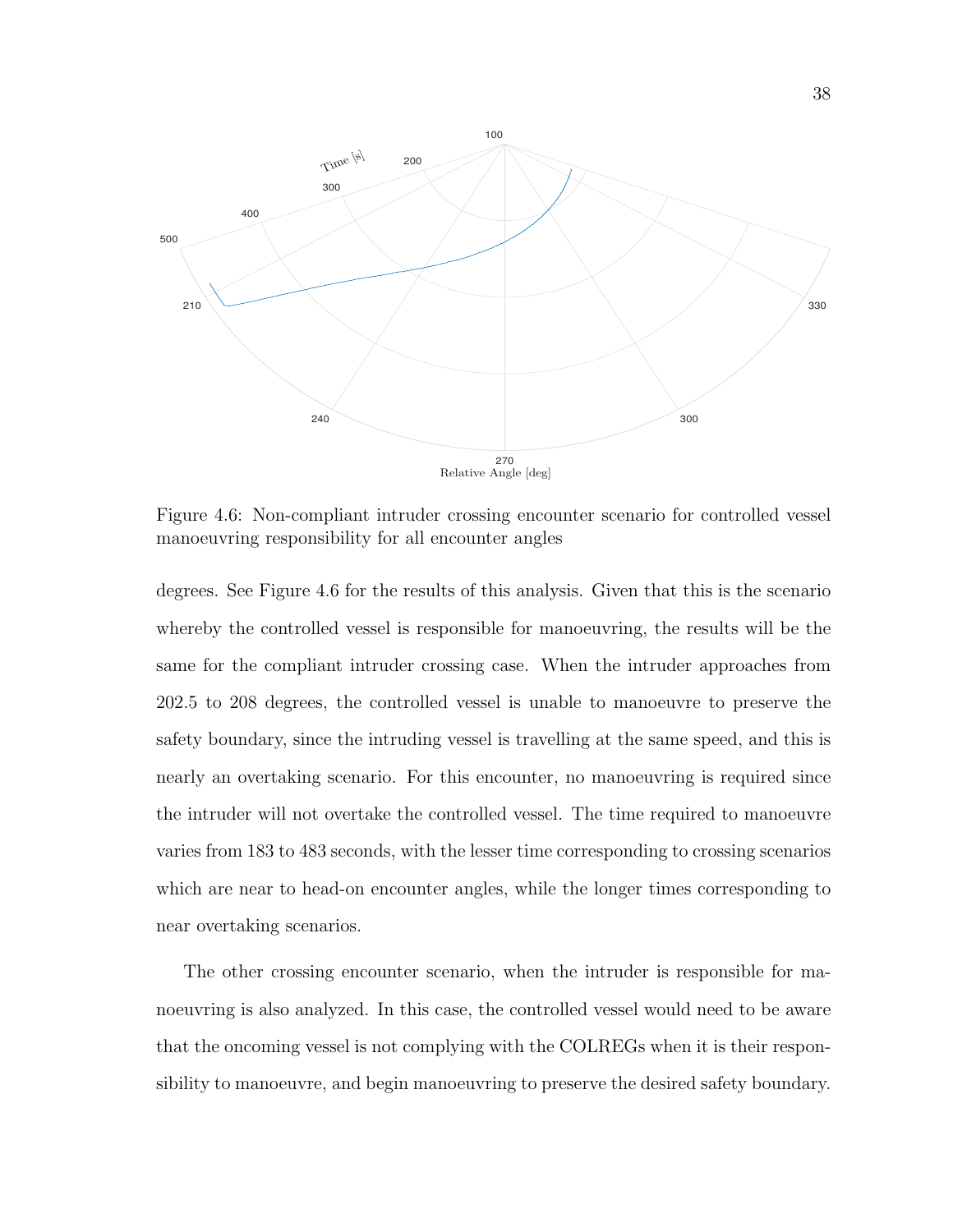

Figure 4.7: Non-compliant intruder crossing encounter scenario for intruding vessel manoeuvring responsibility example

The heading angle between the controlled vessel and the intruder is exactly 270 degrees. See Figure 4.7 for the path of the vessels for this encounter scenario. Similar to the previous case, the time-threshold required to maintain the separation boundary is 228 seconds.

Once again, the sweep analysis was performed for all encounter angles with a noncompliant intruder in a crossing scenario whereby the intruding vessel is responsible for manoeuvring. In this case, the intruder approaches from between 22.5 and 157.5 degrees, with every 0.5 degree step being checked. See Figure 4.8 for the results of this analysis. From 152 to 157.5 degrees, a similar issue arises to the other crossing case, in that it creates a near overtaking scenario. Since the vessels are travelling at the same speed, the controlled vessel cannot manoeuvre safely. Like the previous case,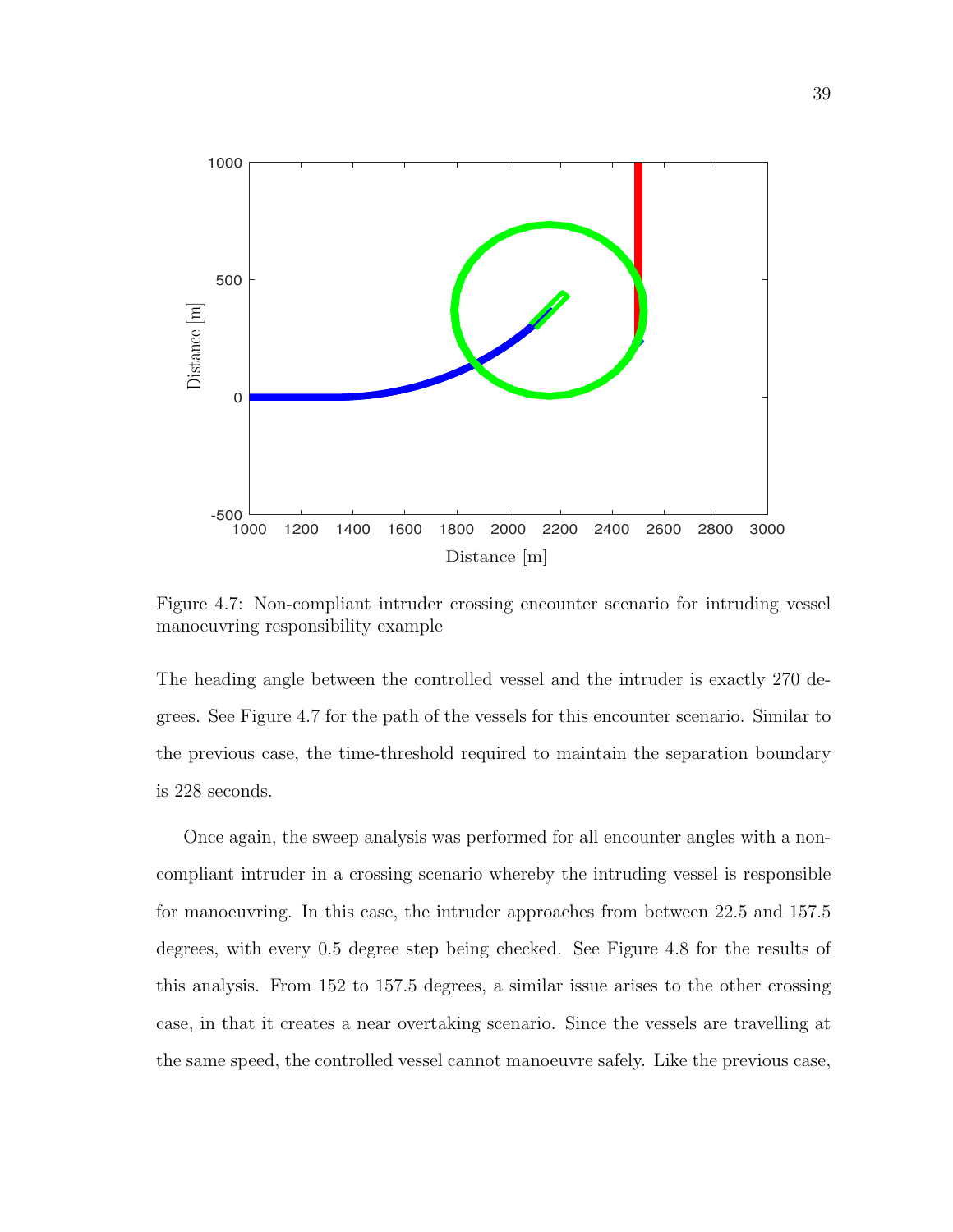

Figure 4.8: Non-compliant intruder crossing encounter scenario for intruding vessel manoeuvring responsibility for all encounter angles

the time required to manoeuvre ranges from 183 to 483 seconds, with the lesser times corresponding to encounter angles nearer to a head-on encounter geometry, with the greater times corresponding to the encounter angles nearer to overtaking scenarios.

#### 4.1.3 Non-Compliant Intruder Overtaking Encounter

Lastly, for the non-compliant intruder overtaking encounters, this is similar to the crossing encounter, where the vessel being overtaken is expected to just keep the course. For these example simulations, the vessel being overtaken is travelling at 80% of the speed of the overtaking vessel. The first encounter to be analyzed is when the controlled vessel overtakes the intruder. The behaviour of the vessels in this encounter would be the same as for the compliant intruder case. Each of the vessels will have an identical heading for this example. See Figure 4.9 for the path of the vessels in this encounter. The controlled vessel must begin turning 487 seconds before the closest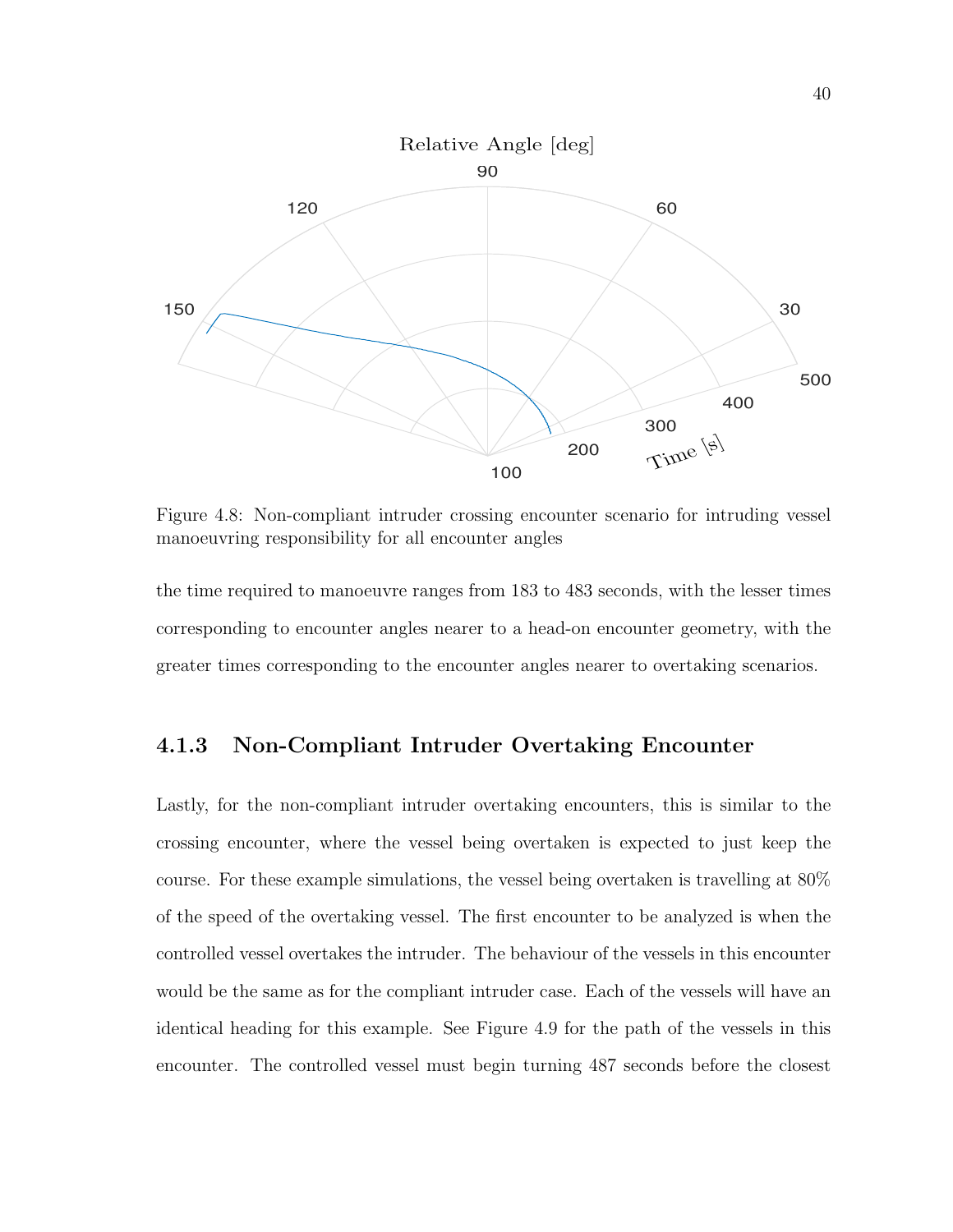

Figure 4.9: Non-compliant intruder overtaking encounter scenario for controlled vessel manoeuvring responsibility example

point of approach in order to maintain the desired separation boundary.

The sweep analysis is performed for when the controlled vessel is overtaking the intruder, when the headings are aligned in roughly the same direction, with the intruder's heading being between -22.5 and 22.5 degrees. See Figure 4.10 for the results of the analysis. The time required for the controlled vessel to manoeuvre ranges from 230 to 487 seconds, with the lesser time corresponding to overtaking scenarios where the intruder vessel is coming from the port side of the vessel, and the longest times are from the directly aligned heading to coming from 10 degrees to the starboard side of the controlled vessel.

For the alternate overtaking case, whereby the controlled vessel is being overtaken and the intruder is non-compliant, meaning that they are supposed to manoeuvre around the controlled vessel, but does not, the controlled vessel will have to manoeuvre to maintain the safety boundary. In this case, the controlled vessel is travelling at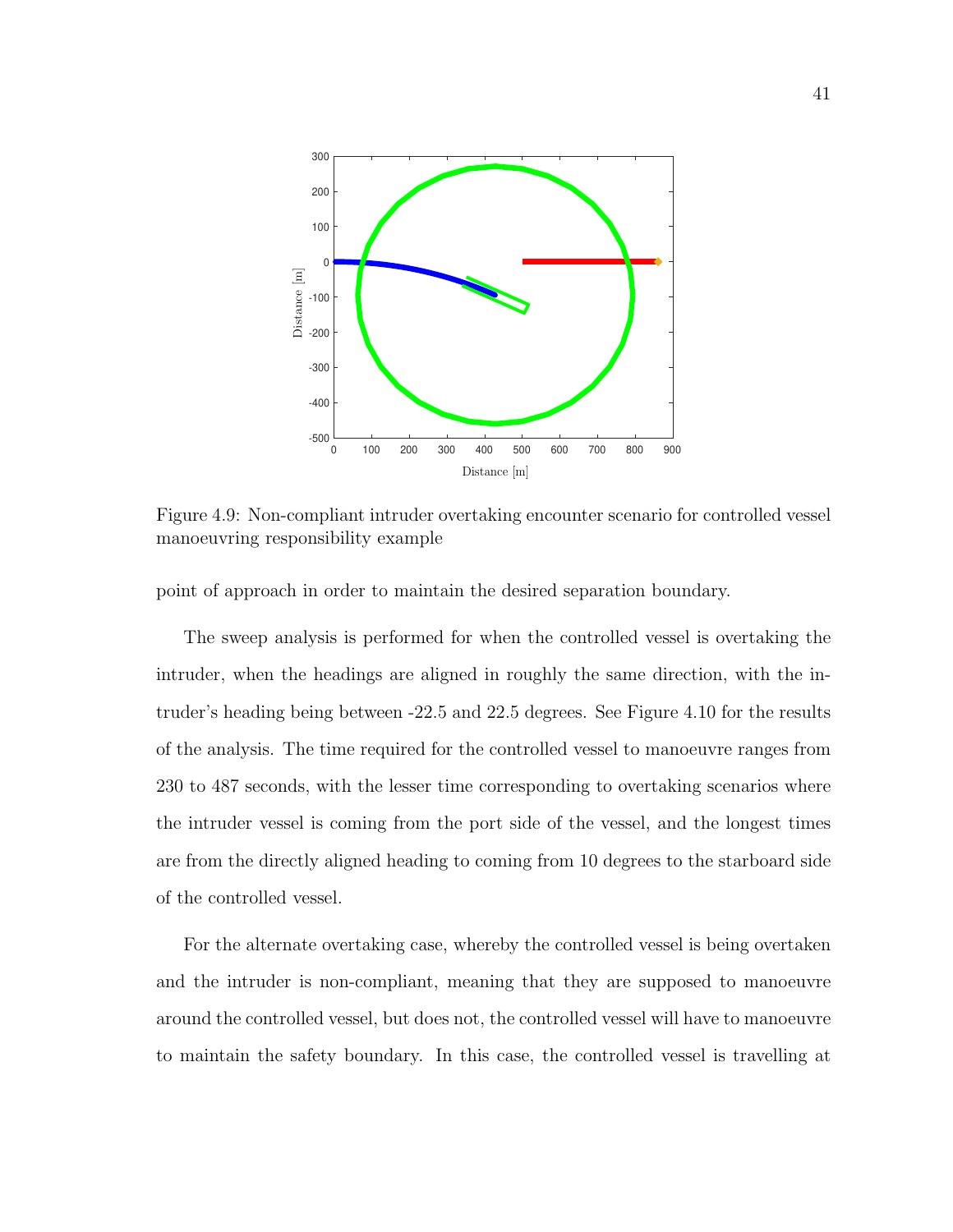

Figure 4.10: Non-compliant intruder overtaking encounter scenario for controlled vessel manoeuvring responsibility for all encounter angles

80% of the speed of the intruder. See Figure 4.11 for the path of the vessels for this encounter. The controlled vessel must begin the manoeuvre 527 seconds prior to the closest point of approach in order to maintain the desired boundary.

For the analysis of all encounter angles for when the non-compliant intruder is overtaking the controlled vessel, when the intruding vessel is coming from the starboard side of the controlled vessel, the controlled vessel must turn to port side in order to maintain separation with the intruder. The starboard turn can remain for the cases when the intruder comes from the port side. This results in the symmetrical plot seen in Figure 4.12. The time required to manoeuvre safely ranges from 527 seconds when the headings are directly aligned to 241 seconds when they are least aligned.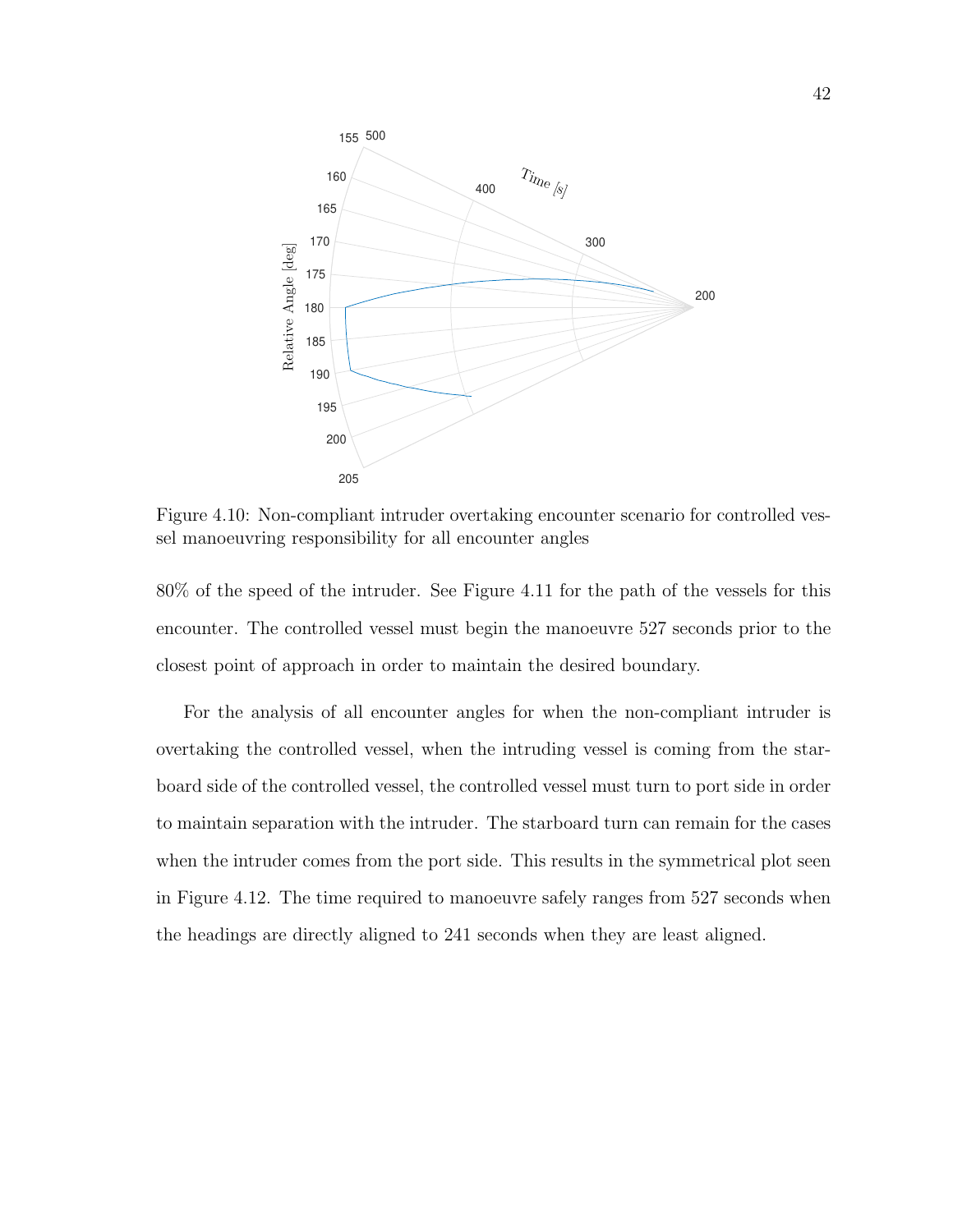

Figure 4.11: Non-compliant intruder overtaking encounter scenario for intruding vessel manoeuvring responsibility example



Figure 4.12: Non-compliant intruder overtaking encounter scenario for intruding vessel manoeuvring responsibility for all encounter angles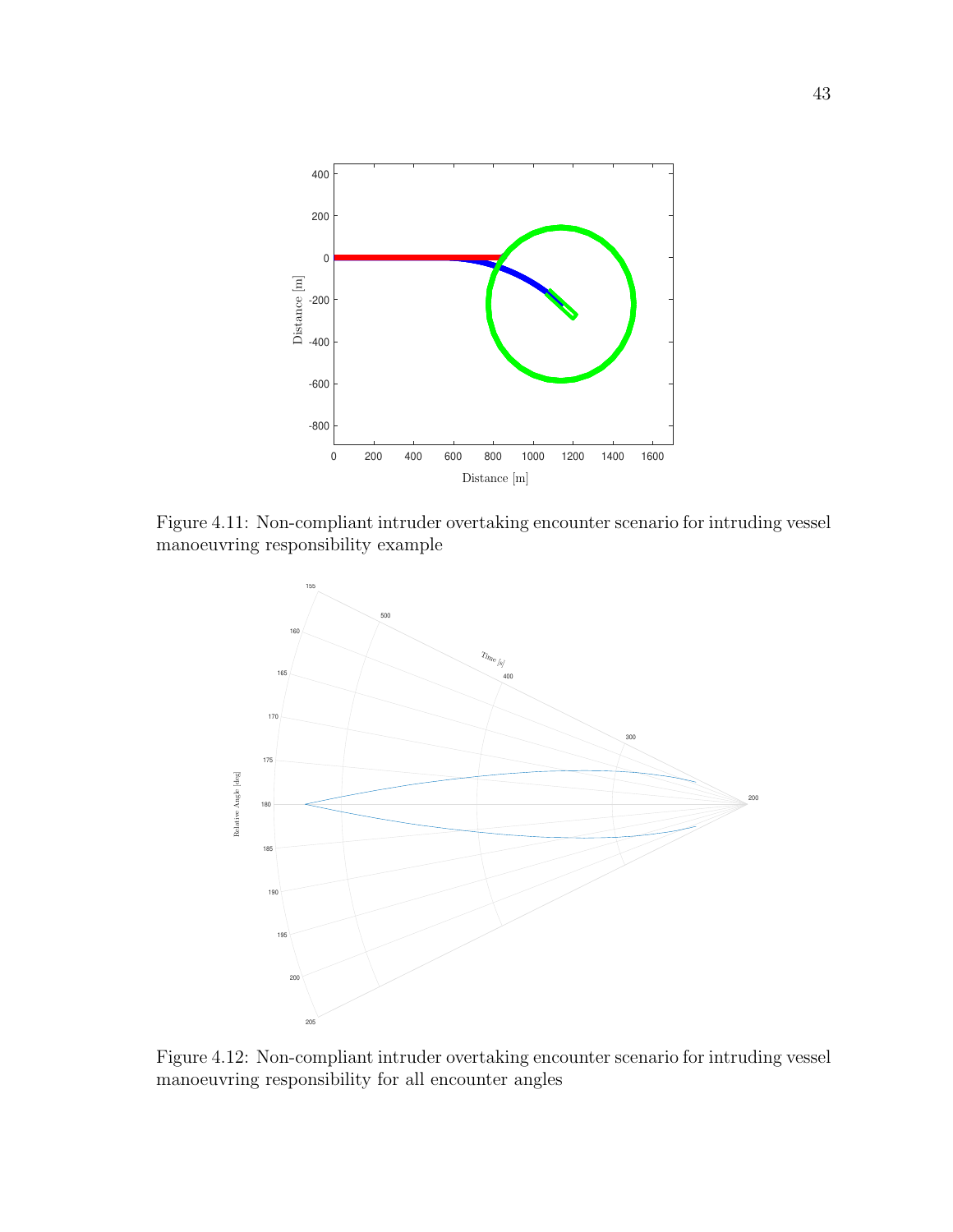### 4.2 Compliant Intruder Encounter Scenarios

Similar to the non-compliant encounter scenarios, an example encounter will be run for each type of example geometry when the controlled vessel is expected to manoeuvre, including head-on, overtaking and crossing. In addition, a sweep analysis will be performed for each encounter geometry to understand how the time-threshold required changes. For all trials, unless otherwise specified, both vessels are travelling at the same speed, in the absence of any surface current or wind. Both vessels are identical. The desired separation boundary for the controlled vessel and the oncoming vessel will be twice the length of the vessel. Once again, the blue path represents the path of the controlled vessel, the red path for the intruding vessel, the green circle for the size of the separation boundary for the controlled vessel and the green rectangle for the approximate outline of the controlled vessel. In each of these simulations, the encounters occur with no wind and calm water.

#### 4.2.1 Compliant Intruder Head-On Encounter

For the compliant intruder head-on encounter, both vessels are responsible for turning. In the example encounter seen in Figure 4.13, both vessels have a heading directly towards one another. In this case, the controlled vessel must have a time-threshold of 130 seconds, a noticeable improvement from the 179 seconds required for the noncompliant intruder head-on encounter.

Again, the COLREGs define a head-on encounter as one that occurs when two vessels are headed towards one another within the range of -22.5 to 22.5 degrees. In this encounter scenario, both vessels are expected to manoeuvre to starboard side of the vessel in order to maintain distance with one another. See in Figure 4.14 the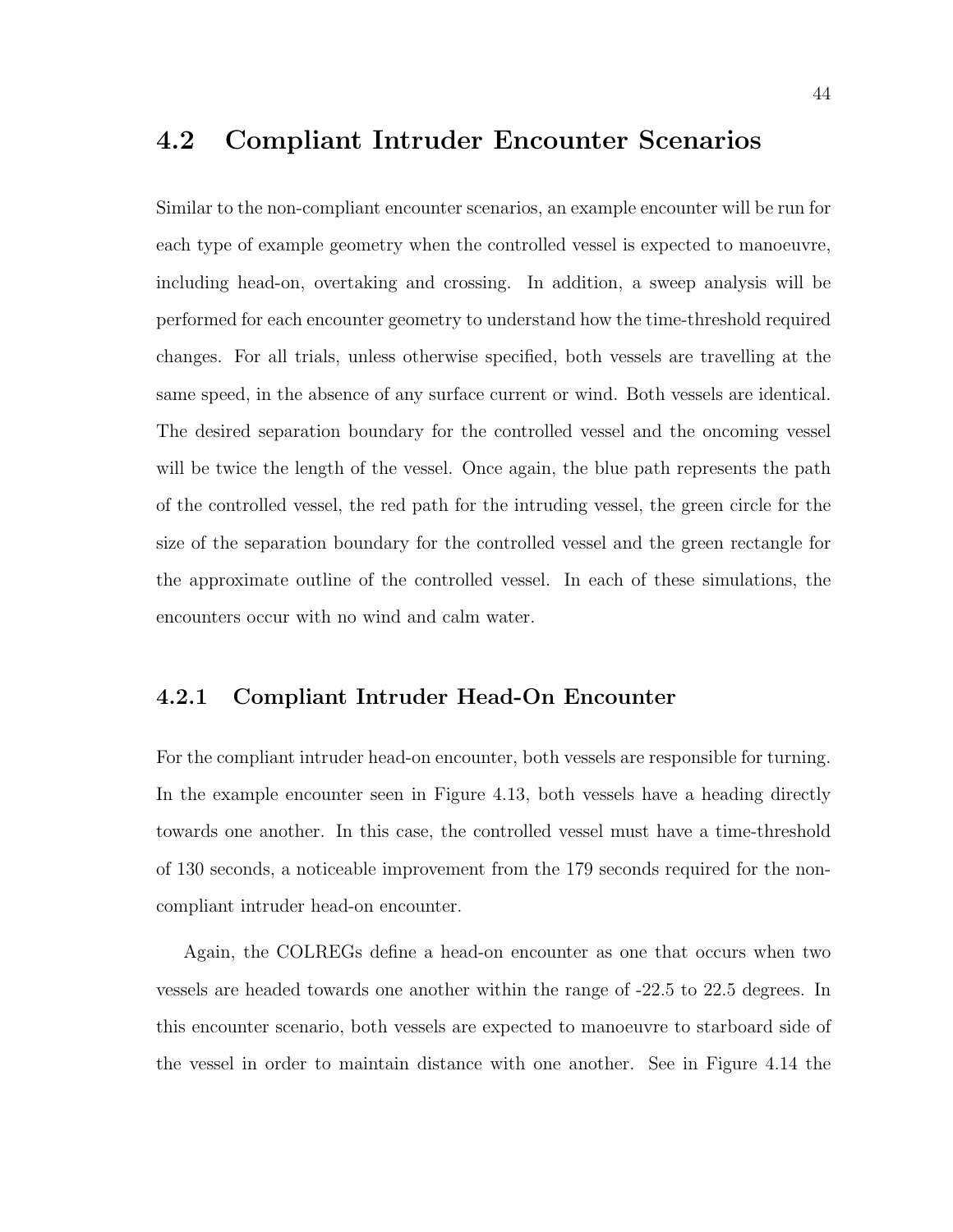

Figure 4.13: Compliant intruder head-on encounter scenario example

results of determining the time-threshold required for all encounter angles in this range, at 0.5 degree steps. The time required to safely manoeuvre varies from 130 to 132 seconds.

#### 4.2.2 Compliant Intruder Crossing Encounter

The compliant intruder crossing encounter of interest is when the controlled vessel is responsible for manoeuvring around the intruder. In this case, the encounter will be the same as the non-compliant intruder case, since the intruder is not supposed to manoeuvre. See Figure 4.15 for the example encounter scenario, the same paths taken by the vessels as in Figure 4.5.

When analyzing the time-threshold required for all crossing encounters where the controlled vessel is responsible for manoeuvring, this will be the same as the noncompliant cases, since the COLREGs specify that the intruder should keep course in this situation. Similarly, the time required to manoeuvre varies from 183 to 483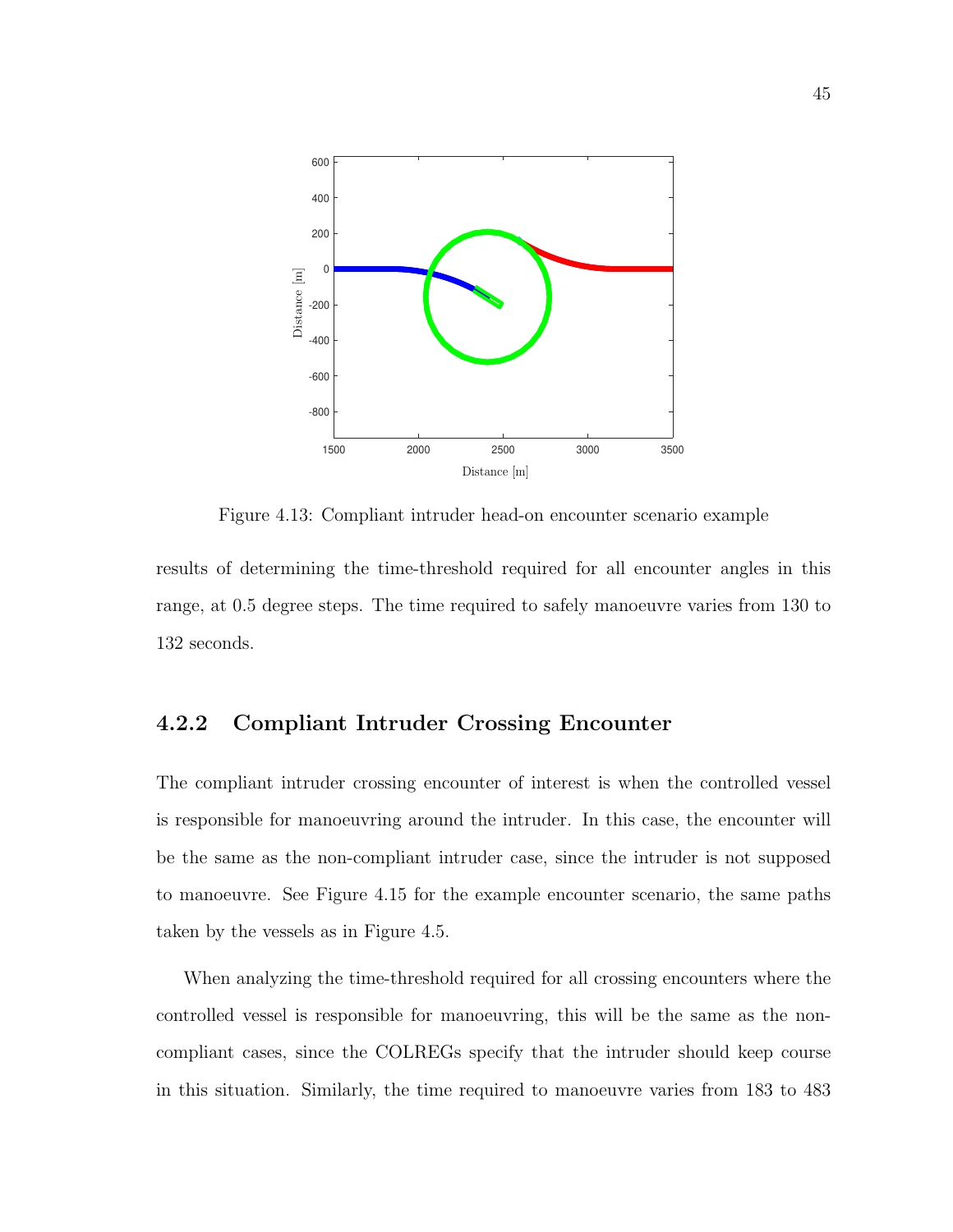

Figure 4.14: Compliant intruder head-on encounter scenario for all encounter angles



Figure 4.15: Compliant intruder crossing encounter scenario with controlled vessel responsible to manoeuvre example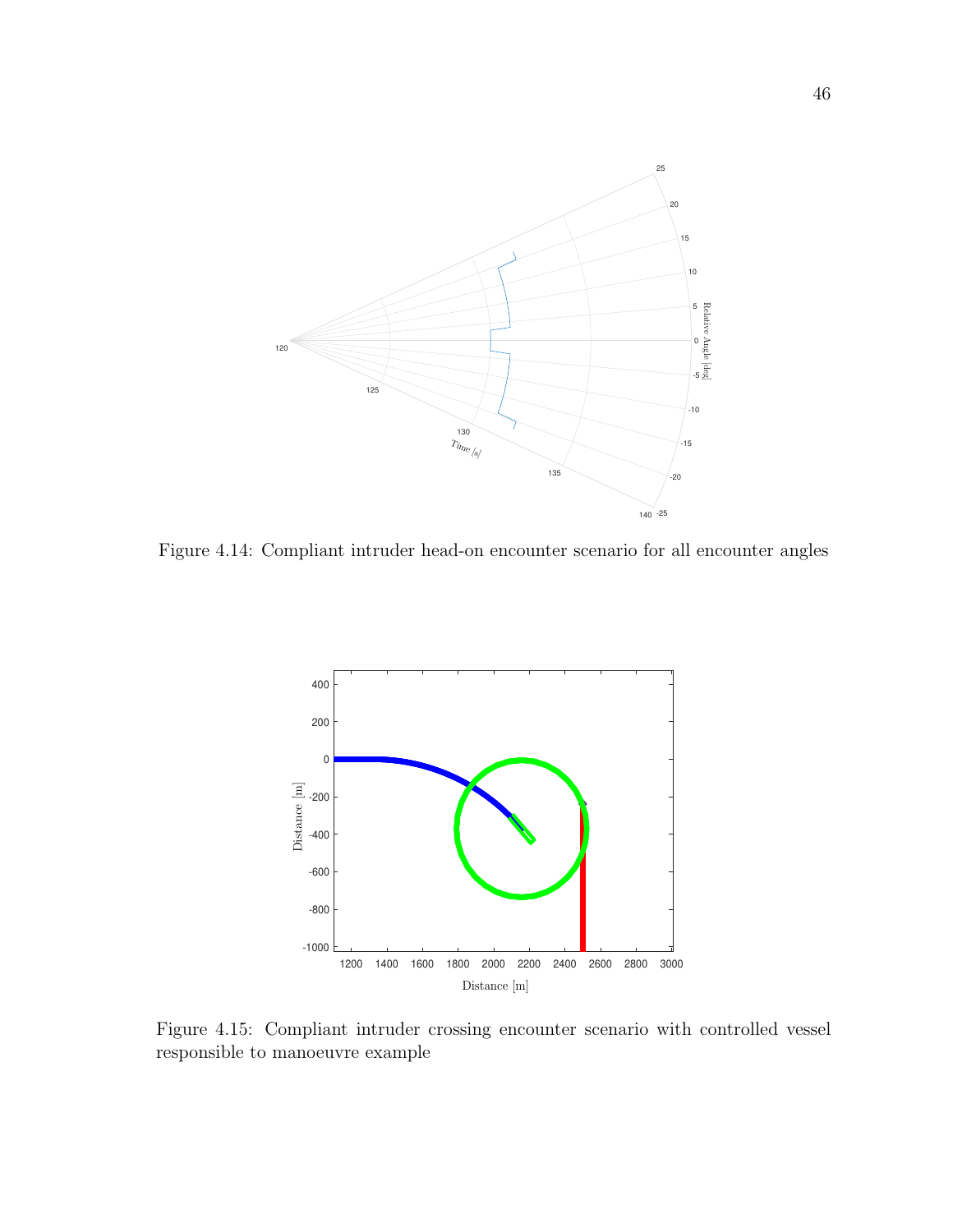

Figure 4.16: Compliant intruder crossing encounter scenario with controlled vessel responsible to manoeuvre for all encounter angles

seconds, with the lesser time corresponding to crossing scenarios which are near to head-on encounter angles, while the longer times corresponding to near overtaking scenarios.

For the crossing case whereby the intruder is responsible for manoeuvring, the controlled vessel should keep its course. Therefore, there is no time-threshold for this scenario. See Figure 4.17 for the paths of the vessels for this encounter. There is also no analysis performed for all encounter angles for this scenario, since the controlled vessel does not manoeuvre.

#### 4.2.3 Compliant Intruder Overtaking Encounter

The last encounter scenario for the compliant intruder is the overtaking scenario. In this case, whether the intruder is overtaking or the controlled vessel is overtaking, the paths will look identical, since the vessels are assumed to be identical. Similar to the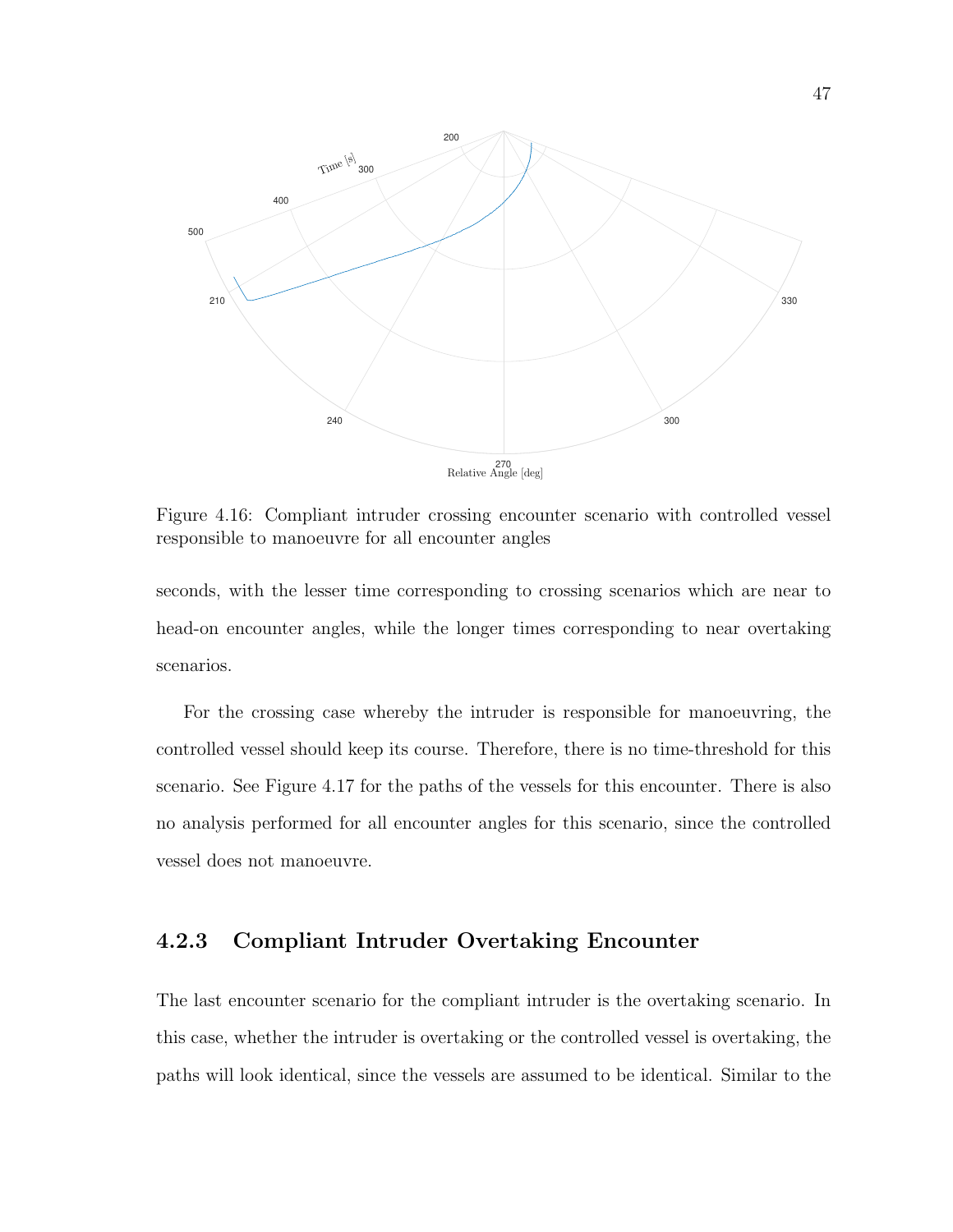

Figure 4.17: Compliant intruder crossing encounter scenario with intruding vessel responsible to manoeuvre example

non-compliant intruder overtaking case, the vessel being overtaken is travelling at 0.8 times the speed of the overtaking vessel. To be compliant with the COLREGs, the vessel being overtaken keeps its course, while the overtaking vessel is required to turn. See Figure 4.18 for the example encounter scenario.

Similar to the crossing scenario outlined in the previous subsection, the overtaking scenario for the controlled vessel manoeuvring responsibility is the same for both the non-compliant and compliant cases, since the intruding vessel is supposed to maintain its course. For the overtaking case whereby the intruder is responsible to manoeuvre, there is no time-threshold for the compliant intruder case, since the controlled vessel is supposed to maintain its course. See Figure 4.19 for the results of all encounter angles for the compliant intruder where the controlled vessel is responsible for manoeuvring.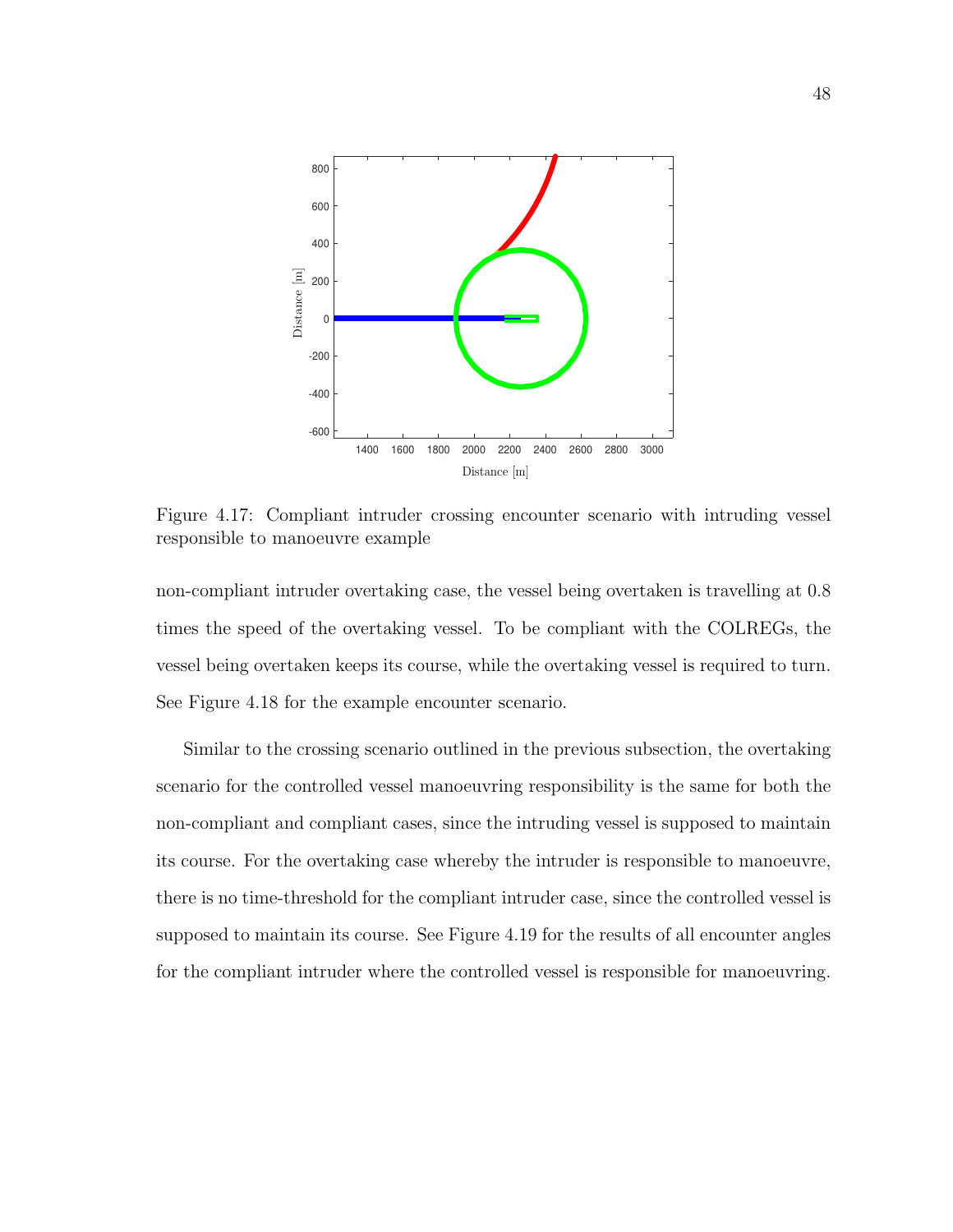

Figure 4.18: Compliant intruder overtaking encounter scenario example



Figure 4.19: Compliant intruder overtaking encounter scenario for controlled vessel manoeuvring responsibility for all encounter angles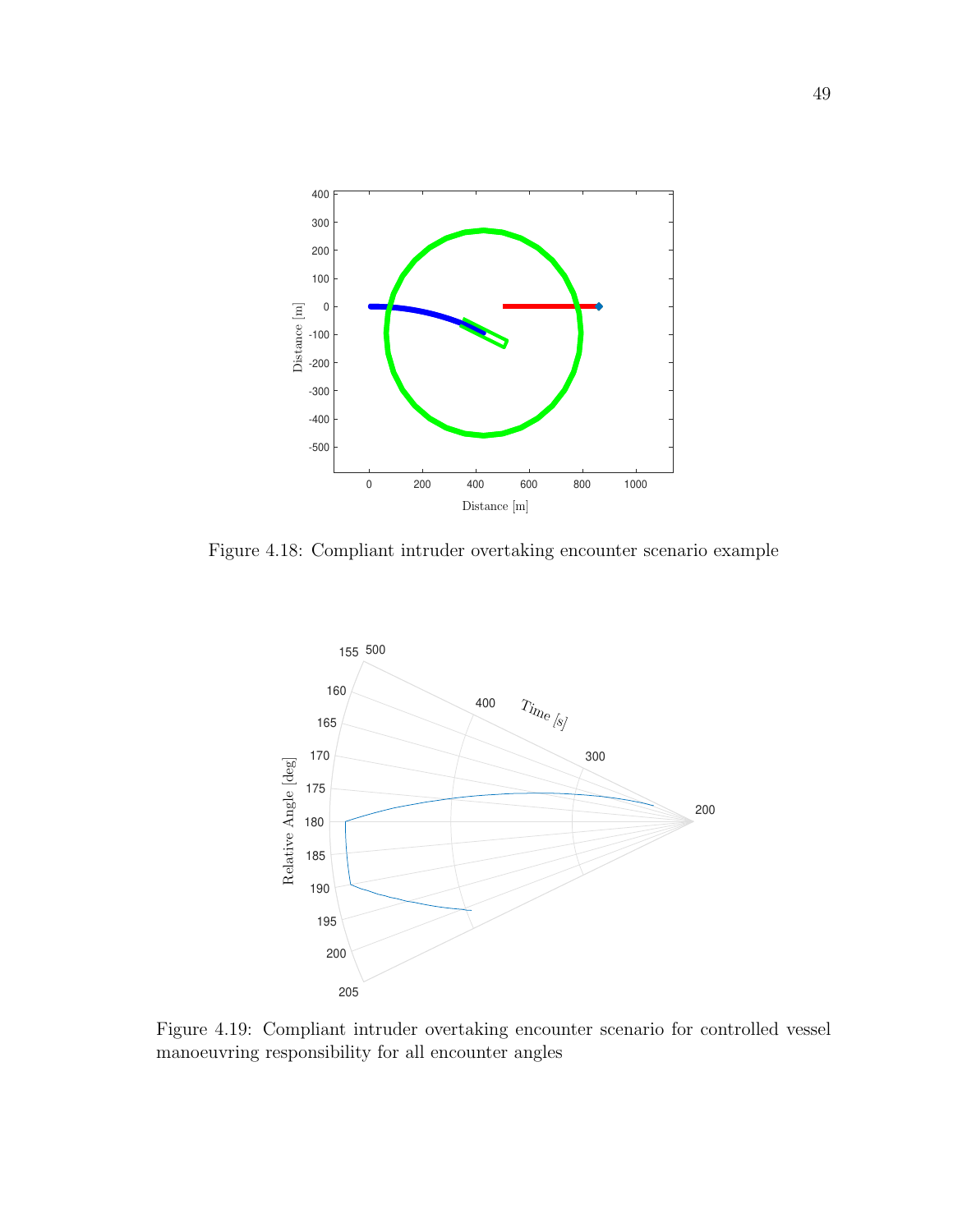# 4.3 Effects of Modifying Simulation Parameters on Encounter Scenarios

When analyzing the performance of the vessel in the simulation, it is important to have context surrounding how assumed parameters affect the results provided. These assumed parameters including the maximum rudder deflection angle, the speed of the controlled vessel and the size of the desired self-separation boundary. The effects of these quantities will be analyzed for both the non-compliant and compliant encounter scenarios, for each of the example collision geometries in the previous section whereby the controlled vessel is responsible for manoeuvring. Initially, the controlled vessel has a maximum rudder deflection angle of 5 degrees, a speed of 10 knots and a desired safety boundary of twice the length of the ship from the centre point.

## 4.3.1 Effects of Modifying Parameters on Non-Compliant Intruder Encounter Scenarios

To analyze the effects of changing the parameters on the time-threshold required for the encounter scenario, each of the parameters outlined are set to 50%, 75%, 100%, 125% and 150% of the nominal value in order to see the trends for each encounter geometry. See Tables 4.1, 4.2 and 4.3 for the effects of modifying each of the parameters on the time-threshold for each of the collision geometry examples. In the columns entitled "Time % Change", a negative number refers to the time-threshold required to safely manoeuvre decreasing, while a positive number refers to the time-threshold required increasing. Note that for the overtaking encounter scenario, the controlled vessel speed could not be reduced to 75% or 50% of the original, since it would then be going slower than the vessel that it is attempting to overtake.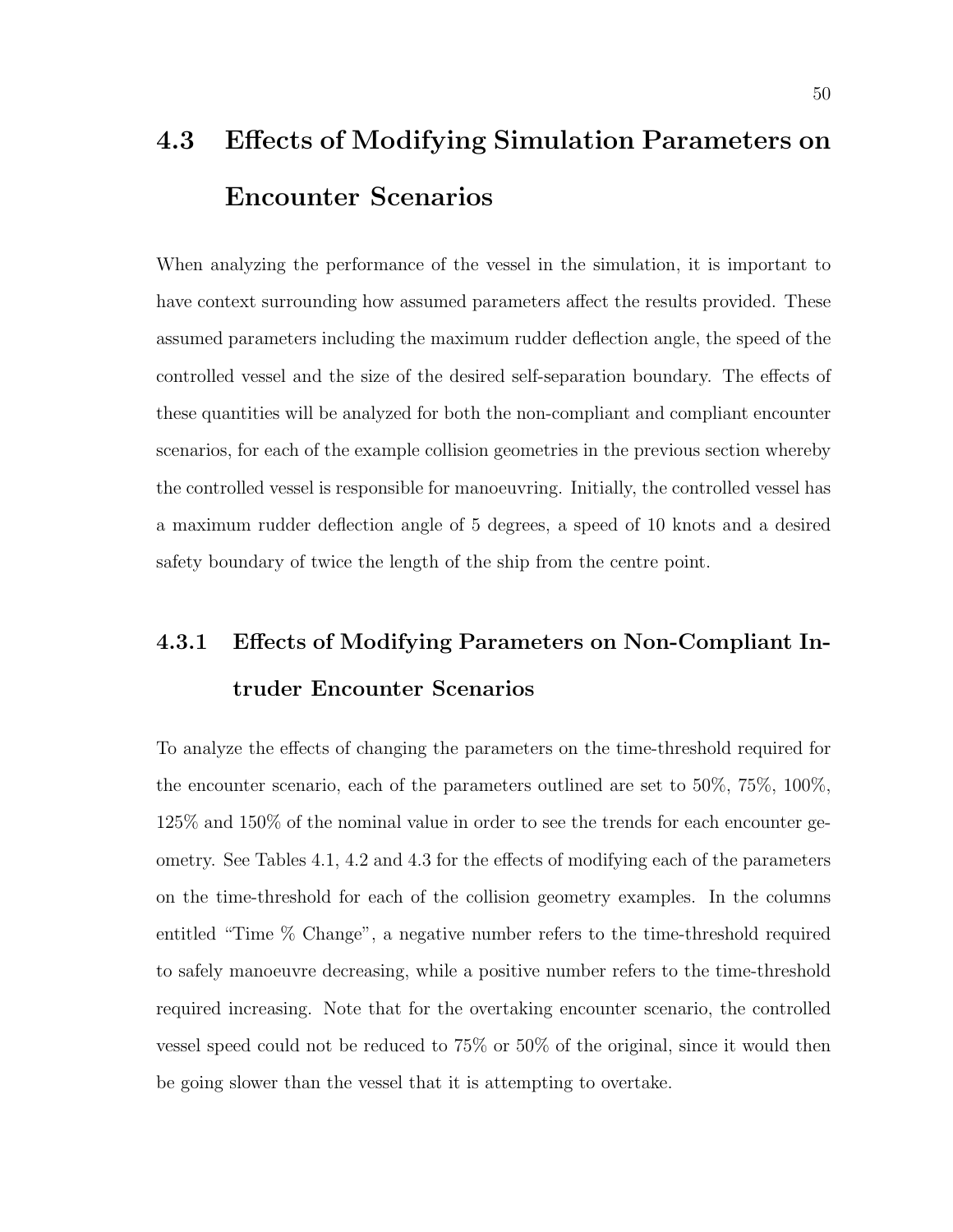| $%$ of Original | Time % Change     | Time % Change     | Time % Change        |
|-----------------|-------------------|-------------------|----------------------|
| Parameter       | Due to Max Rudder | Due to Controlled | Due to Safety        |
| Value           | Deflection Angle  | Vessel Speed      | <b>Boundary Size</b> |
| 50              | 2.23              | 41.90             | $-29.61$             |
| 75              | 1.12              | 15.64             | $-13.41$             |
| 100             |                   |                   |                      |
| 125             | $-0.56$           | $-10.61$          | 12.29                |
| 150             | $-1.68$           | $-17.32$          | 22.91                |

Table 4.1: Simulation parameters modified for the non-compliant head-on encounter scenario and effects on the time-threshold required

| $%$ of Original | Time % Change     | Time % Change     | Time % Change        |
|-----------------|-------------------|-------------------|----------------------|
| Parameter       | Due to Max Rudder | Due to Controlled | Due to Safety        |
| Value           | Deflection Angle  | Vessel Speed      | <b>Boundary Size</b> |
| 50              | 1.32              | 57.46             | $-30.70$             |
| 75              | 0.44              | 23.25             | $-14.47$             |
| 100             |                   |                   |                      |
| 125             | $-0.88$           | $-15.79$          | 12.28                |
| 150             | $-1.75$           | $-26.32$          | 24.12                |

Table 4.2: Simulation parameters modified for the non-compliant crossing encounter scenario and effects on the time-threshold required

| $%$ of Original | Time % Change     | Time % Change     | Time % Change        |
|-----------------|-------------------|-------------------|----------------------|
| Parameter       | Due to Max Rudder | Due to Controlled | Due to Safety        |
| Value           | Deflection Angle  | Vessel Speed      | <b>Boundary Size</b> |
| 50              |                   |                   | $-51.95$             |
| 75              |                   |                   | $-29.36$             |
| 100             |                   |                   |                      |
| 125             | $-0.62$           | $-48.87$          | 5.54                 |
| 150             | $-0.82$           | $-59.96$          | 23.41                |

Table 4.3: Simulation parameters modified for the non-compliant overtaking encounter scenario and effects on the time-threshold required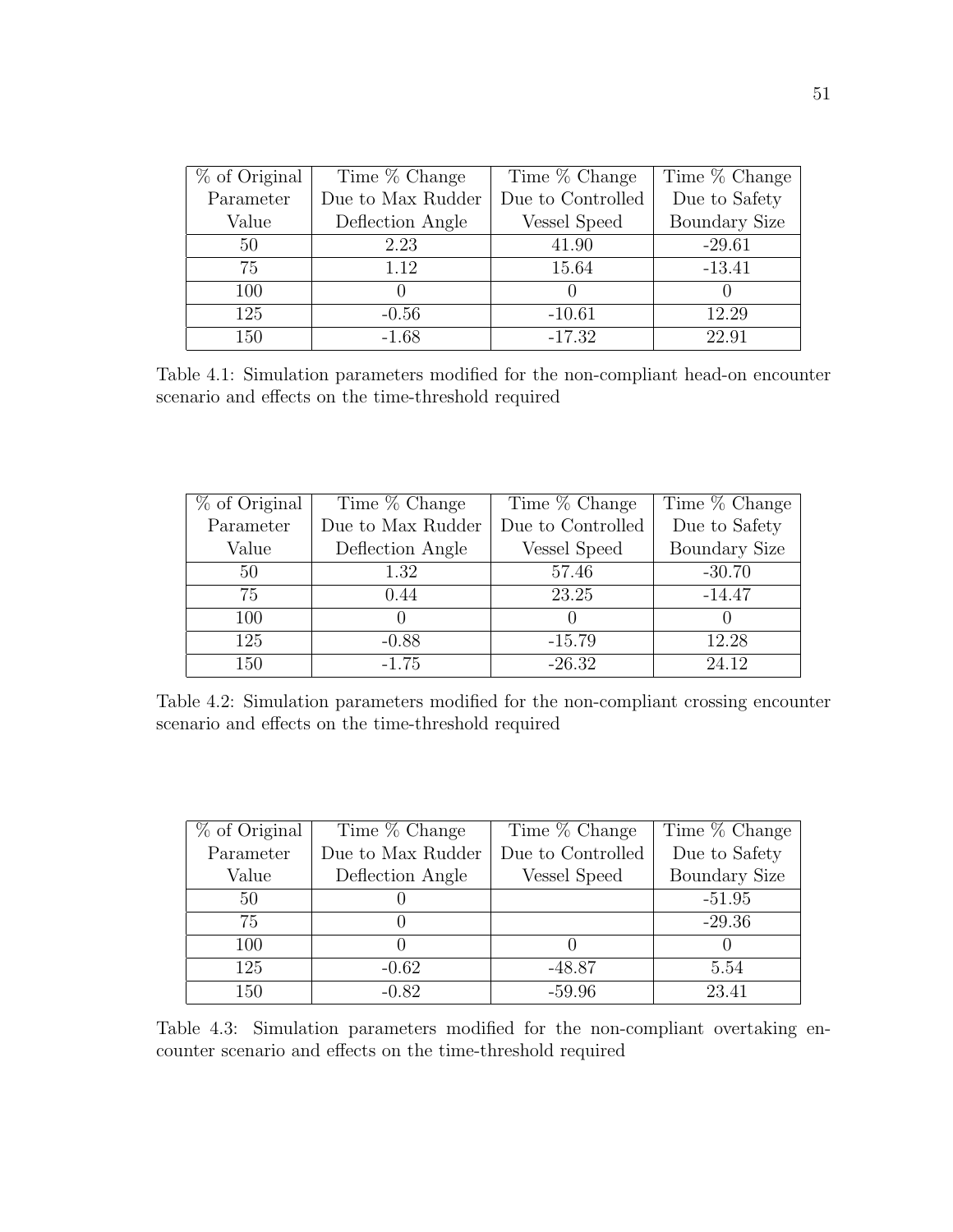

Figure 4.20: Effects of modifying parameters on time-threshold for each example encounter geometry for a non-compliant intruder

See Figure 4.20 for the plot of the data in Tables 4.1, 4.2 and 4.3. From this data, the maximum rudder deflection angle for the controlled vessel has minimal effect on the time-threshold. Additionally, the faster the controlled vessel is travelling towards the intruder, the less time is required to safely manoeuvre, and the inverse is also true for when the vessel travels slower. Lastly, the smaller the desired safety boundary, the smaller the required time-threshold is. Once again, the inverse is true for when the size of the safety boundary is increased.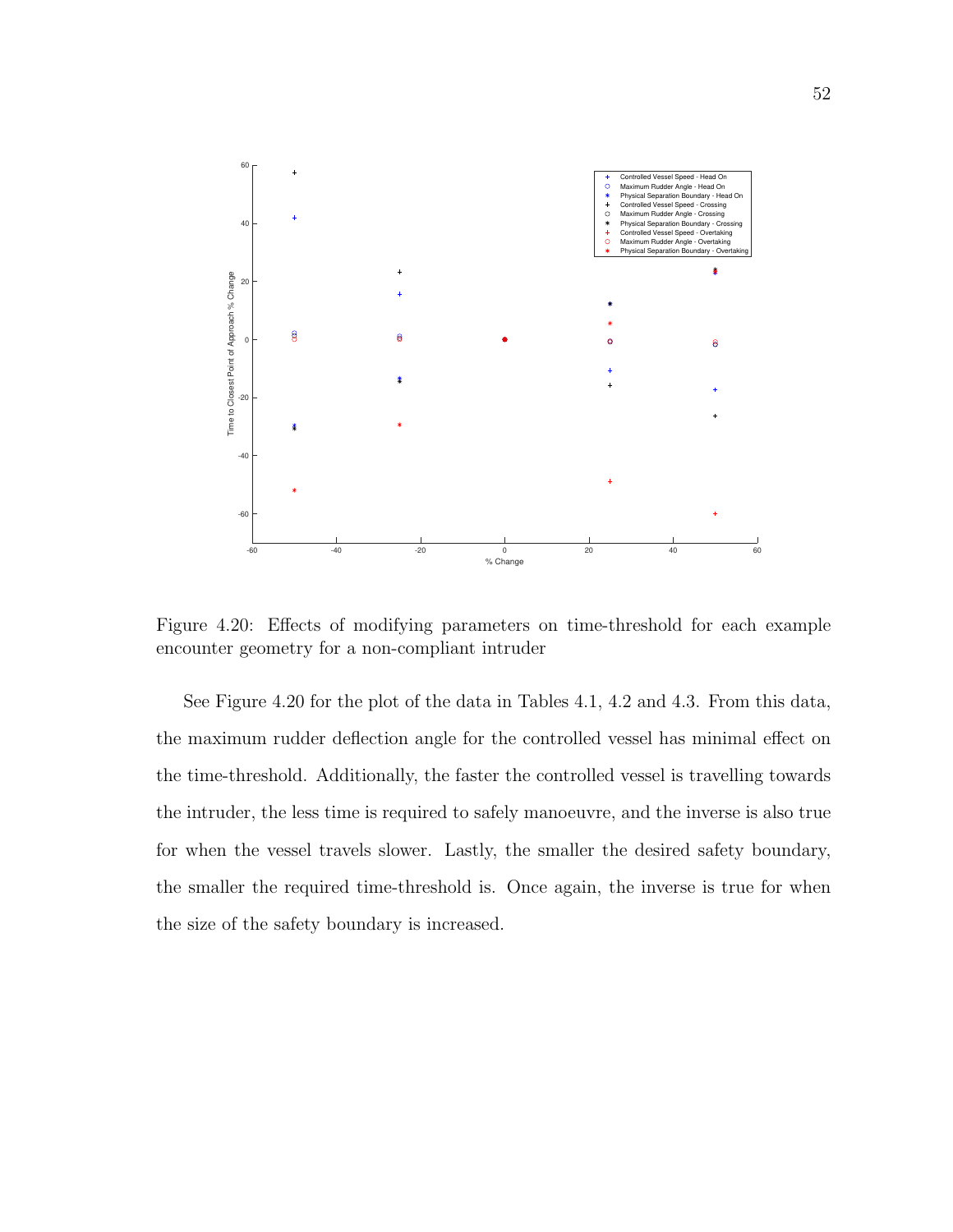## 4.3.2 Effects of Modifying Parameters on Compliant Intruder Encounter Scenarios

The same study will be performed for the compliant intruder head-on, crossing and overtaking encounter examples where the controlled vessel is responsible for manoeuvring. This results in the same results for both the crossing and overtaking scenarios, since the intruder is not responsible for manoeuvring in either case. See Tables 4.4, 4.5 and 4.6 for the results of changing the parameters on the required time-threshold.

| % of Original | Time % Change     | Time % Change     | Time % Change        |
|---------------|-------------------|-------------------|----------------------|
| Parameter     | Due to Max Rudder | Due to Controlled | Due to Safety        |
| Value         | Deflection Angle  | Vessel Speed      | <b>Boundary Size</b> |
| 50            | 1.45              | 19.57             | $-30.43$             |
| 75            | 0.72              | 8.70              | $-13.77$             |
| 100           |                   | $\left( \right)$  |                      |
| 125           | $-0.72$           | $-7.25$           | 13.04                |
| 150           | $-0.72$           | $-12.32$          | 24.64                |

Table 4.4: Simulation parameters modified for the compliant head-on encounter scenario and effects on the time-threshold required

| $%$ of Original | Time % Change     | Time % Change     | Time % Change        |
|-----------------|-------------------|-------------------|----------------------|
| Parameter       | Due to Max Rudder | Due to Controlled | Due to Safety        |
| Value           | Deflection Angle  | Vessel Speed      | <b>Boundary Size</b> |
| 50              | 1.32              | 57.46             | $-30.70$             |
| 75              | 0.44              | 23.25             | $-14.47$             |
| 100             |                   |                   |                      |
| 125             | $-0.88$           | $-15.79$          | 12.28                |
| 150             | $-1.75$           | $-26.32$          | 24.12                |

Table 4.5: Simulation parameters modified for the compliant crossing encounter scenario and effects on the time-threshold required

See the data in Tables 4.4, 4.5 and 4.6 plotted in Figure 4.20. The trends remain the same from the non-compliant intruder cases.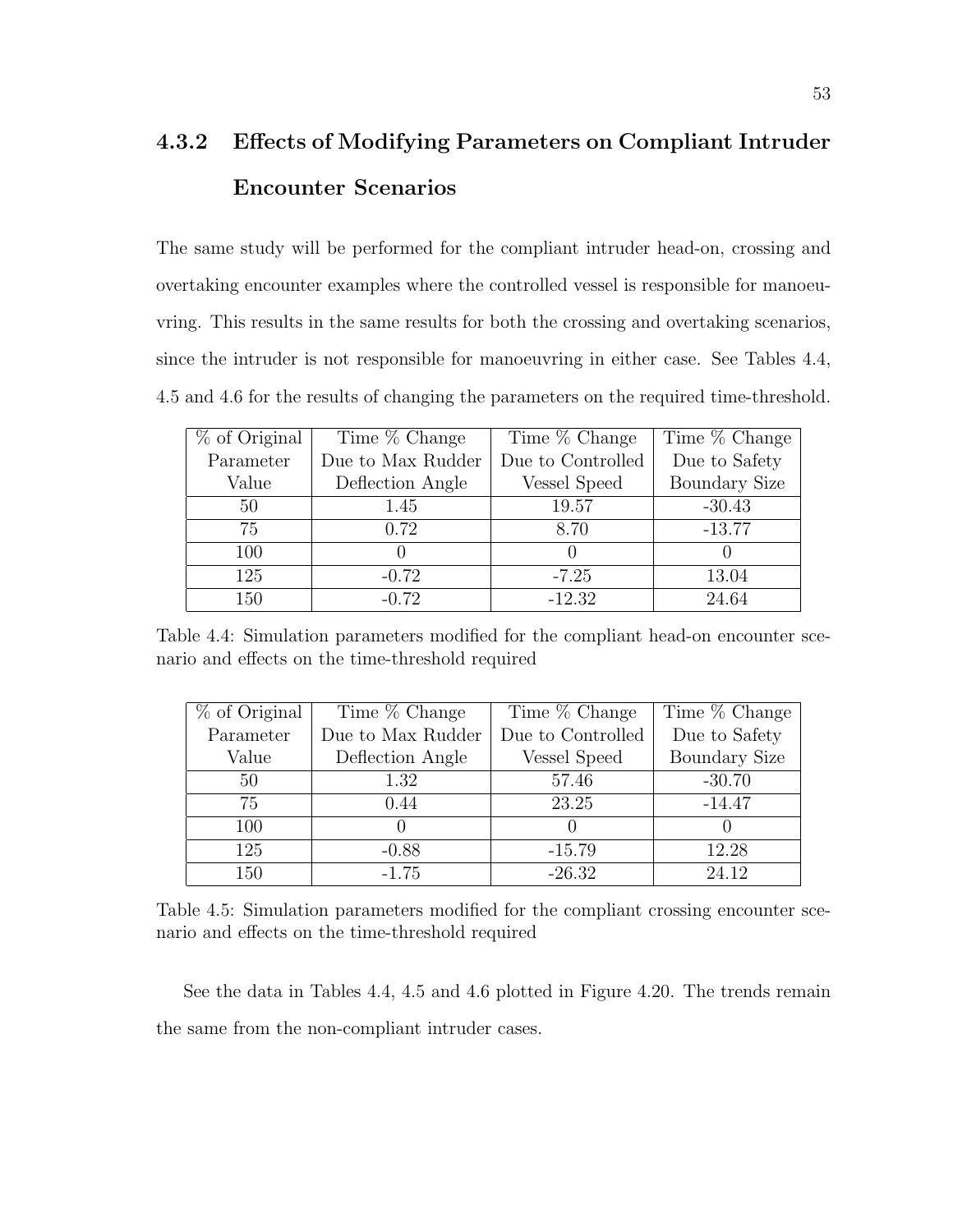| % of Original | Time % Change     | Time % Change     | Time % Change        |
|---------------|-------------------|-------------------|----------------------|
| Parameter     | Due to Max Rudder | Due to Controlled | Due to Safety        |
| Value         | Deflection Angle  | Vessel Speed      | <b>Boundary Size</b> |
| 50            |                   |                   | $-51.95$             |
| 75            |                   |                   | $-29.36$             |
| 100           |                   |                   |                      |
| 125           | $-0.62$           | $-48.87$          | 5.54                 |
| 150           | $-0.82$           | $-59.96$          | 23.41                |

Table 4.6: Simulation parameters modified for the compliant overtaking encounter scenario and effects on the time-threshold required



Figure 4.21: Effects of modifying parameters on time-threshold for each example encounter geometry for a compliant intruder

# 4.4 Monte Carlo Simulation for Environmental Conditions

In order to capture the effects of the disturbance of environmental conditions on the encounter scenarios outlined in the previous sections, the effects of environmental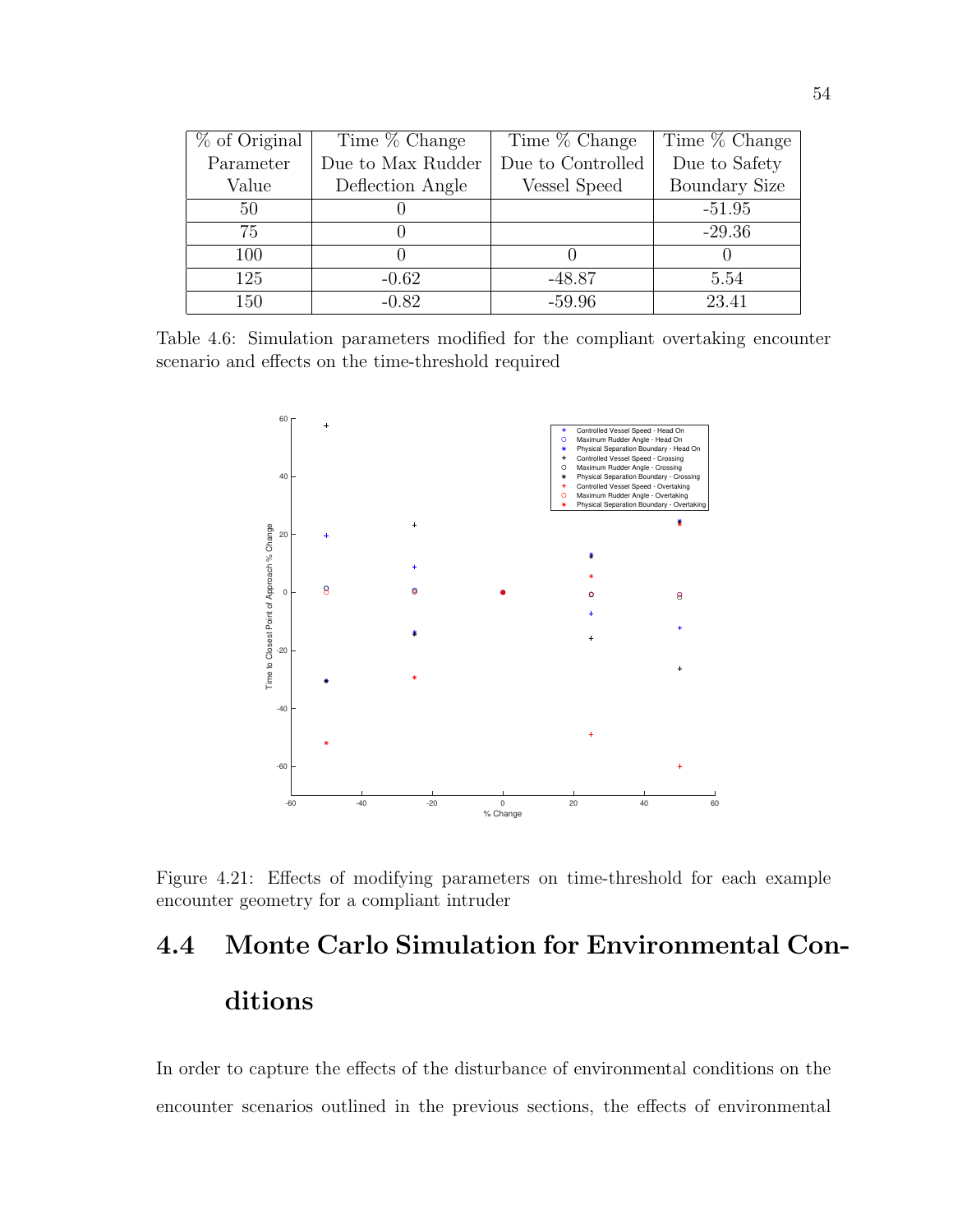conditions such as the wind and surface currents must be considered. In order to complete this analysis, the wind and surface current distributions modelled in the Theory section in Figures 3.1 and 3.2. For each distinct scenario that has different results from the previous section, a Monte Carlo simulation was run with N=1000 to demonstrate the possible range of outcomes.

#### 4.4.1 Non-Compliant Head-On Intruder Case

For the non-compliant intruder head-on encounter case, a Monte Carlo simulation was performed in order to obtain an idea of the possible range of outcomes when the vessels in the simulation are subjected to environmental conditions. See the results histogram in Figure 4.22 for a Monte Carlo simulation with  $N=1000$ . As can be seen in the histogram, the smallest time-threshold required for any of the trials is 171 seconds, while the largest is 487 seconds. The time-threshold required to cover 95% of all runs in the Monte Carlo simulation is 322 seconds. This is compared to 179 seconds for the time-threshold in the case without environmental conditions. See Figure 4.23 for the best and worst case scenarios from the Monte Carlo simulation performed.

#### 4.4.2 Compliant Head-On Intruder Case

For the compliant intruder head-on on case, another Monte Carlo simulation was performed with  $N=1000$ . See histogram of relative probabilities for the time-threshold required for safe navigation with environmental conditions for a Monte Carlo simulation with  $N=1000$  in Figure 4.24. From the histogram, the smallest required time-threshold is 125 seconds, while the largest required time-threshold is 274 seconds, 95% of the encounters requiring a time-threshold of less than 228 seconds. This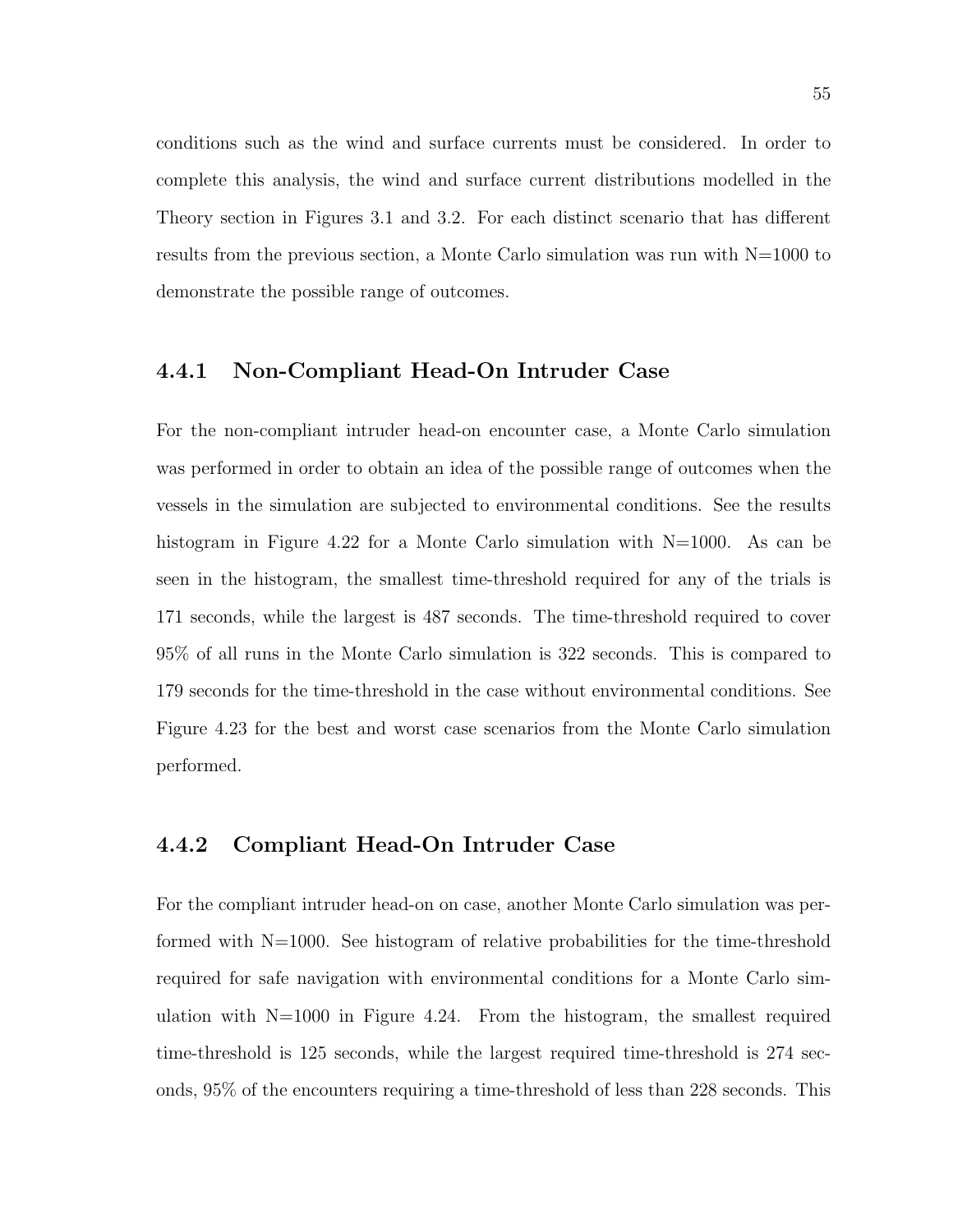

Figure 4.22: Non-compliant intruder head-on encounter Monte Carlo simulation for environmental conditions with  $\rm N{=}1000$ 



Figure 4.23: Non-compliant intruder head-on encounter scenarios for best and worst case scenarios in Monte Carlo simulation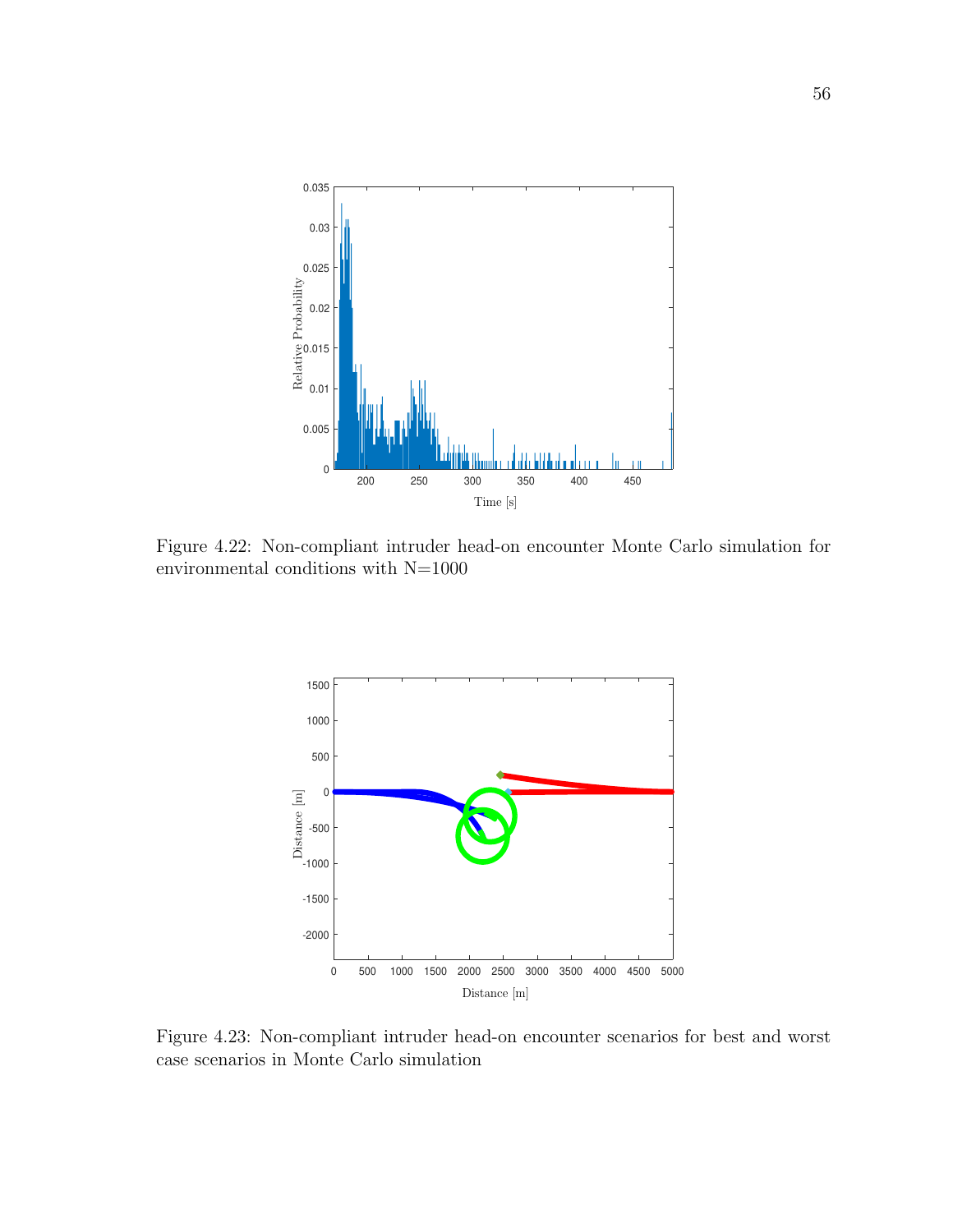

Figure 4.24: Compliant intruder head-on encounter Monte Carlo simulation for environmental conditions with N=1000

compares with the case without environmental conditions present, which results in a time-threshold of 130 seconds. See Figure 4.25 for the best and worst case scenarios from the Monte Carlo simulation.

#### 4.4.3 Crossing Intruder Case

For the crossing intruder case, another Monte Carlo simulation was performed with N=1000. See histogram of relative probabilities for the time-threshold required for safe navigation with environmental conditions for a Monte Carlo simulation with N=1000 in Figure 4.26. Due to the geometry of the encounter combined with the weather conditions, in some extreme cases, the vessels are unable to keep the desired track, resulting in the time-threshold being unable to be found. In this simulation, this occurred in approximately 2.4% of trials. From the histogram, 95% of all trials require less than 402 seconds to safely manoeuvre. This compares with the case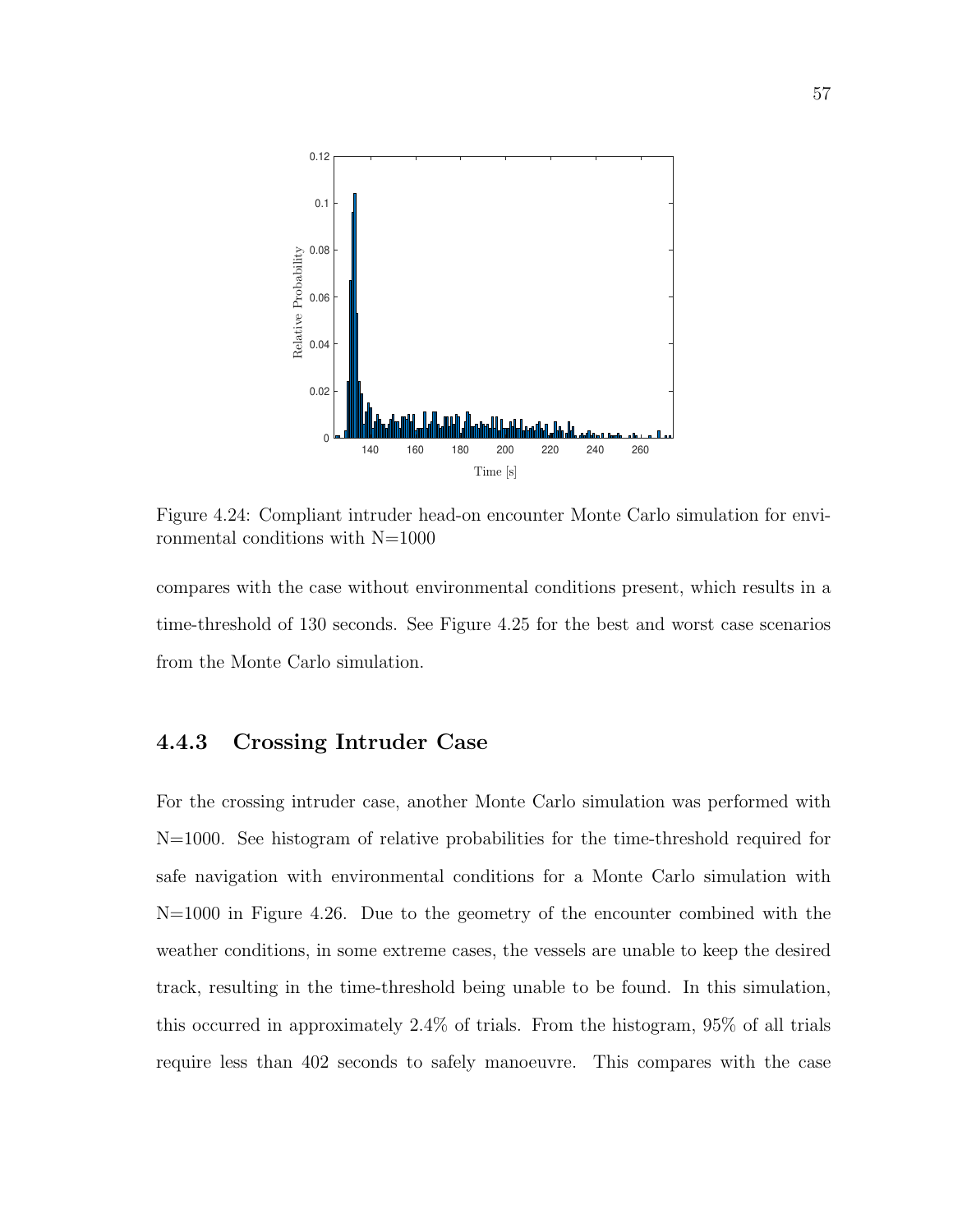

Figure 4.25: Compliant intruder head-on encounter scenarios for best and worst case scenarios in Monte Carlo simulation

without environmental conditions present, which results in a time-threshold of 228 seconds. See Figure 4.27 for the best and worst case scenarios from the Monte Carlo simulation.

#### 4.4.4 Overtaking Intruder Case

For the overtaking case, another Monte Carlo simulation was performed with  $N=1000$ . See histogram of relative probabilities for the time-threshold required for safe navigation with environmental conditions for a Monte Carlo simulation with  $N=1000$  in Figure 4.28. From the histogram, the all trials require less than 487 seconds to safely manoeuvre. Similar to the crossing case, there are failures resulting from the vessels unable to keep the desired course, this makes up approximately 7.5% of trials. This could potentially be remediated by changing the manoeuvre of the controlled vessel from the starboard to port side. This compares with the case without environmental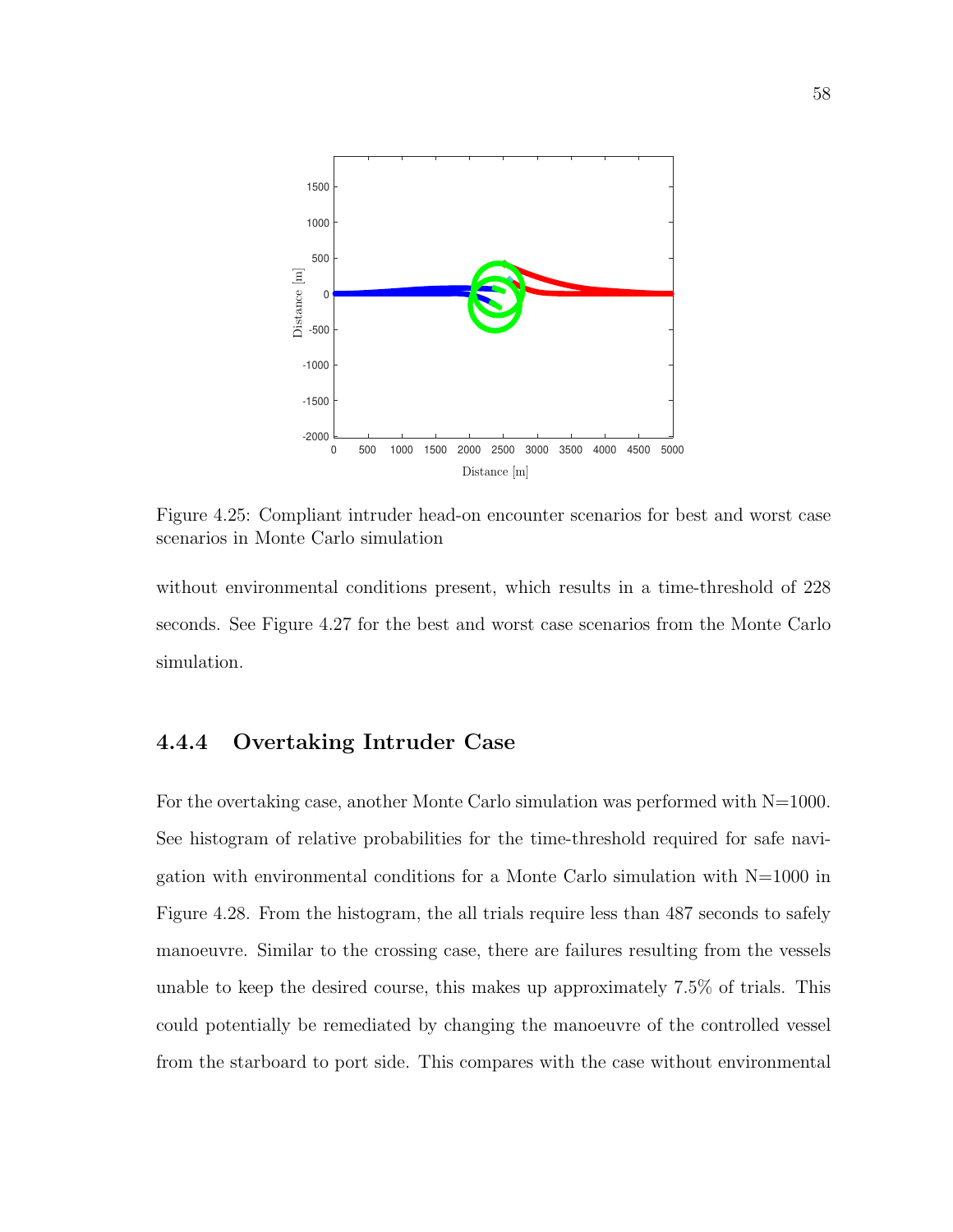

Figure 4.26: Crossing intruder encounter Monte Carlo simulation for environmental conditions with  $\rm N{=}1000$ 



Figure 4.27: Crossing intruder encounter scenarios for best and worst case scenarios in Monte Carlo simulation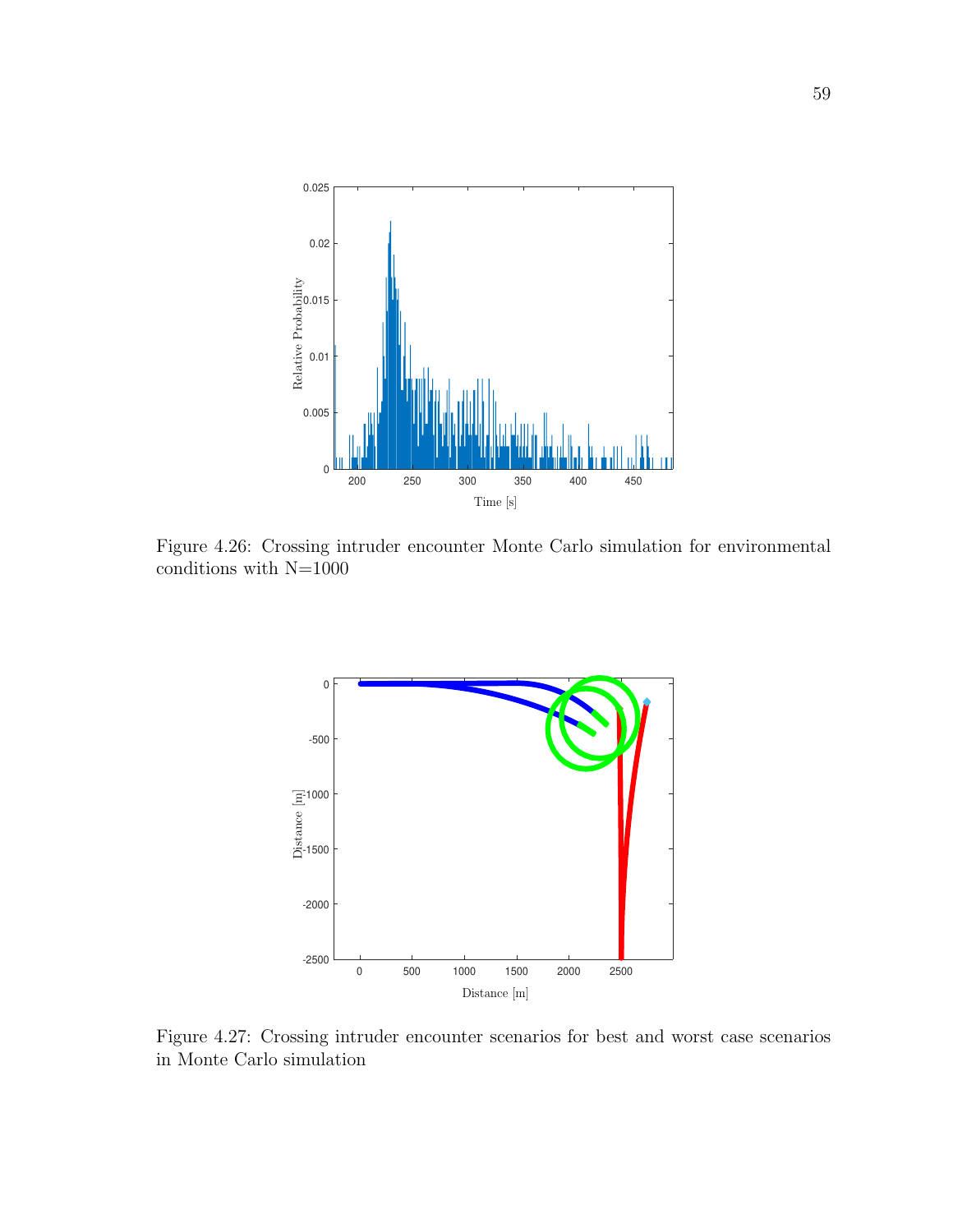

Figure 4.28: Overtaking encounter Monte Carlo simulation for environmental conditions with  $\rm N{=}1000$ 

conditions present, which results in a time-threshold of 487 seconds. See Figure 4.29 for the best and worst case scenarios from the Monte Carlo simulation.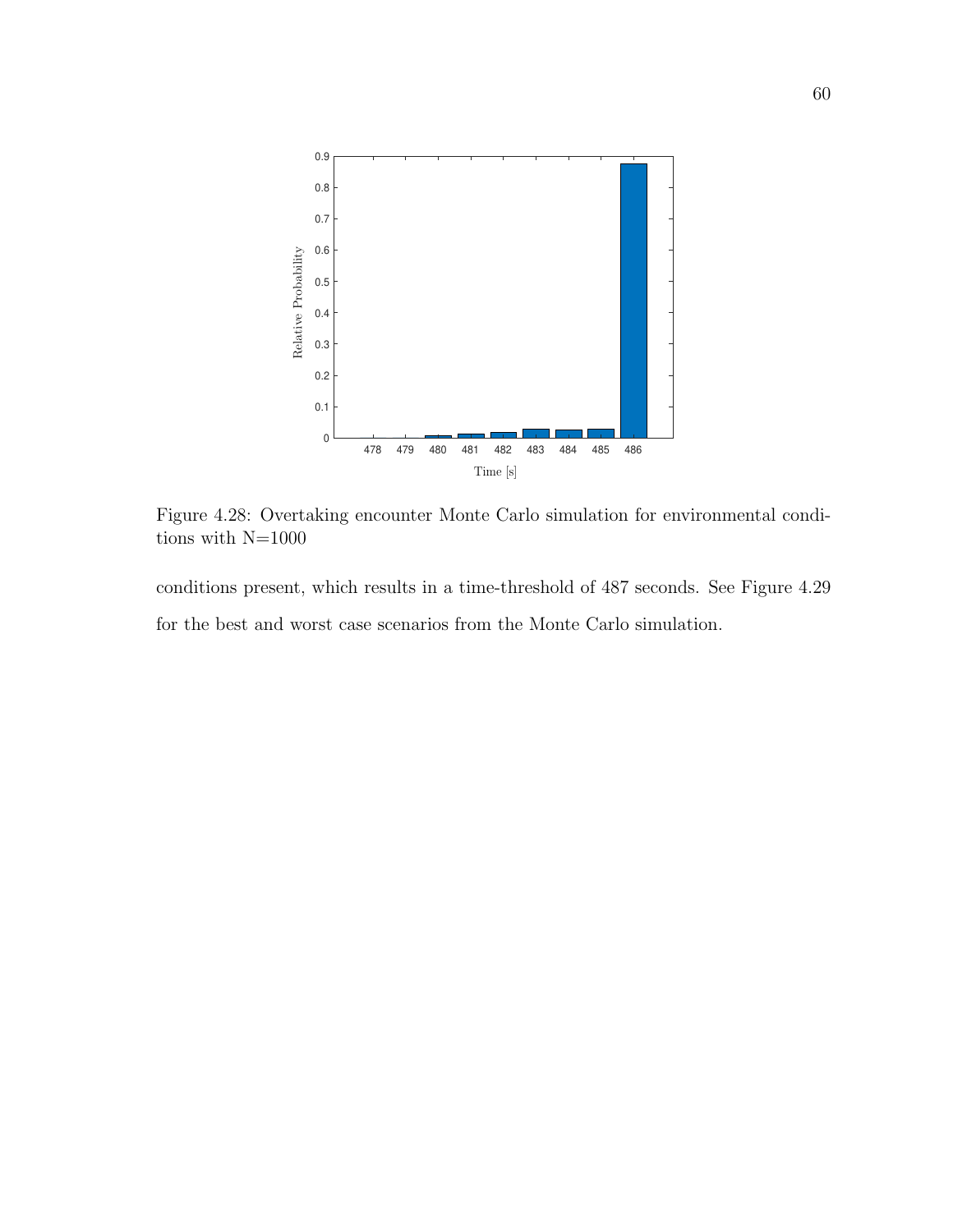

Figure 4.29: Overtaking encounter scenarios for best and worst case scenarios in Monte Carlo simulation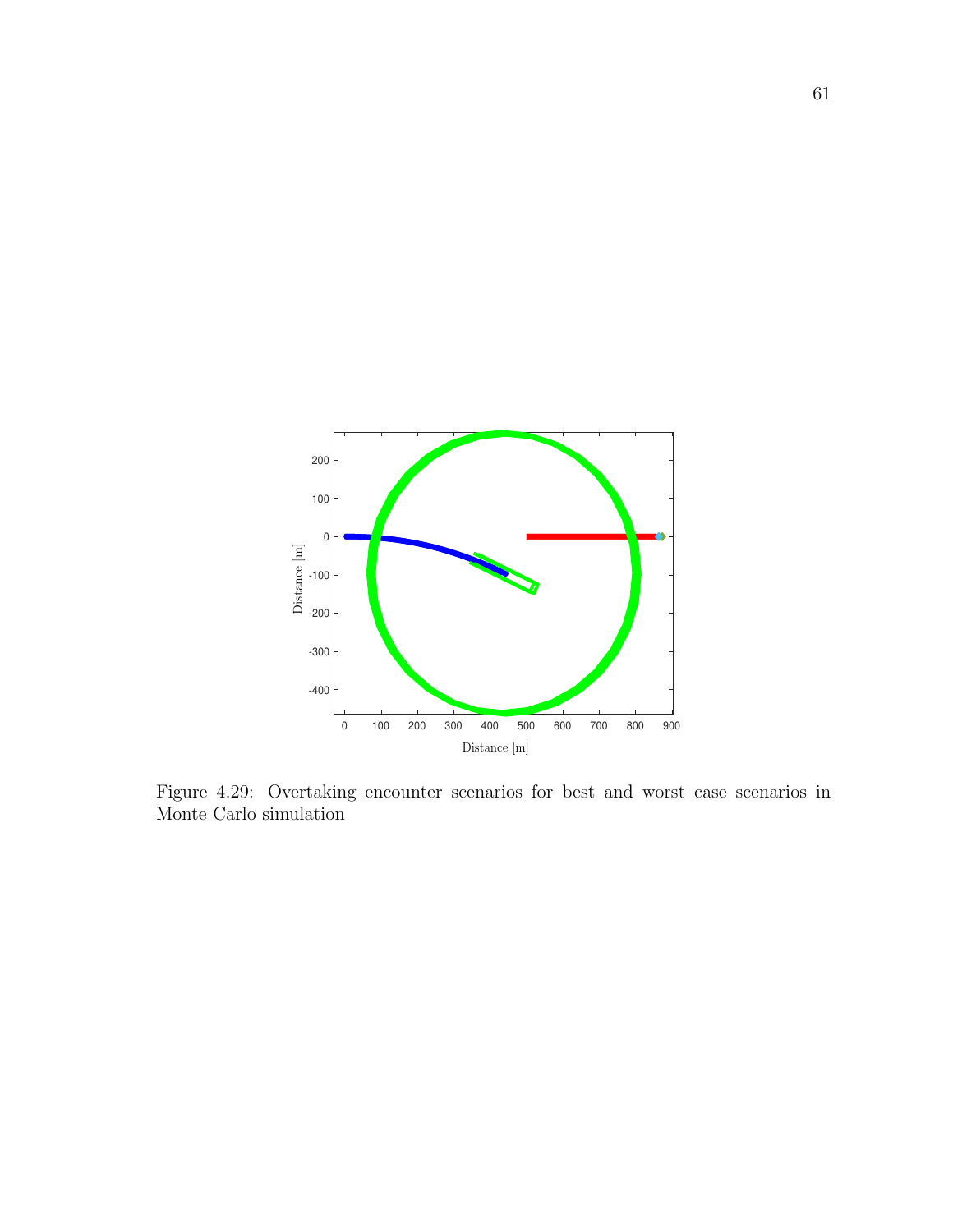### Chapter 5

## Conclusions

From the results presented in this work, general rules that can be used for the establishment of self-separation time-thresholds can be inferred for both compliant and non-compliant intruders. These boundaries should take into effect the potential for adverse effects on the abilities of the vessel to navigate in certain environmental conditions, as demonstrated in the Monte Carlo analysis performed using environmental conditions observed near Newfoundland.

### 5.1 Contributions

Technical challenges encountered that were discussed in chapter 1 have been resolved throughout the project as follows:

1. Developing an accurate vessel model for the simulation - Using force modelling with physical data obtained from the NRC, an accurate vessel model has been developed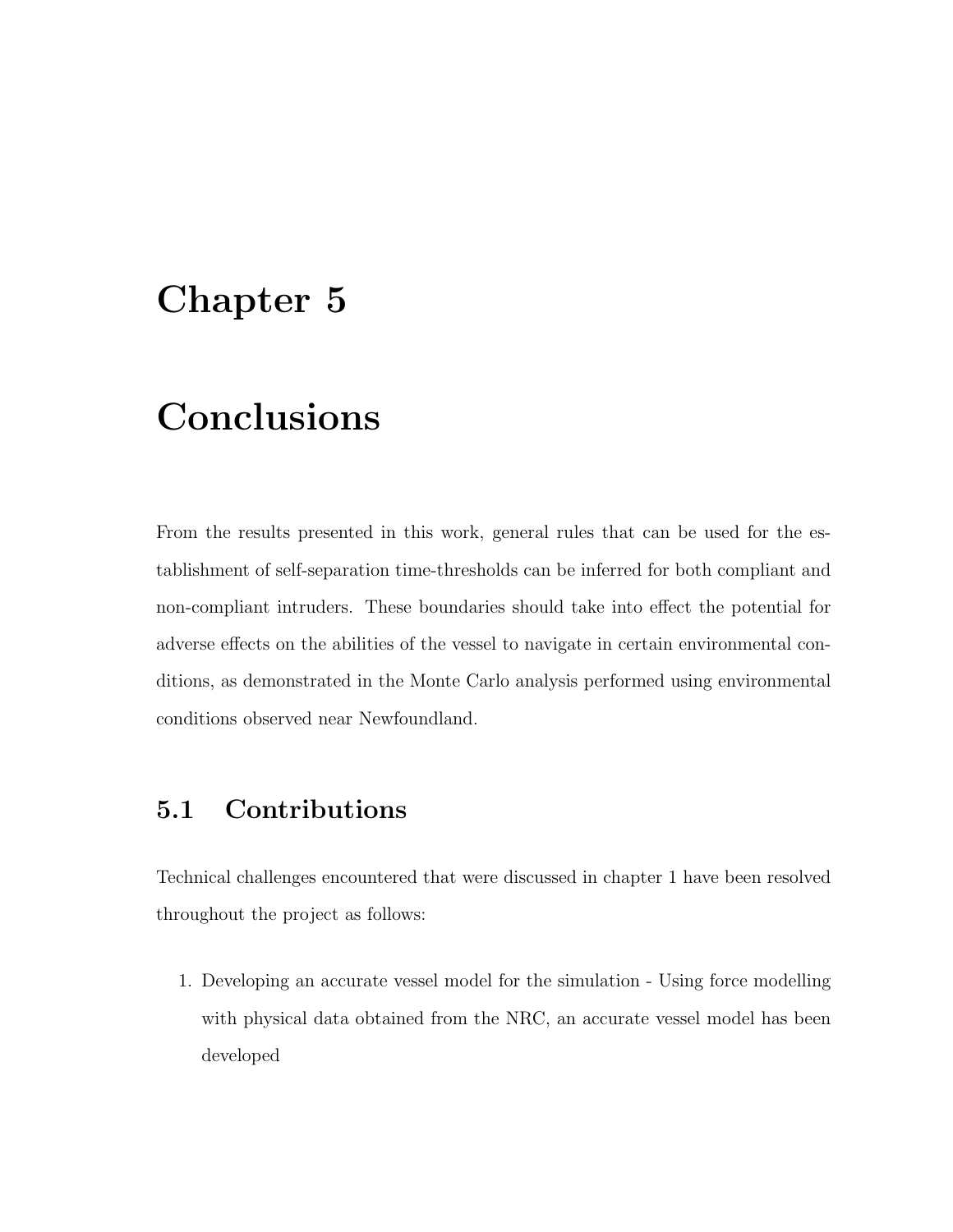- 2. Developing an algorithm to determine the time required to safely manoeuvre The developed algorithm runs an encounter scenario with an initial guess for time before closest point of approach to initiate a manoeuvre. When the time is reached, the controlled vessel begins to turn. If the predefined safety boundary is violated, the initial guess is incremented and the simulation starts over. When an encounter is run in which the boundary is not violated, this time threshold value is determined to be the minimum time required to manoeuvre for the vessel.
- 3. Accurately modelling the effects of the wind and surface currents on the vessel - The wind and surface current distributions were modelled using historic extremes data for St. John's and the forces applied as a result were modelled using a transverse strip method to apply moments to the vessel in addition to the forces.
- 4. Tuning the path following and surge controllers to precisely control the vessel during both calm water and non-calm water situations - Each of these controllers involve a PID loop being checked at the same frequency the position and speed the vessel are updated. The surge controller uses the error between the current speed of the vessel and the desired speed to increase or decrease the thrust force provided by the propeller. The path following controller calculates the distance to the nearest point on the discretized path and provides an input to the rudder to make sure that it is travelling towards this point. The control approach used was not novel work; existing control approaches were used and applied to the modelled vessel.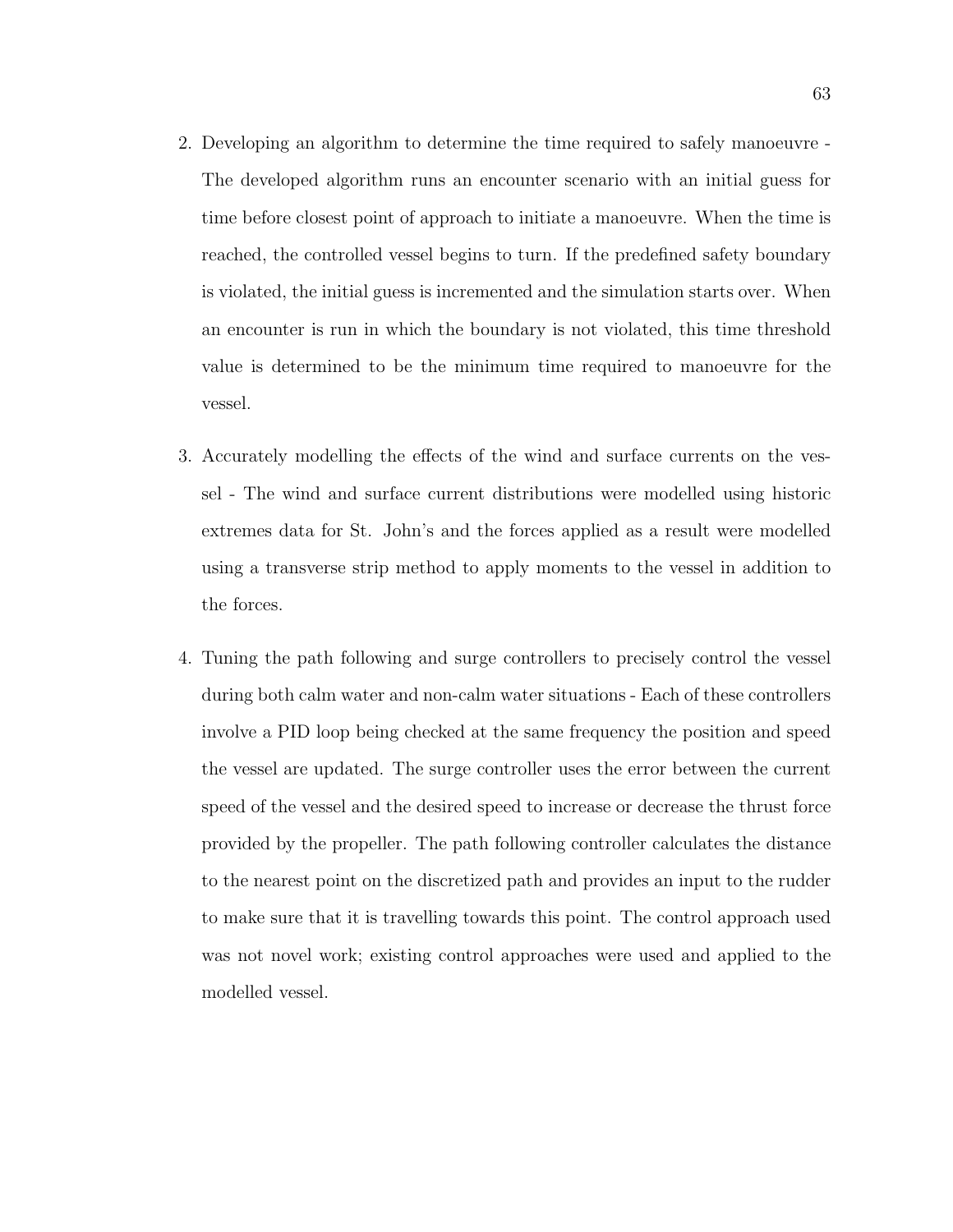#### 5.2 Publications

J. D. Mayo, K. Murrant, and S. O'Young, "Preliminary Definition of Detection and Reaction Boundaries for Autonomous Marine Traffic," in 2020 IEEE/OES Autonomous Underwater Vehicles Symposium (AUV), pp. 1-5, Sept. 2020. ISSN:2377-6536.

The goal of this project is to outline a preliminary approach to quantitatively define surveillance, declaration, and operating boundaries for autonomous marine traffic. This will be accomplished through an adaptation of Detect and Avoid Alerting Logic for Unmanned Aircraft (DAIDALUS) to the marine environment. Using the manoeuvring characteristics of a known vessel to manoeuvre, encounter geometries are analyzed using separation boundaries for safe operation and remedial action is suggested when a violation is expected to occur. Within this paper's scope, a formal definition of an autonomous vessel's alerting behaviour for various potential collision geometries is provided and applied to the development of collision avoidance scenarios. This definition, combined with the application in DAIDALUS, will provide the framework for defining the regulatory boundaries. Preliminary results are analyzed to inform regulatory development, refine the control approach to improve the safe, reliable operation of autonomous marine vessels and to investigate the feasibility of the selected method. [21]

J. D. Mayo, K. Murrant, and S. O'Young, "Time-based Collision Avoidance Thresholds for Autonomous Surface Vessels," in 2021 IEEE OCEANS, pp. 1-6, Oct. 2021.

The purpose of this project is to provide meaningful results to the establishment of reaction boundaries for the implementation of autonomous surface vessels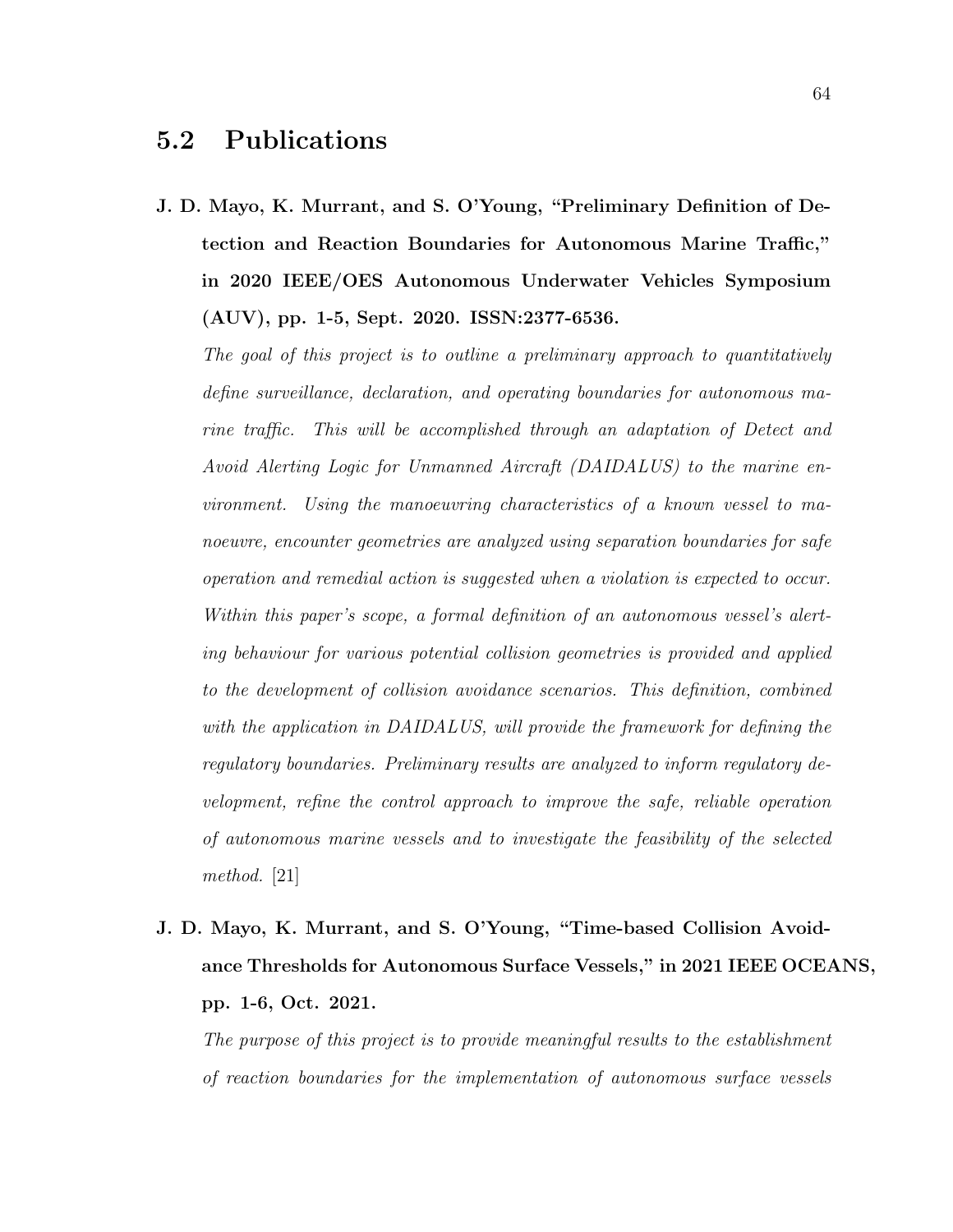(ASVs). This will be accomplished by the completion of accurate modelling of a test vessel, which will be used for simulated collision avoidance trials in order to determine the minimum time required to avoid an intruder. The model of the test vessel will be developed using a Horizontal Motion model encompassing the surge, sway and yaw dynamics of the vessel. The method to be used will provide a suggested boundary based on the time to closest point of approach with the oncoming obstacle for any approach angle, in compliance with the International Regulations for Preventing Collisions at Sea 1972 (COLREGs) by the International Maritime Organization (IMO). [26]

#### 5.3 Recommendations and Future Work

It is recommended that for the given test vessel, it adhere to the time-thresholds outlined in this work, with an additional safety factor in order to ensure sufficient reaction time. Additionally, in inclement weather that may impact the vessel's ability to manoeuvre, the vessel should change its operating point in order to allow for more time to manoeuvre and more closely adhere to the desired path.

According to the study, in a head-on encounter case, 179 seconds are required for a non-compliant intruder and 130 seconds are required for a compliant intruder when the controlled vessel is travelling at 10 knots. When converting this to distance, it would be approximately 920 metres for the non-compliant case and 670 metres for the compliant case. This would be the minimum required sensing capabilities for the algorithm to be implemented.

Potential future work for the project could include the application to other test vessels, in an effort to generalize the time-threshold results for vessels based on the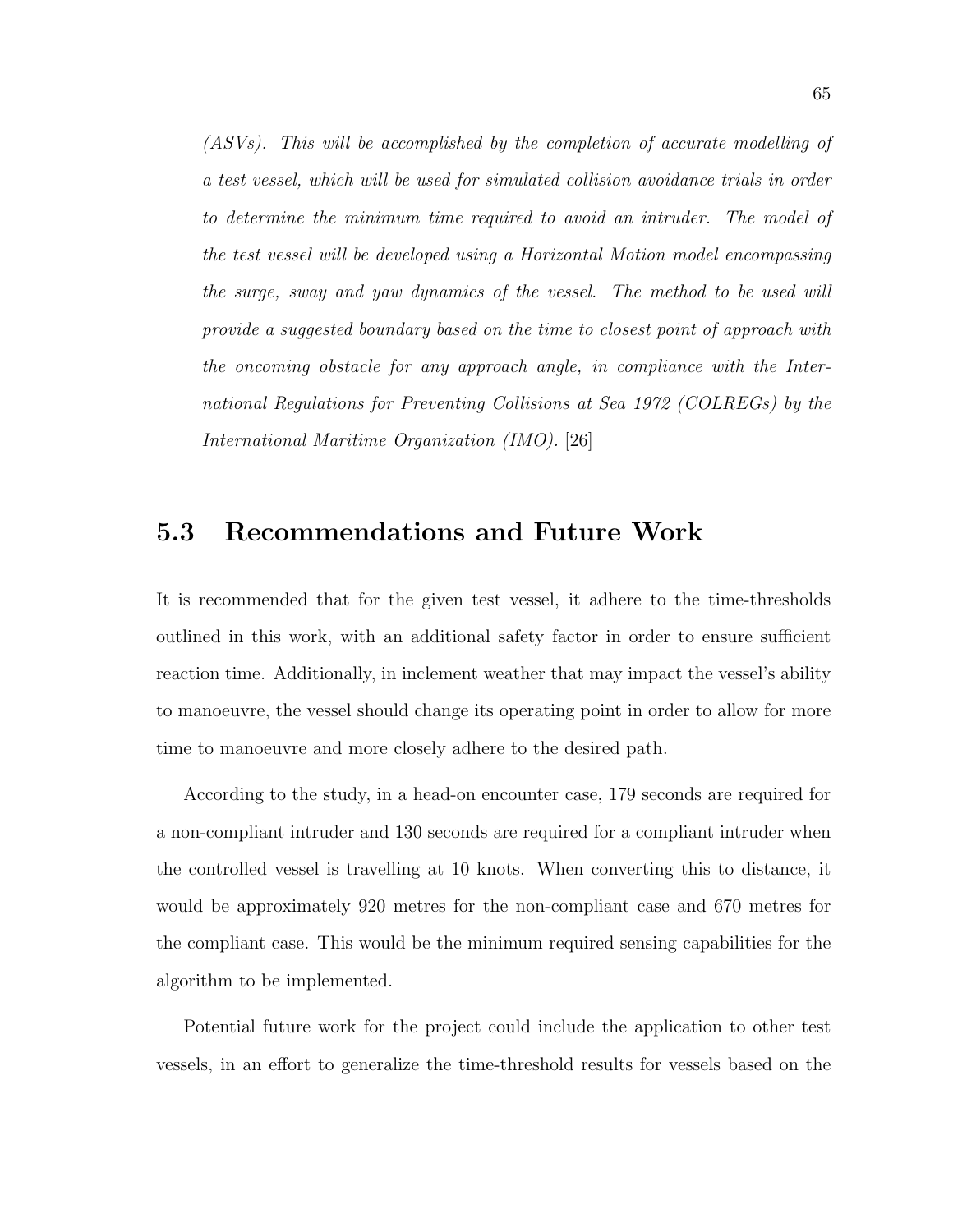classification of vessel, including environmental effect modelling for waves, determining the sensor capabilities required for the physical implementation of the self-separation algorithm, potential for implementation of an analytical solution with a prototype verification system with a test vessel and the physical testing itself using NRC facilities and/or a vessel in the open ocean.

By applying the simulation to other test vessels, the effects of changing the vessel can be observed to determine how great of an effect this would have on the timethresholds required for safe navigation by both similar vessels and different vessel classes. These results could allow for the generalization of the time-threshold to apply to any potential vessel based on the size and ability to manoeuvre.

While waves would have little impact on a large vessel such as the one used for these simulations, future work may include wave force modelling to account for this additional impact. Also, if the simulation is completed for a smaller vessel, this would likely have a higher impact on the results of a Monte Carlo simulation.

Determining the sensor requirements for the physical implementation of the algorithm would allow for real-world testing. The sensors required would have to allow for the detection of oncoming intruders and obstacles far enough away that the controlled vessel is able to satisfy the time-threshold required to manoeuvre, along with sensors to allow for the surge and path following controllers to function properly.

A continuation of this project for the PhD will involve developing a collision avoidance system using a prototype verification system based on sequent calculus in order to ensure there are no errors in the functionality. The analytical verification is important to ensure that the safety critical system is functioning properly.

Lastly, physical testing would confirm the validity of the vessel model used for the simulation and provide insight into any deviations from the expected behaviour of the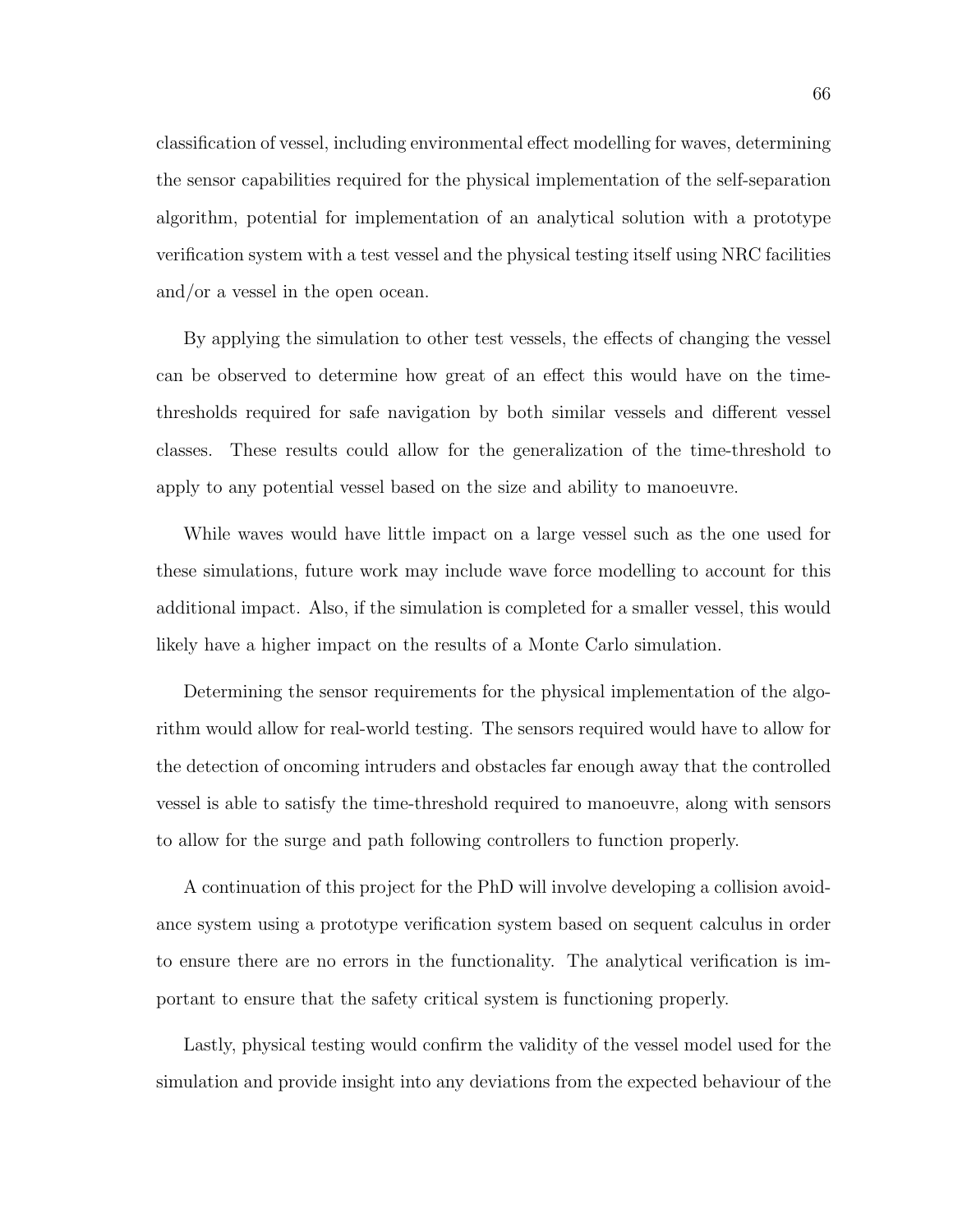algorithm from the simulations that may need to be accounted for.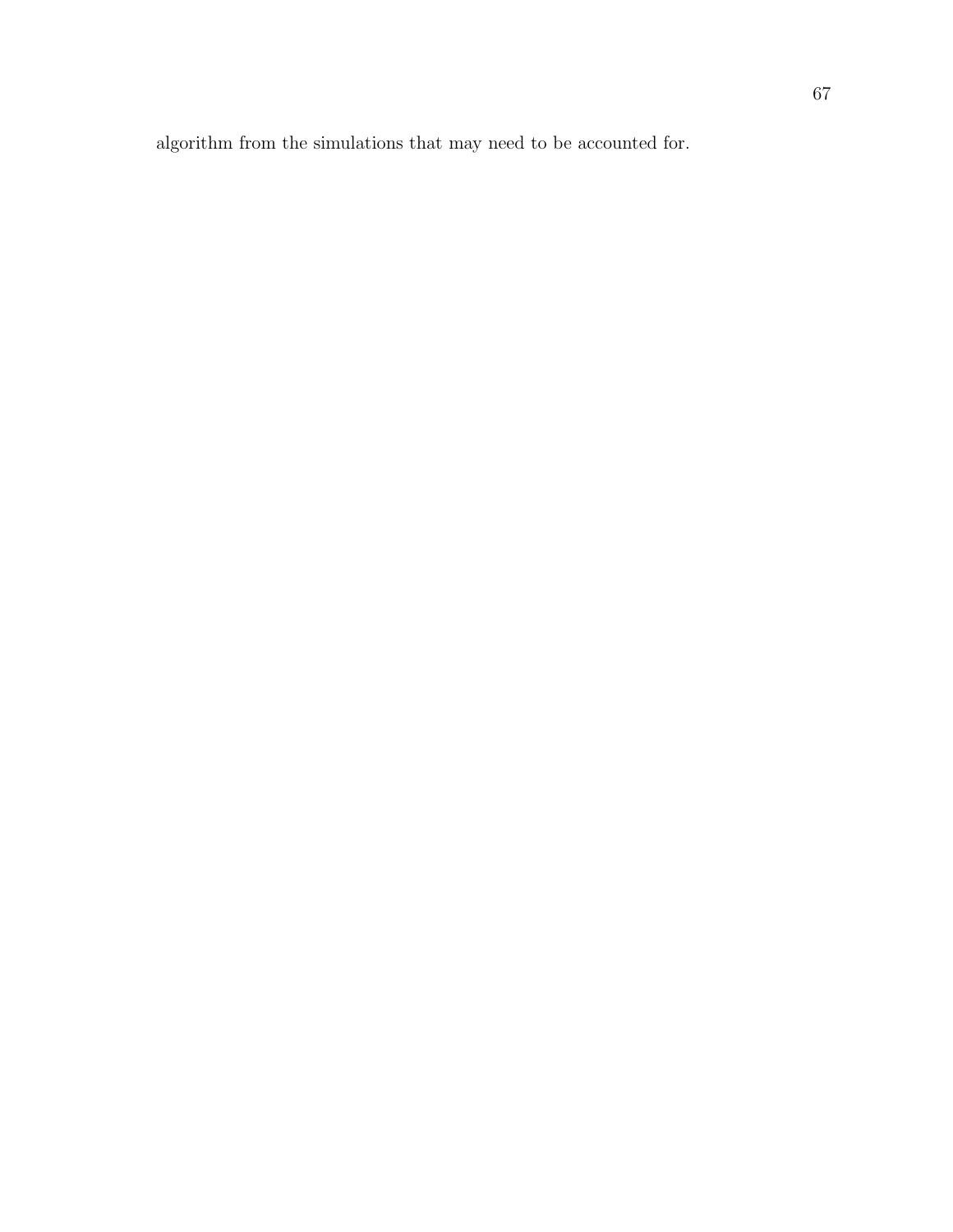# Bibliography

- [1] "SC-228, minimum performance standards for unmanned aircraft systems."
- [2] Legislative Services Branch, "Consolidated federal laws of canada, Collision Regulations," Jan. 2014. Last Modified: 2014-01-29.
- [3] "Convention on the International Regulations for Preventing Collisions at Sea, 1972 (COLREGs)."
- [4] K. Murrant, "Heading sim," June 2020.
- [5] C. Torr, Ancient Ships. Cambridge University Press, June 2013. Google-Books-ID: pWhptO7Axj0C.
- [6] R. Bahr, The development of regulations for preventing collisions in inland, inshore, and open waters of the UK during the first half of the nineteenth century. Thesis, University of St Andrews, 1998. Accepted: 2018-06-14T14:58:32Z.
- [7] C. Almeida, T. Franco, H. Ferreira, A. Martins, R. Santos, J. M. Almeida, J. Carvalho, and E. Silva, "Radar based collision detection developments on USV ROAZ II," in OCEANS 2009-EUROPE, pp. 1–6, May 2009.
- [8] A. Vagale, R. Oucheikh, R. T. Bye, O. L. Osen, and T. I. Fossen, "Path planning and collision avoidance for autonomous surface vehicles I: a review," *Journal of* Marine Science and Technology, Jan. 2021.
- [9] T. I. Fossen, Handbook of Marine Craft Hydrodynamics and Motion Control. John Wiley & Sons, May 2011. Google-Books-ID: oR3sBgAAQBAJ.
- [10] E. Revestido Herrero and F. J. Velasco Gonz´alez, "Two-step identification of non-linear manoeuvring models of marine vessels," Ocean Engineering, vol. 53, pp. 72–82, Oct. 2012.
- [11] L. Ljung, "System Identification," in Signal Analysis and Prediction (A. Procházka, J. Uhlíř, P. W. J. Rayner, and N. G. Kingsbury, eds.), Applied and Numerical Harmonic Analysis, pp. 163–173, Boston, MA: Birkhäuser, 1998.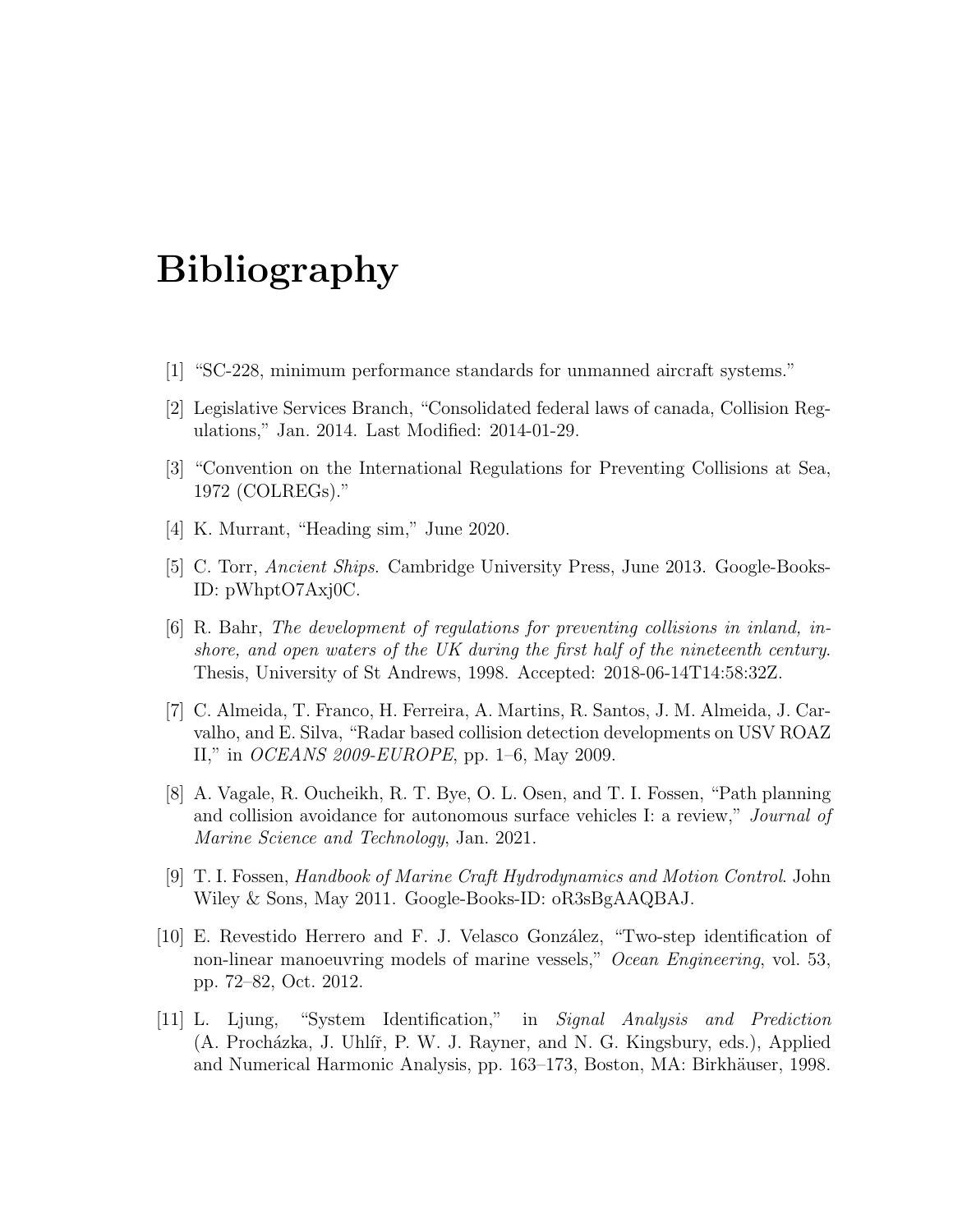- [12] D. Clarke, P. Gedling, and G. Hine, "The Application of Manoeuvering Criteria in Hull Design using Linear Theory," The Application of Manoeuvering Criteria in Hull Design using Linear Theory, 1983.
- [13] A. H. Techet, "Morrison's Equation," Apr. 2004.
- [14] B. M. Sumer and J. Fredsoe, "Forces on a cylinder in regular waves,"
- [15] S. Raychaudhuri, "Introduction to Monte Carlo simulation," in 2008 Winter Simulation Conference, pp. 91–100, Dec. 2008. ISSN: 1558-4305.
- [16] A. M. Johansen, "Monte Carlo Methods," in International Encyclopedia of Education (Third Edition) (P. Peterson, E. Baker, and B. McGaw, eds.), pp. 296–303, Oxford: Elsevier, Jan. 2010.
- [17] R. L. Harrison, "Introduction to Monte Carlo Simulation," AIP Conference Proceedings, vol. 1204, pp. 17–21, Jan. 2010. Publisher: American Institute of Physics.
- [18] F. Goerlandt and P. Kujala, "Traffic simulation based ship collision probability modeling," Reliability Engineering & System Safety, vol. 96, pp. 91–107, Jan. 2011.
- [19] C. Mu˜noz, A. Narkawicz, G. Hagen, J. Upchurch, A. Dutle, M. Consiglio, and J. Chamberlain, "DAIDALUS: Detect and Avoid Alerting Logic for Unmanned Systems," in 2015 IEEE/AIAA 34th Digital Avionics Systems Conference (DASC), pp. 5A1–1–5A1–12, Sept. 2015. ISSN: 2155-7209.
- [20] A. Narkawicz, C. Munoz, and A. Dutle, "Sensor Uncertainty Mitigation and Dynamic Well Clear Volumes in DAIDALUS," in 2018 IEEE/AIAA 37th Digital Avionics Systems Conference (DASC), (London), pp. 1–8, IEEE, Sept. 2018.
- [21] J. D. Mayo, K. Murrant, and S. O'Young, "Preliminary Definition of Detection and Reaction Boundaries for Autonomous Marine Traffic," in 2020 IEEE/OES Autonomous Underwater Vehicles Symposium (AUV), pp. 1–5, Sept. 2020. ISSN: 2377-6536.
- [22] "Maritime Autonomous Surface Ships UK Code of Practice | Maritime UK."
- [23] "Wind Speed Monthly data for St. John's."
- [24] Government of Canada, Fisheries and Oceans Canada, "Science DFO," May 2021. Last Modified: 2021-05-04.
- [25] K. Murrant, R. Gash, and J. Mills, "Dynamic Path Following in Ice-covered Waters with an Autonomous Surface Ship Model," in 2021 IEEE OCEANS, pp. 1–4, Oct. 2021.